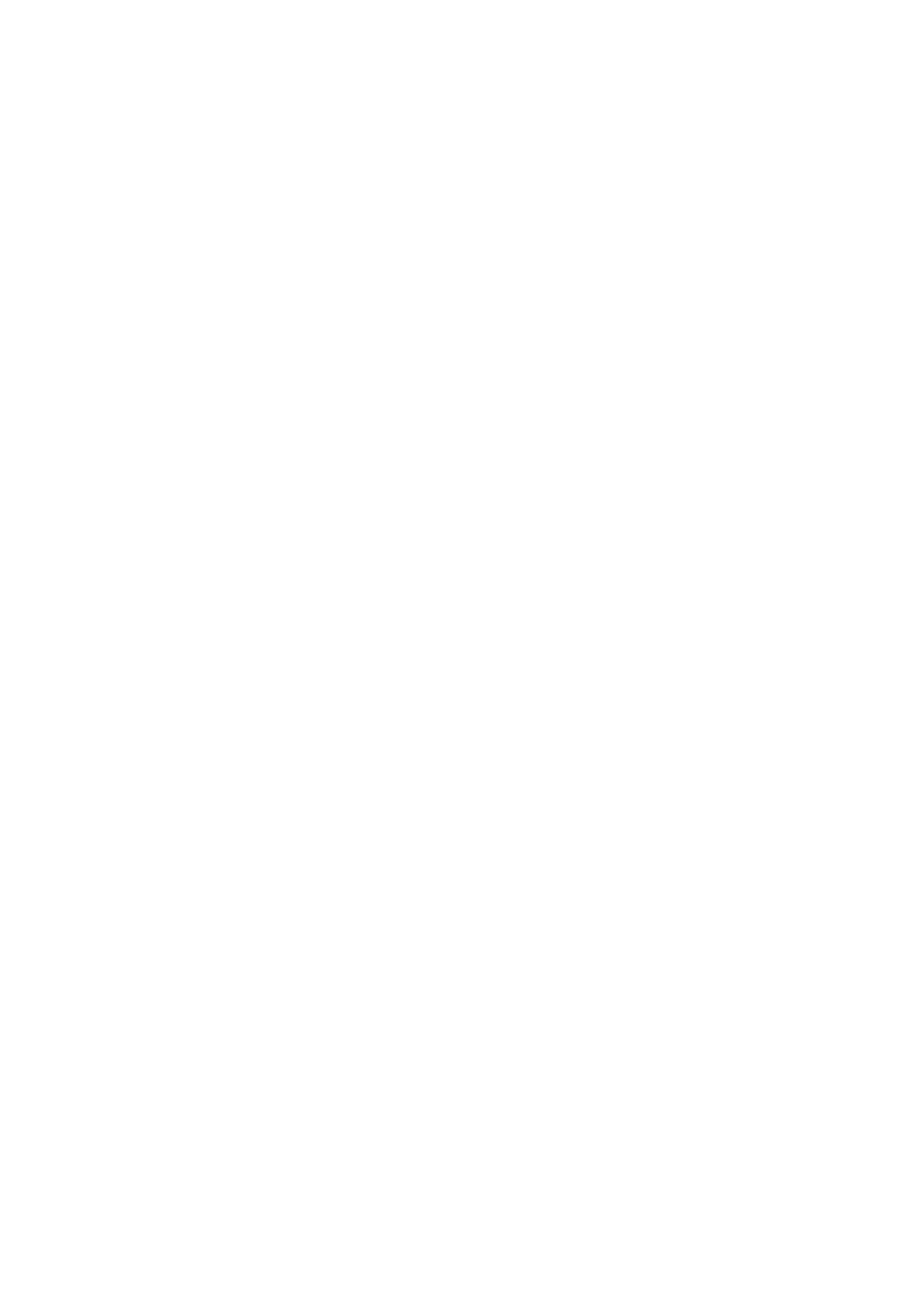Infrastructure Planning

Planning Act 2008

**The Infrastructure Planning (Applications: Prescribed Forms and Procedure) Regulations 2009**

### **A30 Chiverton to Carland Cross** Development Consent Order 201[x]

### **4.1 STATEMENT OF REASONS APPENDIX A**

| <b>Regulation Number:</b>             | Regulation $5(2)(h)$                                                    |
|---------------------------------------|-------------------------------------------------------------------------|
| <b>Planning Inspectorate Scheme</b>   | TR010026                                                                |
| <b>Reference</b>                      |                                                                         |
| <b>Application Document Reference</b> | 4.1                                                                     |
| Author:                               | A30 Chiverton to Carland Cross Project Team,<br><b>Highways England</b> |

| <b>Version</b> | <b>Date</b> | <b>Status of Version</b> |
|----------------|-------------|--------------------------|
| $'$ Rev: $C01$ | 24/08/18    | Application Issue        |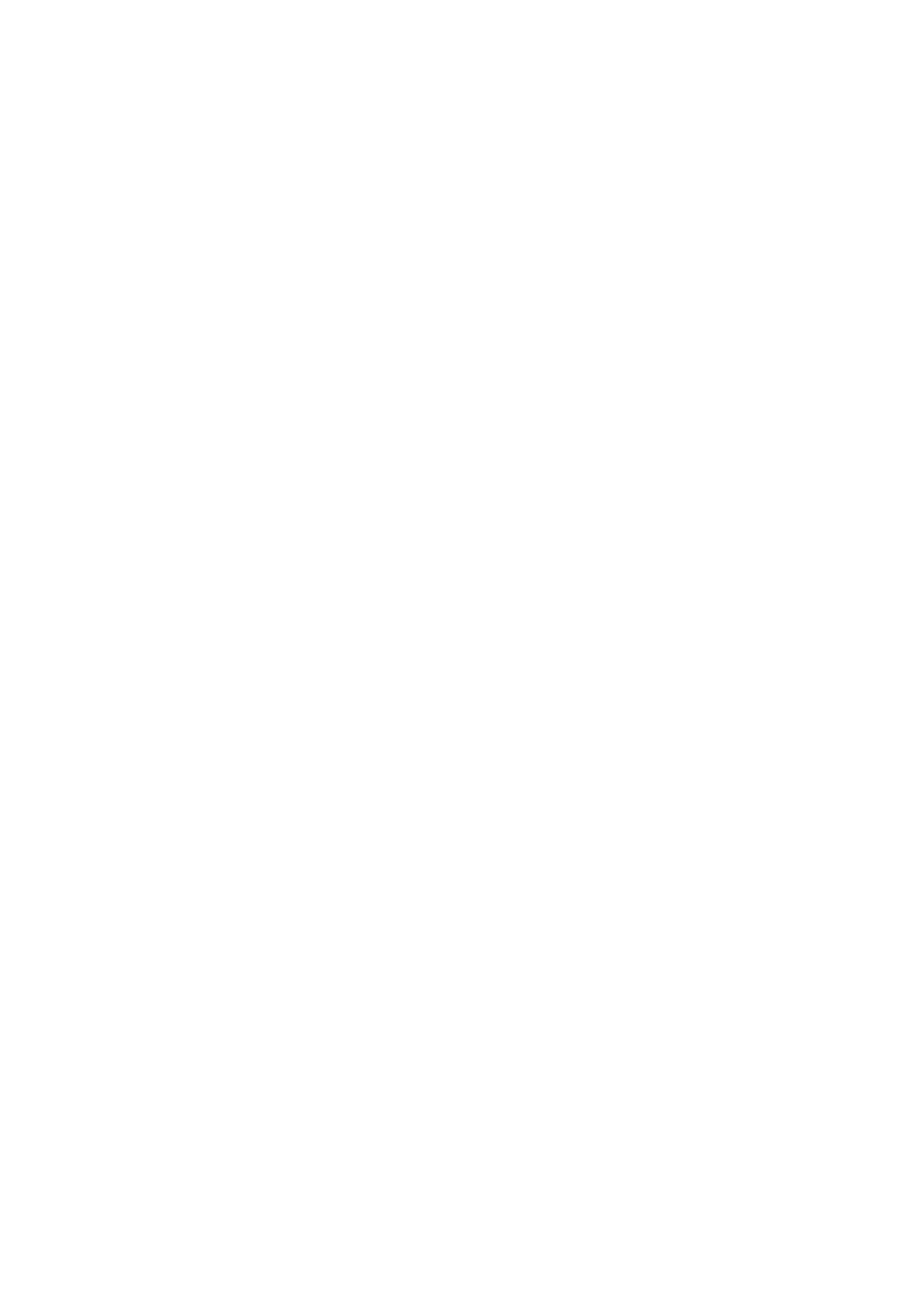| A30 Chiverton to Carland Cross   HE551502 | Highways England |
|-------------------------------------------|------------------|

## **Table of Contents**

|                        |                                        | Pages       |
|------------------------|----------------------------------------|-------------|
| $\overline{1}$         | Statement of Reasons Appendix A        |             |
| <b>Table of Tables</b> |                                        |             |
| Table 1-1              | Acquisition of Rights - by Plot Number |             |
| Table 1-2              | Acquisition of Rights - by Plot Number | <b>XXIX</b> |
|                        |                                        |             |

Table 1-3 Temporary Possession of Land - by Plot Number xxxviii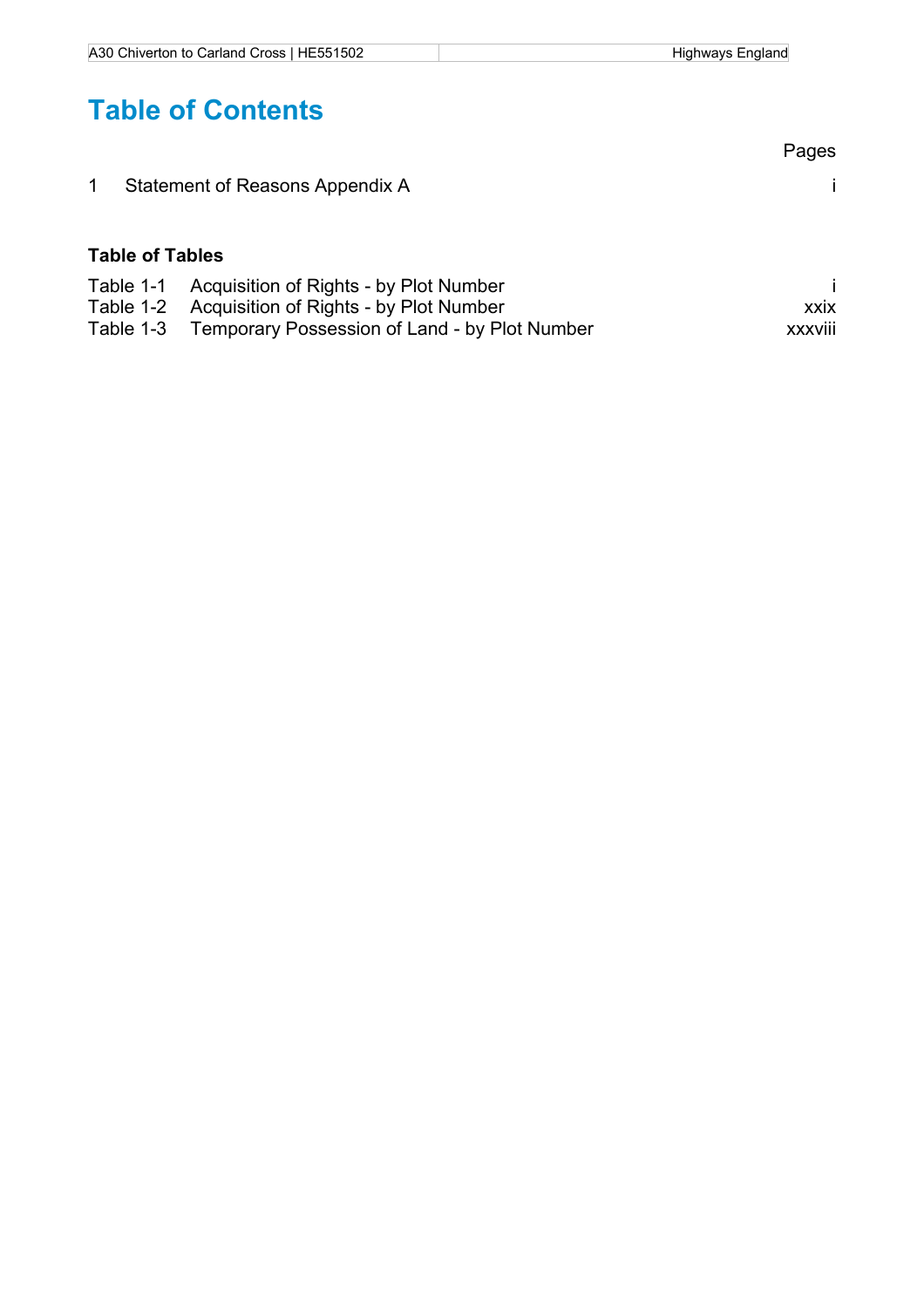### **1 Statement of Reasons Appendix A**

#### **Table 1-1 Acquisition of Rights - by Plot Number**

| <b>Land Plans Sheet</b><br><b>Number</b> | <b>Plot Number</b> | <b>Work Number</b>   | Purpose for which the land is required                                                                                                                                                                                                                                                                                                              | <b>Details</b>                                                                                                |
|------------------------------------------|--------------------|----------------------|-----------------------------------------------------------------------------------------------------------------------------------------------------------------------------------------------------------------------------------------------------------------------------------------------------------------------------------------------------|---------------------------------------------------------------------------------------------------------------|
| 1                                        | 1/1e               | 3f                   | Required for the realignment of the B3277                                                                                                                                                                                                                                                                                                           | Works associated with the realignment of the existing<br>B3277                                                |
| 1                                        | 1/1f               | 3f                   | Required for the realignment of the B3277                                                                                                                                                                                                                                                                                                           | Works associated with the realignment of the existing<br>B3277                                                |
|                                          | 1/1j               | 3f                   | Required for access for unnamed access road U6 to and<br>from the realigned B3277                                                                                                                                                                                                                                                                   | Works associated with a length of new highway to<br>unnamed road                                              |
|                                          | 1/1m               | 1/3f/3l/13           | Required for the new A30<br>Required for the realignment of the B3277<br>Required for the closure and demolition of the existing A30<br>Chiverton Cross Roundabout<br>Required for the diversion of telecoms equipment                                                                                                                              | Works associated with the construction of the new A30<br>and realignment of the B3277 and associated planting |
|                                          | 1/1n               | 1/48                 | Required for the new A30<br>Required for the diversion of telecoms equipment                                                                                                                                                                                                                                                                        | Works associated with the construction of the new A30                                                         |
|                                          | 1/1 <sub>p</sub>   | $\mathbf{1}$         | Required for the new A30                                                                                                                                                                                                                                                                                                                            | Works associated with the construction of the new A30                                                         |
|                                          | 1/1r               | 1                    | Required for the new A30                                                                                                                                                                                                                                                                                                                            | Works associated with the construction of the new A30                                                         |
|                                          | 1/1s               | 1/48                 | Required for the new A30<br>Required for telecoms equipment                                                                                                                                                                                                                                                                                         | Works associated with the construction of the new A30                                                         |
| 1                                        | 1/1u               | 1/48                 | Required for the new A30<br>Required for the diversion of telecoms equipment                                                                                                                                                                                                                                                                        | Works associated with the construction of the new A30                                                         |
|                                          | 1/1 <sub>V</sub>   | 3f / 3n / 13         | Required for the realignment of the B3277<br>Required for the construction of a public rest area on the<br>realigned B3277<br>Required for the diversion of telecoms equipment                                                                                                                                                                      | Works associated with the realignment of the existing<br>B3277                                                |
|                                          | 1/1w               | 1/3f/3i/3n/<br>31/13 | Required for the new A30<br>Required for the realignment of the B3277<br>Required for the realignment of the A390<br>Required for the construction of a public rest area on the<br>realigned B3277<br>Required for the closure and demolition of the existing A30<br>Chiverton Cross Roundabout<br>Required for the diversion of telecoms equipment | Works associated with the construction of the new A30<br>and associated side roads and planting               |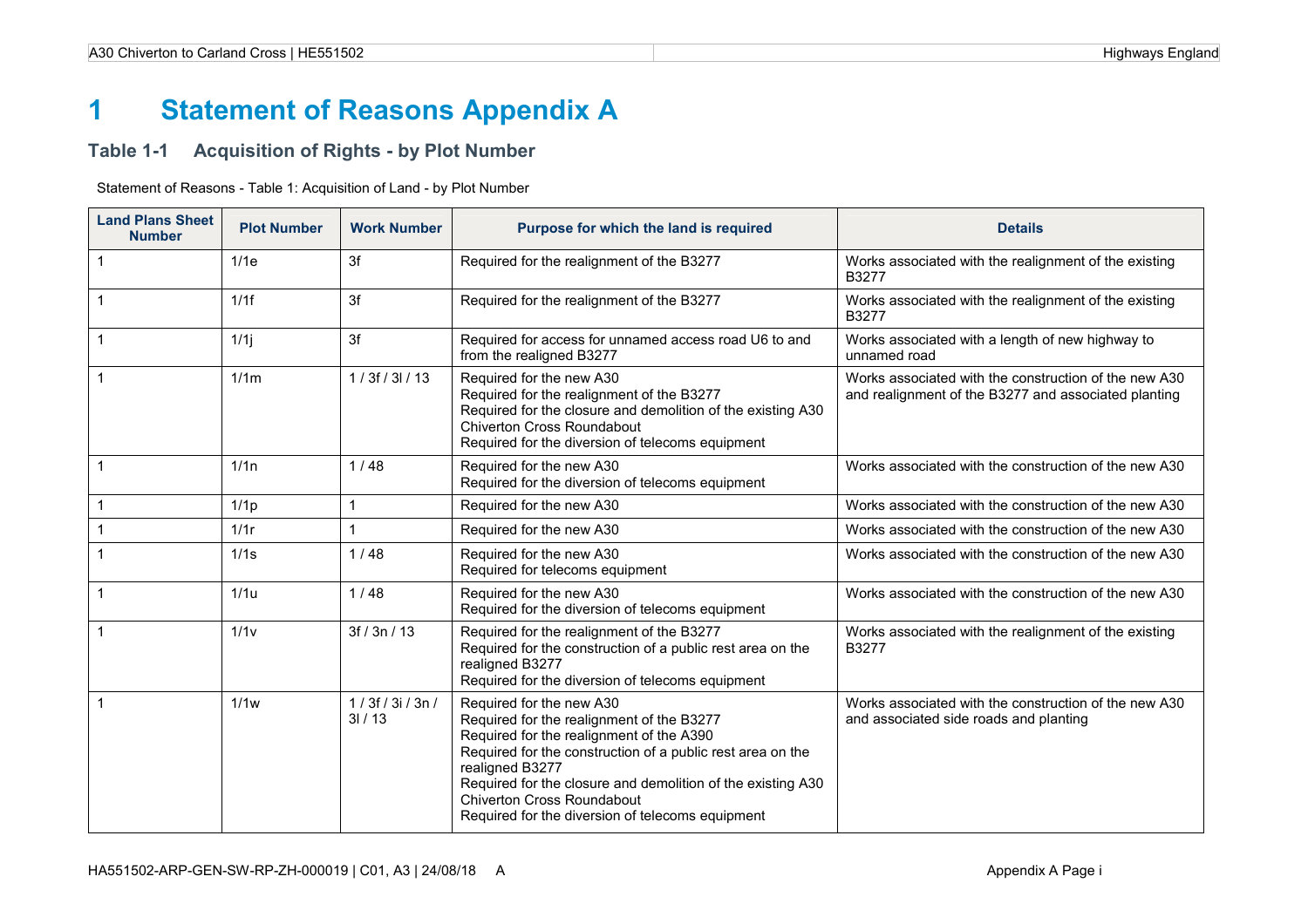| A30 Chiverton to Carland Cross   HE551502 |  |
|-------------------------------------------|--|
|-------------------------------------------|--|

| <b>Land Plans Sheet</b><br><b>Number</b> | <b>Plot Number</b> | <b>Work Number</b>                   | Purpose for which the land is required                                                                                                                                                                                                                                                                                                                                                                                                                                                                                                                         | <b>Details</b>                                                                     |
|------------------------------------------|--------------------|--------------------------------------|----------------------------------------------------------------------------------------------------------------------------------------------------------------------------------------------------------------------------------------------------------------------------------------------------------------------------------------------------------------------------------------------------------------------------------------------------------------------------------------------------------------------------------------------------------------|------------------------------------------------------------------------------------|
| 1                                        | 1/1x               | 1/3a/3i/3n/<br>13                    | Required for the new A30<br>Required for the construction of a new eastbound off-slip<br>from the main carriageway of the new A30<br>Required for the realignment of the A390<br>Required for the construction of a public rest area on the<br>realigned B3277<br>Required for the diversion of telecoms equipment                                                                                                                                                                                                                                             | Works associated with the construction of the new A30<br>and associated side roads |
| $\mathbf{1}$                             | 1/1y               | 3i / 3l                              | Required for the realignment of the A390.<br>Required for the closure and demolition of the existing A30<br><b>Chiverton Cross Roundabout</b>                                                                                                                                                                                                                                                                                                                                                                                                                  | Works associated with the construction of the<br>realignment of the A390           |
| $\mathbf{1}$                             | 1/1z               | 1/3a/3f/14                           | Required for the new A30<br>Required for the construction of a new eastbound off-slip<br>from the main carriageway of the new A30<br>Required for the realignment of the B3277<br>Required for the diversion of water pipeline and equipment                                                                                                                                                                                                                                                                                                                   | Works associated with the construction of the new A30<br>and associated side roads |
| $\mathbf{1}$                             | 1/1ab              | 3i / 49                              | Required for the realignment of the A390<br>Required for the diversion of telecoms equipment                                                                                                                                                                                                                                                                                                                                                                                                                                                                   | Works associated with the construction of the<br>realignment of the A390           |
| $\mathbf{1}$                             | $1/1$ ad           | 3i/49                                | Required for the realignment of the A390 Road<br>Required for the diversion of telecoms equipment                                                                                                                                                                                                                                                                                                                                                                                                                                                              | Works associated with the realignment of the existing<br>A390                      |
| 1                                        | 1/1ae              | 3i / 49                              | Required for the realignment of the A390 Road<br>Required for the diversion of telecoms equipment                                                                                                                                                                                                                                                                                                                                                                                                                                                              | Works associated with the realignment of the existing<br>A390                      |
|                                          | 1/1af              | 3i                                   | Required for the realignment of the A390 Road                                                                                                                                                                                                                                                                                                                                                                                                                                                                                                                  | Works associated with the realignment of the existing<br>A390                      |
|                                          | 1/1ag              | 1/3f/3i/3k/<br>3h / 3p / 3n /<br>1dd | Required for the new A30<br>Required for the realignment of the B3277<br>Required for the realignment of the A390 Road<br>Required for the realignment of unnamed road C0005<br>Required for the realignment of the existing A30<br>Required for the construction of an unclassified road to<br>access Trevissome Park<br>Required for the construction of a public rest area on the<br>realigned B3277<br>Required for the construction of a walking, cycling and<br>horse riding underbridge under the main carriageway and<br>slip roads at Chiverton Cross | Works associated with the construction of the new A30<br>and associated side roads |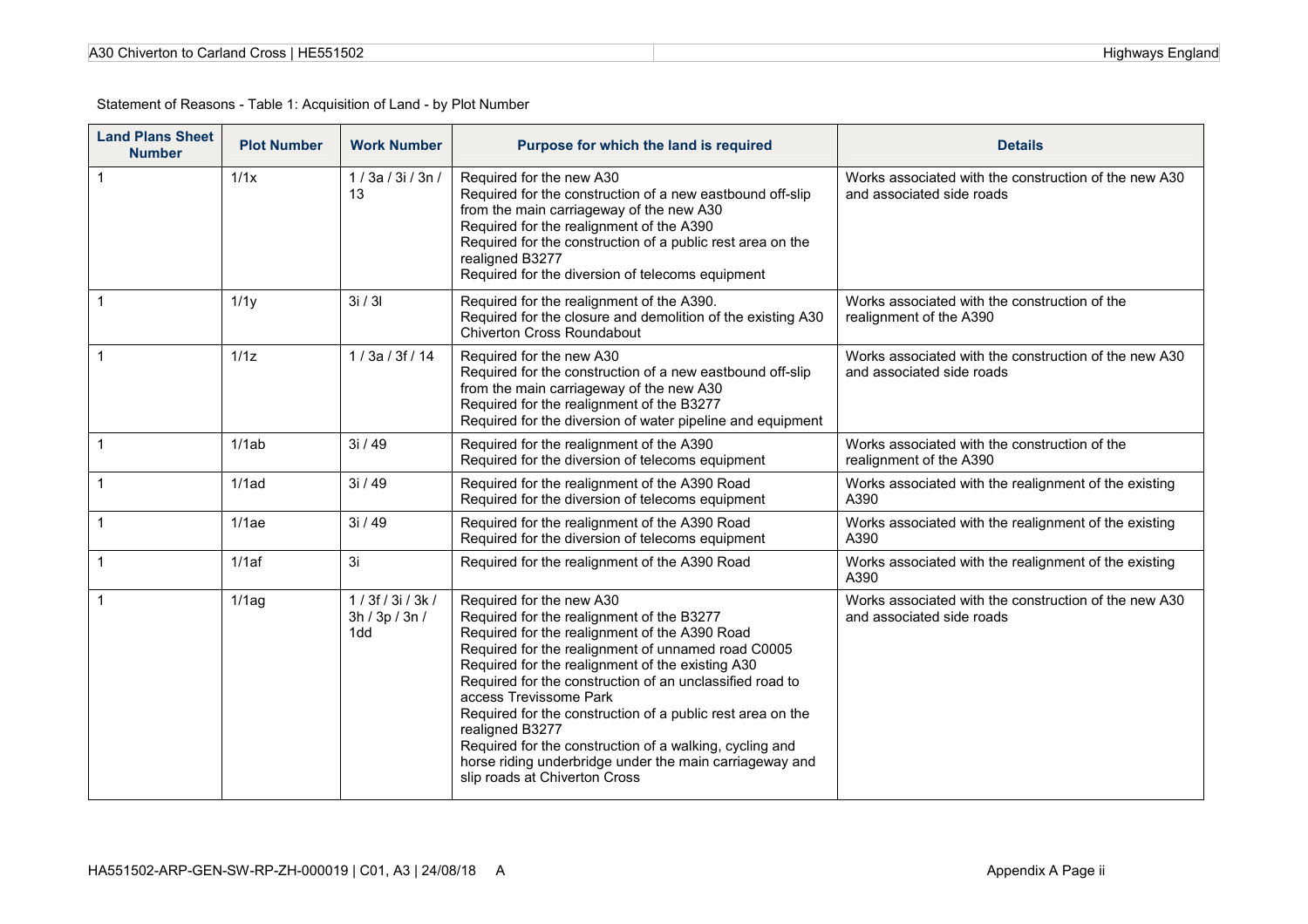| A30 Chiverton to Carland Cross   HE551502 |  |
|-------------------------------------------|--|
|-------------------------------------------|--|

| <b>Land Plans Sheet</b><br><b>Number</b> | <b>Plot Number</b> | <b>Work Number</b>    | Purpose for which the land is required                                                                                                                                                                                                                                                                                                                                                                                | <b>Details</b>                                                                                       |
|------------------------------------------|--------------------|-----------------------|-----------------------------------------------------------------------------------------------------------------------------------------------------------------------------------------------------------------------------------------------------------------------------------------------------------------------------------------------------------------------------------------------------------------------|------------------------------------------------------------------------------------------------------|
| $\mathbf{1}$                             | 1/1ah              | 3i / 3o / 3h /<br>1dd | Required for the realignment of the A390.<br>Required for the construction of a walking, cycling and<br>horse riding link to the north and south of the junction<br>circulatory carriageway of the new A30<br>Required for the realignment of the existing A30<br>Required for the construction of a walking, cycling and<br>horse riding underbridge under the main carriageway and<br>slip roads at Chiverton Cross | Works associated with the realigned A390 and WCH<br>underpass and associated planting                |
|                                          | 1/2                | 1a                    | Required for the construction of drainage attenuation pond<br>no. 1 with associated drainage facilities, access and<br>landscaping                                                                                                                                                                                                                                                                                    | Works associated with the construction of new drainage<br>attenuation pond 1 and associated planting |
| $\mathbf{1}$                             | 1/2a               | 3i                    | Required for the realignment of the A390 Road                                                                                                                                                                                                                                                                                                                                                                         | Works associated with the realignment of the existing<br>A390                                        |
|                                          | 1/3                | 3f                    | Required for the realignment of the B3277                                                                                                                                                                                                                                                                                                                                                                             | Works associated with the realignment of the existing<br>B3277                                       |
|                                          | 1/3a               | 3f                    | Required for the realignment of the B3277                                                                                                                                                                                                                                                                                                                                                                             | Works associated with the realignment of the existing<br>B3277                                       |
|                                          | 1/4                | 1a                    | Required for the construction of drainage attenuation pond<br>no. 1 with associated drainage facilities, access and<br>landscaping                                                                                                                                                                                                                                                                                    | Works associated with the construction of new drainage<br>attenuation pond 1 and associated planting |
|                                          | 1/5                | 3f                    | Required for access for unnamed road U6 to and from the<br>realigned B3277                                                                                                                                                                                                                                                                                                                                            | Works associated with a length of new highway to<br>unnamed road                                     |
|                                          | 1/6a               | 3f                    | Required for the realignment of the B3277                                                                                                                                                                                                                                                                                                                                                                             | Works associated with the realignment of the existing<br>B3277                                       |
|                                          | 1/9a               | 1/3f/3a/3n/<br>13/14  | Required for the new A30<br>Required for the realignment of the B3277<br>Required for the construction of a new eastbound off-slip<br>from the main carriageway of the new A30<br>Required for the construction of a public rest area on the<br>realigned B3277<br>Required for the diversion of telecoms equipment<br>Required for the diversion of water pipeline and equipment                                     | Works associated with the construction of the new A30<br>and associated side roads and planting      |
| $\mathbf{1}$                             | 1/10               | 3i/14                 | Required for the realignment of the A390.<br>Required for the diversion of wate rpipeline and equipment                                                                                                                                                                                                                                                                                                               | Works associated with the construction of the<br>realignment of the A390                             |
| $\mathbf 1$                              | 1/10e              | 3i                    | Required for the realignment of the A390 and associated<br>planting                                                                                                                                                                                                                                                                                                                                                   | Works associated with the realignment of the existing<br>A390 and associated planting                |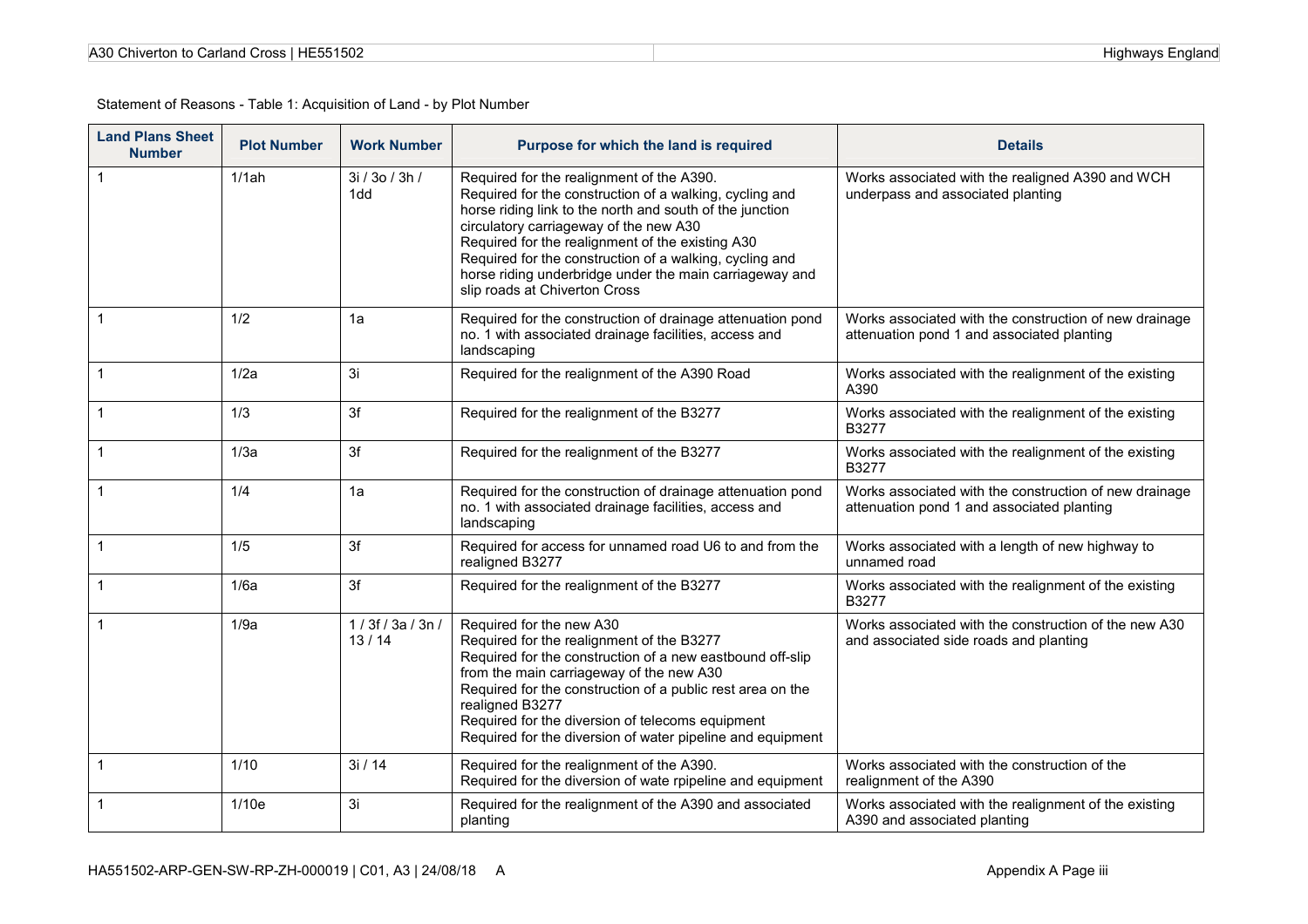| <b>Land Plans Sheet</b><br><b>Number</b> | <b>Plot Number</b> | <b>Work Number</b> | Purpose for which the land is required                                                                 | <b>Details</b>                                                         |
|------------------------------------------|--------------------|--------------------|--------------------------------------------------------------------------------------------------------|------------------------------------------------------------------------|
|                                          | 1/10f              | 3k                 | Required for the realignment of unnamed road C0005                                                     | Works associated with a length of new highway to<br>unnamed road C0005 |
|                                          | 1/10q              | 3k/52              | Required for the realignment of unnamed road C0005<br>Required for the diversion of telecoms equipment | Works associated with a length of new highway to<br>unnamed road C0005 |
|                                          | 1/10i              | 3k/52              | Required for the realignment of unnamed road C0005<br>Required for the diversion of telecoms equipment | Works associated with a length of new highway to<br>unnamed road C0005 |
|                                          | 1/11               | 3i/49              | Required for the realignment of the A390<br>Required for the diversion of telecoms equipment           | Works associated with the realignment of the existing<br>A390          |
|                                          | 1/12               | 3i/49              | Required for the realignment of the A390<br>Required for the diversion of telecoms equipment           | Works associated with the realignment of the existing<br>A390          |
|                                          | 1/13               | 3i/49              | Required for the realignment of the A390<br>Required for the diversion of telecoms equipment           | Works associated with the realignment of the existing<br>A390          |
|                                          | 1/14               | 3i/49              | Required for the realignment of the A390<br>Required for the diversion of telecoms equipment           | Works associated with the realignment of the existing<br>A390          |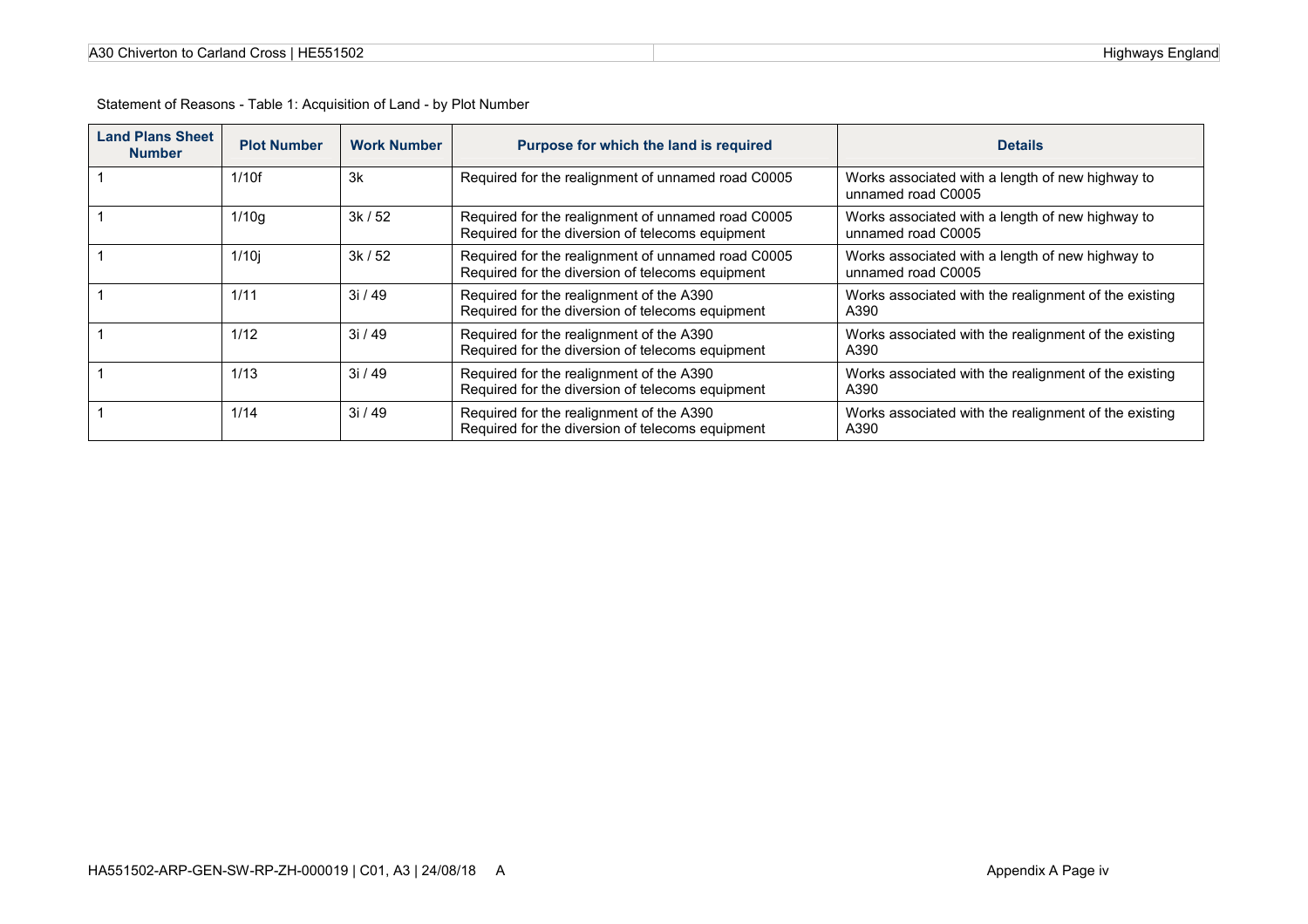| HA551502-ARP-GEN-SW-RP-ZH-000019   C01, A3   24/08/18 A |  |  |
|---------------------------------------------------------|--|--|
|                                                         |  |  |

| A30 Chiverton to Carland Cross   HE551502 |
|-------------------------------------------|
|-------------------------------------------|

| <b>Land Plans Sheet</b><br><b>Number</b> | <b>Plot Number</b> | <b>Work Number</b>                                      | Purpose for which the land is required                                                                                                                                                                                                                                                                                                                                                                                                                                                                                                                                                                                                                                                                                                                                                                                                                                                                                                                                                                                                                                                                                                                                                                                            | <b>Details</b>                                                                                  |
|------------------------------------------|--------------------|---------------------------------------------------------|-----------------------------------------------------------------------------------------------------------------------------------------------------------------------------------------------------------------------------------------------------------------------------------------------------------------------------------------------------------------------------------------------------------------------------------------------------------------------------------------------------------------------------------------------------------------------------------------------------------------------------------------------------------------------------------------------------------------------------------------------------------------------------------------------------------------------------------------------------------------------------------------------------------------------------------------------------------------------------------------------------------------------------------------------------------------------------------------------------------------------------------------------------------------------------------------------------------------------------------|-------------------------------------------------------------------------------------------------|
|                                          | 1/16               | 1/3f/3g/3/<br>3a / 3b / 3c /<br>3d / 1b / 3m /<br>30/3e | Required for the new A30<br>Required for the realignment of the B3277<br>Required for the partial closure and realignment of the<br>A3075 north of the new A30<br>Required for the construction of a new grade separated<br>junction at Chiverton<br>Required for the construction of a new eastbound off-slip<br>from the main carriageway of the new A30<br>Required for the construction of a new eastbound on-slip to<br>the main carriageway of the new A30<br>Required for the construction of a new westbound off-slip<br>from the main carriageway of the new A30<br>Required for the construction of a new westbound on-slip to<br>the main carriageway of the new A30<br>Required for the construction of drainage attenuation pond<br>no. 2 with associated drainage facilities, access and<br>landscaping<br>Required for the construction of drainage attenuation pond<br>no. 3 with associated drainage facilities, access and<br>landscaping<br>Required for the construction of a walking, cycling and<br>horse riding link to the north and south of the junction<br>circulatory carriageway of the new A30<br>Required for the construction of two new overbridges over<br>the junction circulatory carriageway | Works associated with the construction of the new A30<br>and associated side roads and planting |
|                                          | 1/16a              |                                                         | Required for the stopping up of the existing A3075                                                                                                                                                                                                                                                                                                                                                                                                                                                                                                                                                                                                                                                                                                                                                                                                                                                                                                                                                                                                                                                                                                                                                                                |                                                                                                 |
|                                          | 1/17               |                                                         | Required for the stopping up of the existing A3075                                                                                                                                                                                                                                                                                                                                                                                                                                                                                                                                                                                                                                                                                                                                                                                                                                                                                                                                                                                                                                                                                                                                                                                |                                                                                                 |
|                                          | 1/17a              |                                                         | Required for the stopping up of the existing A3075                                                                                                                                                                                                                                                                                                                                                                                                                                                                                                                                                                                                                                                                                                                                                                                                                                                                                                                                                                                                                                                                                                                                                                                |                                                                                                 |
|                                          | 1/17 <sub>b</sub>  |                                                         | Required for the stopping up of the existing A3075                                                                                                                                                                                                                                                                                                                                                                                                                                                                                                                                                                                                                                                                                                                                                                                                                                                                                                                                                                                                                                                                                                                                                                                |                                                                                                 |
|                                          | 1/17c              |                                                         | Required for the stopping up of the existing A3075                                                                                                                                                                                                                                                                                                                                                                                                                                                                                                                                                                                                                                                                                                                                                                                                                                                                                                                                                                                                                                                                                                                                                                                |                                                                                                 |
| $\overline{2}$                           | 2/2                | 3j                                                      | Required for unclassified road U6072                                                                                                                                                                                                                                                                                                                                                                                                                                                                                                                                                                                                                                                                                                                                                                                                                                                                                                                                                                                                                                                                                                                                                                                              | Works associated with a length of new highway to<br>unnamed road U6072                          |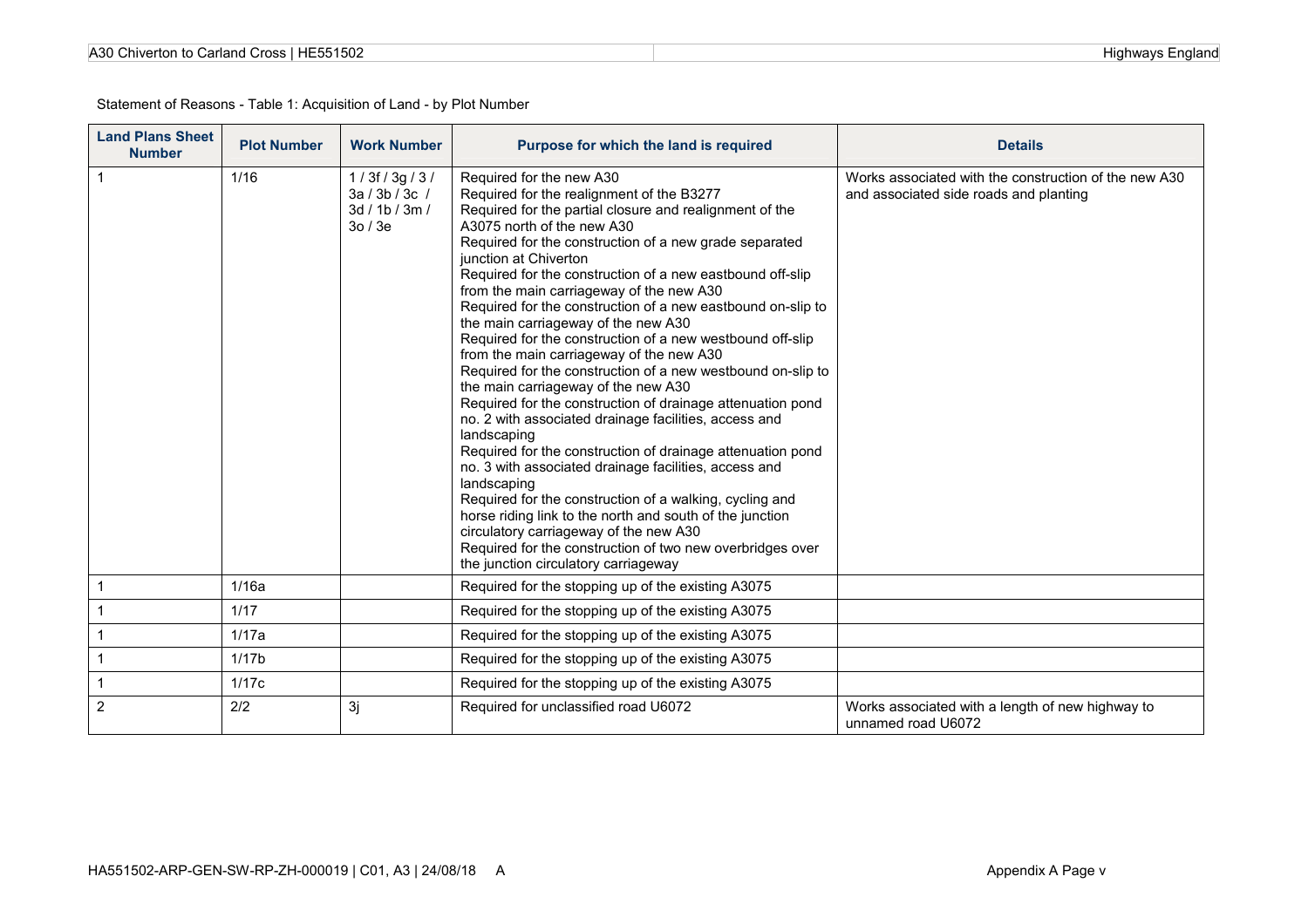| A30 Chiverton to Carland Cross   HE551502 |  |
|-------------------------------------------|--|
|-------------------------------------------|--|

| <b>Land Plans Sheet</b><br><b>Number</b> | <b>Plot Number</b> | <b>Work Number</b> | Purpose for which the land is required                                                                                                                                                                                                                                | <b>Details</b>                                                                                                                                                                    |
|------------------------------------------|--------------------|--------------------|-----------------------------------------------------------------------------------------------------------------------------------------------------------------------------------------------------------------------------------------------------------------------|-----------------------------------------------------------------------------------------------------------------------------------------------------------------------------------|
| $\overline{2}$                           | 2/3                | 1/3g/3j            | Required for the new A30<br>Required for the partial closure and realignment of the<br>A3075 north of the new A30<br>Required for the realignment of the unclassified road<br>U6072<br>Required for landscaping<br>Required for the stopping up of the existing A3075 | Works associated with the construction of the new A30<br>and A3075 realignment and associated planting                                                                            |
| $\overline{2}$                           | 2/3a               | 1/3g               | Required for the new A30<br>Required for the partial closure and realignment of the<br>A3075 north of the new A30<br>Required for landscaping<br>Required for the stopping up of the existing A3075                                                                   | Works associated with the construction of the new A30<br>and realignment of A3075 and associated planting                                                                         |
| 2                                        | 2/3d               | 1/3g/3j            | Required for the new A30<br>Required for the partial closure and realignment of the<br>A3075 north of the new A30.<br>Required for the realignment of the unclassified road<br>U6072.<br>Required for landscaping.                                                    | Works associated with the construction of the new A30<br>and A3075 realignment and associated planting                                                                            |
| $\overline{2}$                           | 2/3h               |                    | Plot not used                                                                                                                                                                                                                                                         |                                                                                                                                                                                   |
| $\overline{2}$                           | 2/3j               | 1/1c/3g            | Required for the new A30<br>Required for the construction of drainage attenuation pond<br>no. 4 with associated drainage facilities, access and<br>landscaping<br>Required for the partial closure and realignment of the<br>A3075 north of the new A30               | Works associated with the construction of the new A30<br>and construction and maintenance of attenuation pond 4<br>Works associated with the realignment of the existing<br>A3075 |
| 2                                        | 2/3k               | 1/1c               | Required for the new A30<br>Required for the construction of drainage attenuation pond<br>no. 4 with associated drainage facilities, access and<br>landscaping                                                                                                        | Works associated with the construction of the new A30<br>and new drainage attenuation pond 4                                                                                      |
| $\overline{2}$                           | 2/3m               | 3g/13              | Required for the partial closure and re-alignment of the<br>A3075 north of the new A30<br>Required for the diversion of telecoms equipment                                                                                                                            | Works associated with the realignment of the existing<br>A3075                                                                                                                    |
| $\overline{2}$                           | 2/3q               | 3g/13              | Required for the partial closure and realignment of the<br>A3075 north of the new A30<br>Required for the diversion of telecoms equipment                                                                                                                             | Works associated with the realignment of the existing<br>A3075                                                                                                                    |
| $\overline{2}$                           | 2/3s               | 3g                 | Required for the partial closure and realignment of the<br>A3075 north of the new A30                                                                                                                                                                                 | Works associated with the realignment of the existing<br>A3075                                                                                                                    |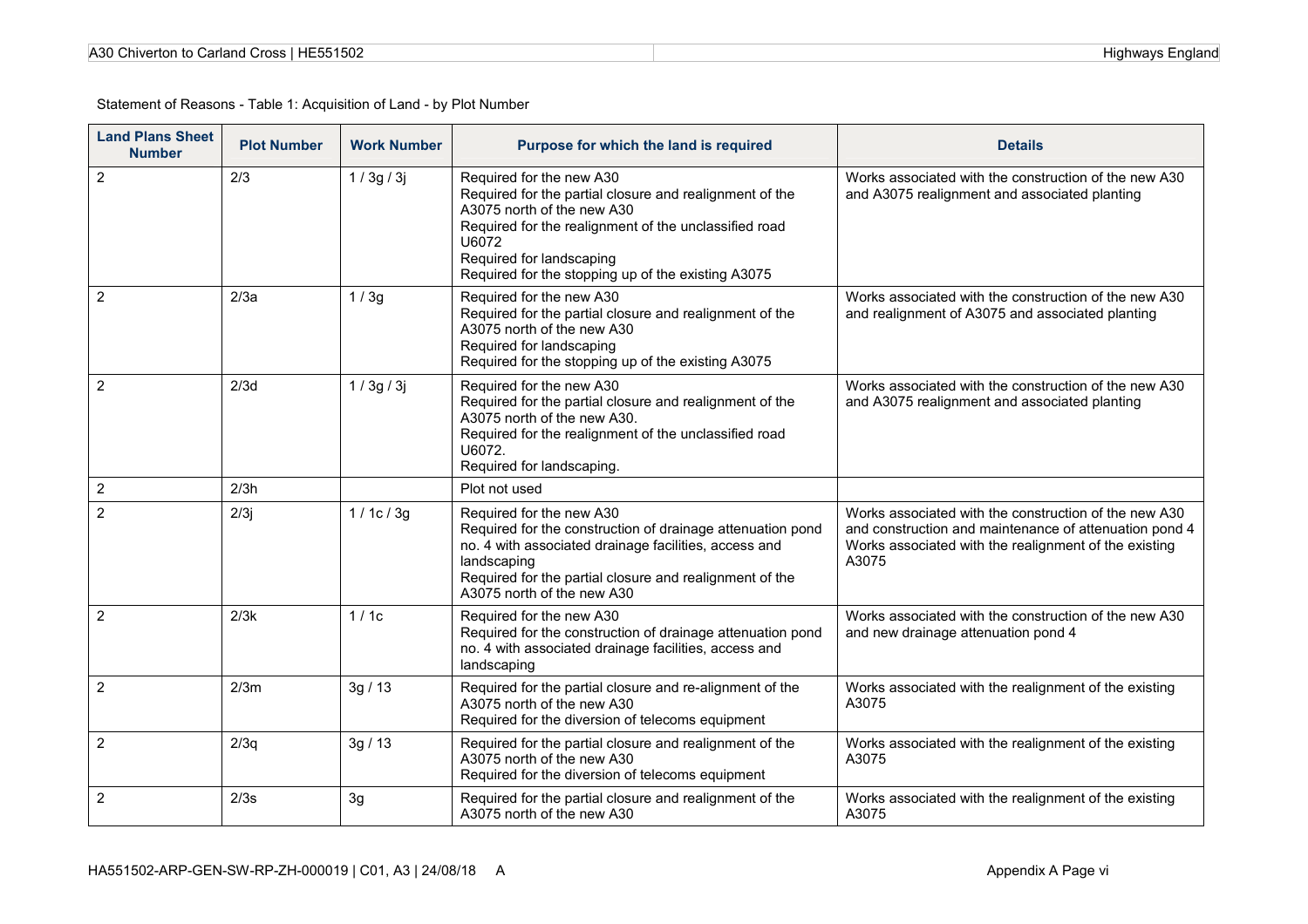| A30 Chiverton to Carland Cross   HE551502 |  |
|-------------------------------------------|--|
|-------------------------------------------|--|

| <b>Land Plans Sheet</b><br><b>Number</b> | <b>Plot Number</b> | <b>Work Number</b> | Purpose for which the land is required                                                                   | <b>Details</b>                                                                                                            |
|------------------------------------------|--------------------|--------------------|----------------------------------------------------------------------------------------------------------|---------------------------------------------------------------------------------------------------------------------------|
| $\overline{2}$                           | 2/3v               |                    | Required for the new A30                                                                                 | Works associated with the construction of the new A30                                                                     |
| $\overline{2}$                           | 2/3x               | 3g                 | Required for the partial closure and realignment of the<br>A3075 north of the new A30                    | Works associated with the realignment of the existing<br>A3075                                                            |
| 2                                        | 2/4                |                    | Required for the stopping up of the existing A3075                                                       |                                                                                                                           |
| 2                                        | 2/5a               |                    | Required for the stopping up of the existing A3075                                                       |                                                                                                                           |
| $\overline{2}$                           | 2/7e               | 1/18               | Required for the new A30<br>Required for landscaping<br>Required for the diversion of telecoms equipment | Works associated with the construction of the new A30<br>and associated planting                                          |
| $\overline{2}$                           | 2/8a               |                    | Required for the new A30                                                                                 | Works associated with the construction of the new A30                                                                     |
| 3                                        | 3/1a               |                    | Plot not used                                                                                            |                                                                                                                           |
| 3                                        | 3/1c               |                    | Plot not used                                                                                            |                                                                                                                           |
| 3                                        | 3/1 <sub>b</sub>   | 2a/1bb             | Required for new highway to unnamed road<br>Required for the construction of drainage culvert            | Works associated with the construction of new highway<br>to unnamed road.                                                 |
| 3                                        | 3/1d               |                    | Plot not used                                                                                            |                                                                                                                           |
| 3                                        | 3/1f               | 2a                 | Required for the realignment of the existing A30                                                         | Works associated with the realignment of the existing<br>A30                                                              |
| 3                                        | 3/1g               |                    | Required for the new A30<br>Required for landscaping                                                     | Works associated with the construction of the new A30<br>and associated planting                                          |
| 3                                        | 3/1h               | 1/2a               | Required for the new A30<br>Required for the realignment of the existing A30                             | Works associated with the construction of the new A30<br>and realigned A30.                                               |
| 3                                        | 3/1                | 1/4g               | Required for the new A30<br>Required for the realignment of the B3284                                    | Works associated with the construction of the new A30<br>and realignment of the existing B3284 and associated<br>planting |
| 3                                        | 3/1k               |                    | Required for the new A30<br>Required for landscaping                                                     | Works associated with the construction of the new A30<br>and associated planting                                          |
| 3                                        | 3/1m               | 2a                 | Required for the realignment of the existing A30                                                         | Works associated with the realignment of the existing<br>A30                                                              |
| 3                                        | 3/1n               | 1                  | Required for the new A30                                                                                 | Works associated with the construction of the new A30                                                                     |
| 3                                        | 3/1 <sub>p</sub>   |                    | Required for the new A30                                                                                 | Works associated with the construction of the new A30                                                                     |
| 3                                        | 3/1r               | 2a                 | Required for the realignment of the existing A30                                                         | Works associated with the realignment of the existing<br>A30                                                              |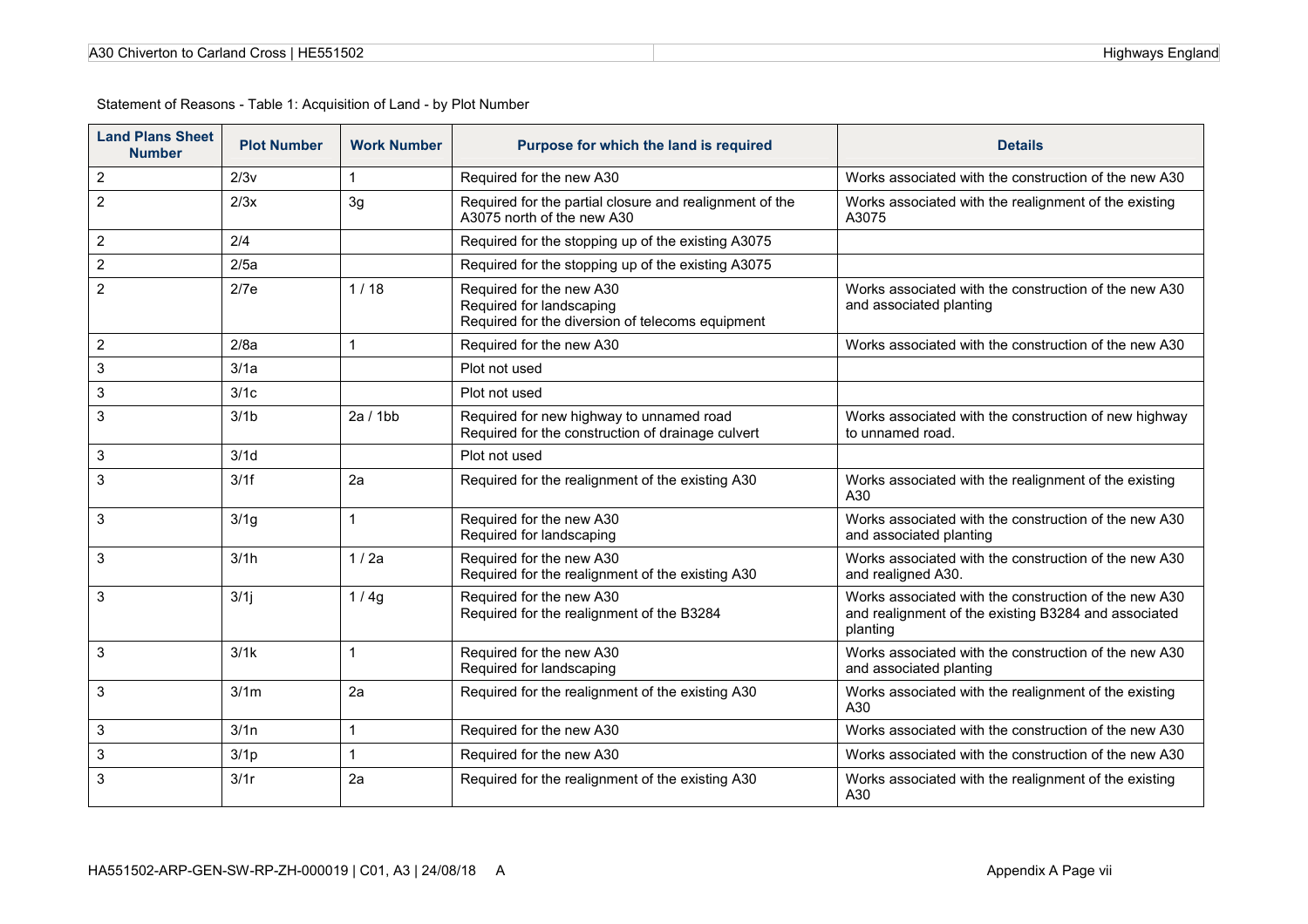| <b>Land Plans Sheet</b><br><b>Number</b> | <b>Plot Number</b> | <b>Work Number</b> | Purpose for which the land is required                                                                                                                          | <b>Details</b>                                                                                         |
|------------------------------------------|--------------------|--------------------|-----------------------------------------------------------------------------------------------------------------------------------------------------------------|--------------------------------------------------------------------------------------------------------|
| 3                                        | 3/1s               | 2a                 | Required for the realignment of the existing A30                                                                                                                | Works associated with the realignment of the existing<br>A30                                           |
| 3                                        | 3/1u               | 2a                 | Required for the realignment of the existing A30                                                                                                                | Works associated with the realignment of the existing<br>A30                                           |
| 3                                        | 3/1v               | 2a/1bb             | Required for the realignment of the existing A30.<br>Required the construction of drainage culverts                                                             | Works associated with the realignment of the existing<br>A30                                           |
| 3                                        | 3/1w               | 1                  | Required for the new A30                                                                                                                                        | Works associated with the construction of the new A30                                                  |
| 3                                        | 3/1x               | 2a                 | Required for the realignment of the existing A30                                                                                                                | Works associated with the realignment of the existing<br>A30                                           |
| 3                                        | 3/1y               | $\mathbf{1}$       | Required for the new A30                                                                                                                                        | Works associated with the construction of the new A30                                                  |
| 3                                        | 3/1z               | 1/4e               | Required for the new A30<br>Required for the the construction of a new westbound on-<br>slip to the main carriageway of the new A30<br>Required for landscaping | Works associated with the construction of the new A30<br>and westbound on-slip and associated planting |
| 3                                        | $3/1$ aa           | 1                  | Required for the new A30                                                                                                                                        | Works associated with the construction of the new A30                                                  |
| 3                                        | 3/1ab              | 1                  | Required for the new A30                                                                                                                                        | Works associated with the construction of the new A30                                                  |
| 3                                        | 3/1ac              | 1                  | Required for the new A30                                                                                                                                        | Works associated with the construction of the new A30                                                  |
| 3                                        | 3/2a               | 1                  | Required for the new A30                                                                                                                                        | Works associated with the construction of the new A30                                                  |
| 3                                        | 3/2g               | 2a                 | Required for the realignment of the existing A30                                                                                                                | Works associated with the realignment of the existing<br>A30                                           |
| 3                                        | 3/2j               | 4j                 | Required for the realignment of the existing A30                                                                                                                | Works associated with the realignment of the existing<br>A30                                           |
| 3                                        | 3/3 <sub>b</sub>   | $\mathbf{1}$       | Required for the new A30<br>Required for landscaping                                                                                                            | Works associated with the construction of the new A30<br>and associated planting                       |
| 3                                        | 3/3d               | 4g                 | Required for the realignment of the B3284                                                                                                                       | Works associated with the realignment of the existing<br>B3284                                         |
| 3                                        | 3/3e               | 4g                 | Required for the realignment of the B3284<br>Required for landscaping                                                                                           | Works associated with the realignment of the existing<br>B3284 and associated planting                 |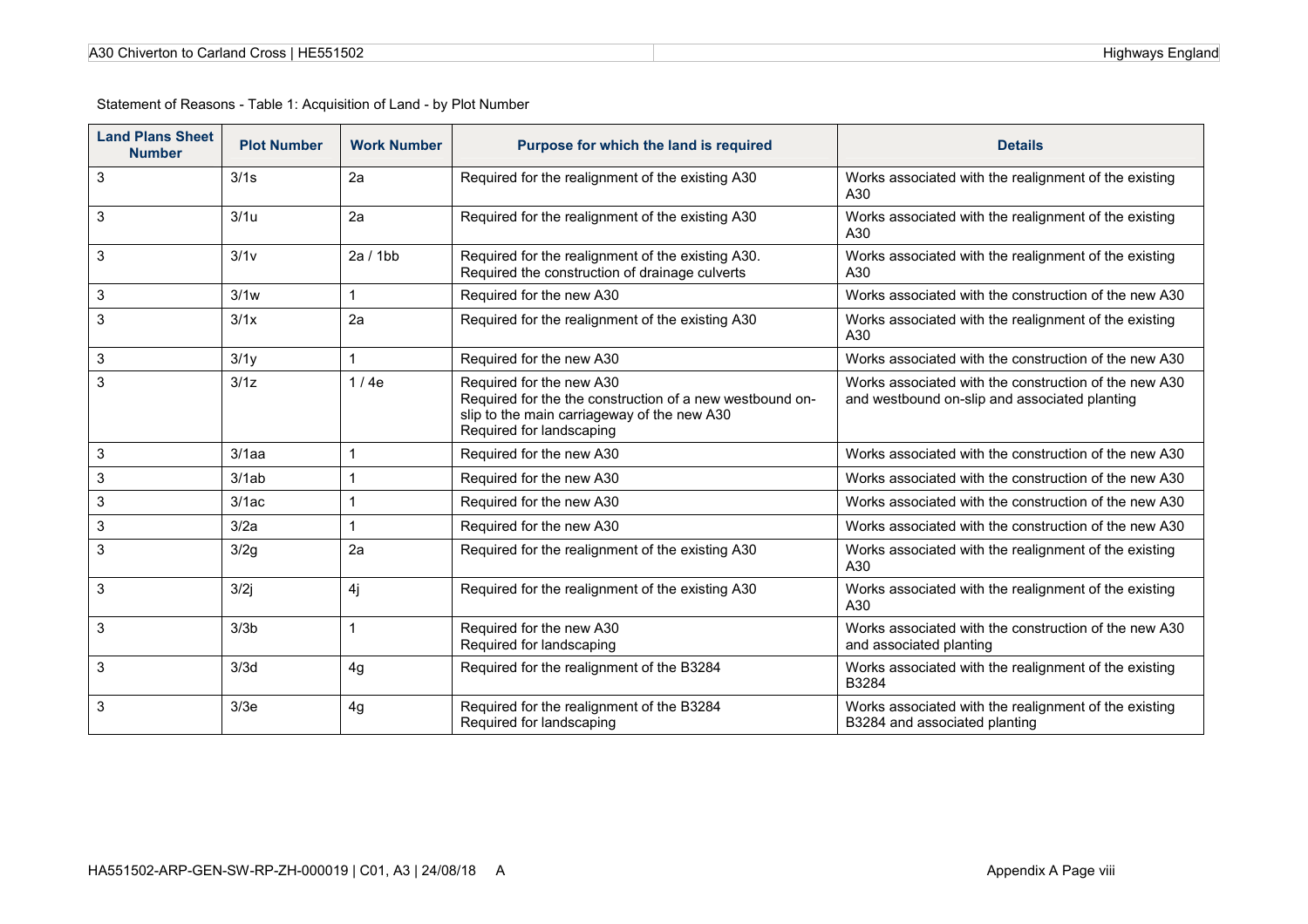| A30 Chiverton to Carland Cross   HE551502 |  |
|-------------------------------------------|--|
|-------------------------------------------|--|

| <b>Land Plans Sheet</b><br><b>Number</b> | <b>Plot Number</b> | <b>Work Number</b> | Purpose for which the land is required                                                                                                                                                                                                                                                                                                                                                                                                                                                                                                                                                                                                                                                                                                                                                                                                                                                                                     | <b>Details</b>                                                                 |
|------------------------------------------|--------------------|--------------------|----------------------------------------------------------------------------------------------------------------------------------------------------------------------------------------------------------------------------------------------------------------------------------------------------------------------------------------------------------------------------------------------------------------------------------------------------------------------------------------------------------------------------------------------------------------------------------------------------------------------------------------------------------------------------------------------------------------------------------------------------------------------------------------------------------------------------------------------------------------------------------------------------------------------------|--------------------------------------------------------------------------------|
| 3                                        | 3/3f               | 1d / 2d            | Required for the construction of drainage attenuation pond<br>no. 6 with associated drainage facilities, access and<br>landscaping<br>Required for the construction of drainage attenuation pond<br>no. 5 with associated drainage facilities, access and<br>landscaping<br>Required for the construction of a new private means of<br>access north of the B3284 at Callestick Vean to Creegmeor<br>Farm as described in Schedule 4 Part 4 Private Means of<br>Access to be Stopped Up for Which a Substitute is to be<br>Provided and New Private Means of Access Which are<br>Otherwise to be Provided<br>Required to construct, use, protect, inspect and maintain a<br>new bridleway (PR4) from west to east to connect<br>BR314/64/1 and BR314/65/1 as described in Schedule 4<br>Part 2 Highways to be Stopped up for Which a Substitute is<br>to be Provided and New Highways Which are Otherwise to<br>be Provided | Works associated with the construction of drainage<br>attenuation pond 5 and 6 |
| 3                                        | 3/3j               |                    | Required for the construction of a new private means of<br>access north of the B3284 at Callestick Vean to Creegmeor<br>Farm as described in Schedule 4 Part 4 Private Means of<br>Access to be Stopped Up for Which a Substitute is to be<br>Provided and New Private Means of Access Which are<br>Otherwise to be Provided<br>Required to construct, use, protect, inspect and maintain a<br>new bridleway (PR4) from west to east to connect<br>BR314/64/1 and BR314/65/1 as described in Schedule 4<br>Part 2 Highways to be Stopped up for Which a Substitute is<br>to be Provided and New Highways Which are Otherwise to<br>be Provided                                                                                                                                                                                                                                                                             |                                                                                |
| 3                                        | 3/3m               | 4g                 | Required for the realignment of the B3284                                                                                                                                                                                                                                                                                                                                                                                                                                                                                                                                                                                                                                                                                                                                                                                                                                                                                  |                                                                                |
| 3                                        | 3/4a               | 2a                 | Required for the realignment of the existing A30                                                                                                                                                                                                                                                                                                                                                                                                                                                                                                                                                                                                                                                                                                                                                                                                                                                                           | Works associated with the realignment of the existing<br>A30                   |
| 3                                        | 3/4c               |                    | Plot not used                                                                                                                                                                                                                                                                                                                                                                                                                                                                                                                                                                                                                                                                                                                                                                                                                                                                                                              |                                                                                |
| 3                                        | 3/4d               | 2a/1bb             | Required for new highway to unnamed road.<br>Required the construction of drainage culvert                                                                                                                                                                                                                                                                                                                                                                                                                                                                                                                                                                                                                                                                                                                                                                                                                                 | Works associated with the construction of new highway<br>to unnamed road.      |
| 3                                        | 3/4f               | 2a                 | Required for the realignment of the existing A30                                                                                                                                                                                                                                                                                                                                                                                                                                                                                                                                                                                                                                                                                                                                                                                                                                                                           | Works associated with the realignment of the existing<br>A30                   |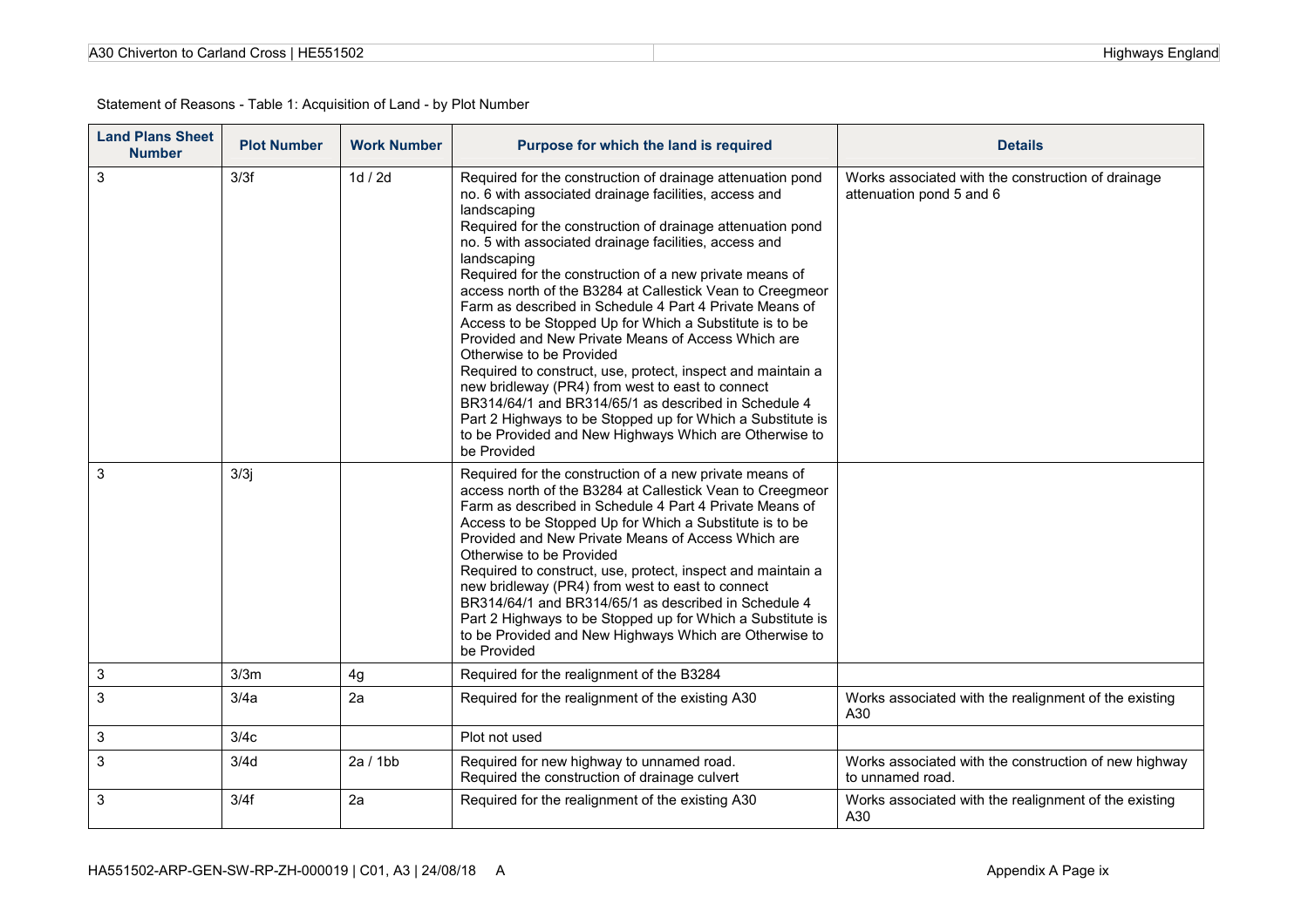| A30 Chiverton to Carland Cross   HE551502 |  |
|-------------------------------------------|--|
|-------------------------------------------|--|

| <b>Land Plans Sheet</b><br><b>Number</b> | <b>Plot Number</b> | <b>Work Number</b>           | Purpose for which the land is required                                                                                                                                                                                                                                                                                                                                                                                                                                                                                                                                                                                                                                                                                                                                                                                                                                                                                                                                    | <b>Details</b>                                                                                               |
|------------------------------------------|--------------------|------------------------------|---------------------------------------------------------------------------------------------------------------------------------------------------------------------------------------------------------------------------------------------------------------------------------------------------------------------------------------------------------------------------------------------------------------------------------------------------------------------------------------------------------------------------------------------------------------------------------------------------------------------------------------------------------------------------------------------------------------------------------------------------------------------------------------------------------------------------------------------------------------------------------------------------------------------------------------------------------------------------|--------------------------------------------------------------------------------------------------------------|
| 3                                        | 3/5c               | 1/4g/4d/<br>1 <sub>b</sub> b | Required for the new A30<br>Required for the realignment of the B3284<br>Required for the construction of a new eastbound off-slip<br>from the main carriageway of the new A30<br>Required the construction of drainage culverts<br>Required for landscaping                                                                                                                                                                                                                                                                                                                                                                                                                                                                                                                                                                                                                                                                                                              | Works associated with the construction of the new A30<br>realignment of the B3284 and associated landscaping |
| 3                                        | 3/6                | 2a                           | Required for the realignment of the existing A30                                                                                                                                                                                                                                                                                                                                                                                                                                                                                                                                                                                                                                                                                                                                                                                                                                                                                                                          | Works associated with the realignment of the existing<br>A30                                                 |
| 3                                        | 3/6c               | 2a                           | Required for the realignment of the existing A30                                                                                                                                                                                                                                                                                                                                                                                                                                                                                                                                                                                                                                                                                                                                                                                                                                                                                                                          | Works associated with the realignment of the existing<br>A30                                                 |
| 3                                        | 3/6e               | 2a                           | Required for the realignment of the existing A30                                                                                                                                                                                                                                                                                                                                                                                                                                                                                                                                                                                                                                                                                                                                                                                                                                                                                                                          | Works associated with the realignment of the existing<br>A30                                                 |
| 3                                        | 3/7                | 1/4d/4g/1d                   | Required for the new A30.<br>Required for the construction of a new eastbound off-slip<br>from the main carriageway of the new A30.<br>Required for the realignment of the B3284.<br>Required for the construction of drainage attenuation pond<br>no. 6 with associated drainage facilities, access and<br>landscaping<br>Required for the construction of a new private means of<br>access north of the B3284 at Callestick Vean to Creegmeor<br>Farm as described in Schedule 4 Part 4 Private Means of<br>Access to be Stopped Up for Which a Substitute is to be<br>Provided and New Private Means of Access Which are<br>Otherwise to be Provided<br>Required to construct, use, protect, inspect and maintain a<br>new bridleway (PR4) from west to east to connect<br>BR314/64/1 and BR314/65/1 as described in Schedule 4<br>Part 2 Highways to be Stopped up for Which a Substitute is<br>to be Provided and New Highways Which are Otherwise to<br>be Provided | Works associated with the construction of the new A30<br>and associated side roads and attenuation pond 6.   |
| 3                                        | 3/8                | 2a                           | Required for the realignment of the existing A30                                                                                                                                                                                                                                                                                                                                                                                                                                                                                                                                                                                                                                                                                                                                                                                                                                                                                                                          | Works associated with the realignment of the existing<br>A30                                                 |
| 3                                        | 3/8a               | $\mathbf{1}$                 | Required for ecological mitigation                                                                                                                                                                                                                                                                                                                                                                                                                                                                                                                                                                                                                                                                                                                                                                                                                                                                                                                                        | An area of planting and ecological mitigation between<br>the new A30 and the realigned A30                   |
| 3                                        | 3/9                | 2a                           | Required for the realignment of the existing A30                                                                                                                                                                                                                                                                                                                                                                                                                                                                                                                                                                                                                                                                                                                                                                                                                                                                                                                          | Works associated with the realignment of the existing<br>A30                                                 |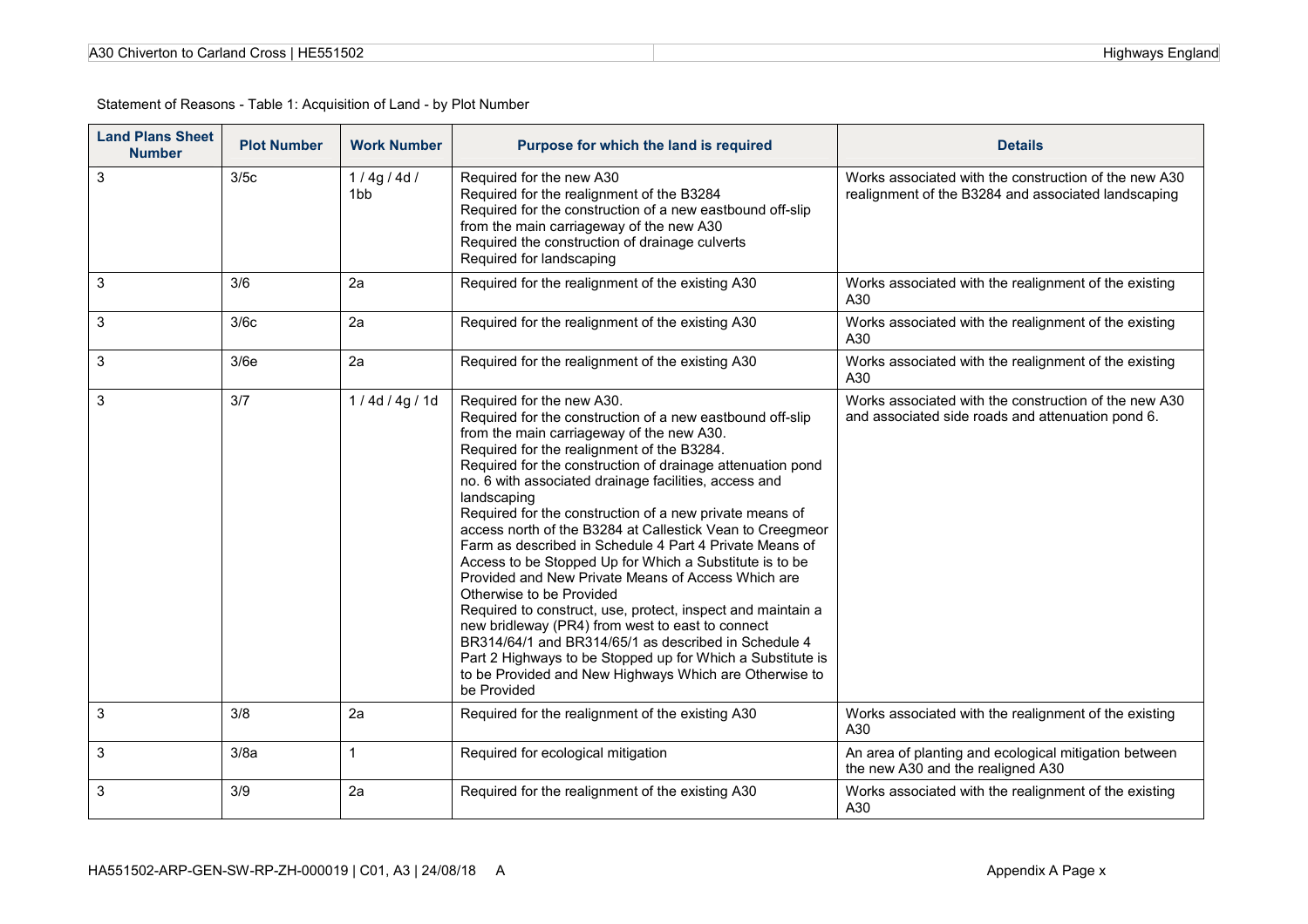| A30 Chiverton to Carland Cross   HE551502 |  |
|-------------------------------------------|--|
|-------------------------------------------|--|

| <b>Land Plans Sheet</b><br><b>Number</b> | <b>Plot Number</b> | <b>Work Number</b> | Purpose for which the land is required                                                                                                                                                                                                                         | <b>Details</b>                                                                                                                                          |
|------------------------------------------|--------------------|--------------------|----------------------------------------------------------------------------------------------------------------------------------------------------------------------------------------------------------------------------------------------------------------|---------------------------------------------------------------------------------------------------------------------------------------------------------|
| 3                                        | 3/9a               | 4j                 | Required for the realignment of the existing A30                                                                                                                                                                                                               | Works associated with the realignment of the existing<br>A30                                                                                            |
| 3                                        | 3/10               | 1/4/4f             | Required for the new A30<br>Required for the the construction of a new grade separated<br>dumbbell junction at Chybucca<br>Required for the construction of drainage attenuation pond<br>no. 7 with associated drainage facilities, access and<br>landscaping. | Works associated with the construction of the new A30<br>and grade separated junction at Chybucca                                                       |
| 3                                        | 3/10a              | 4j/4               | Required for the re-alignment of the existing A30<br>Required for construction of a new grade separated<br>dumbbell junction at Chybucca                                                                                                                       | Works associated with the construction of the new<br>roundabout south of the main carriageway of the new<br>A30 and the realignment of the existing A30 |
| 4                                        | 4/1                | 4i / 4a            | Required for the realignment of the existing A30<br>Required for a new roundabout north of the main<br>carriageway of the new A30                                                                                                                              | Works associated with the construction of the new grade<br>separated dumbbell junction at Chybucca                                                      |
| 4                                        | 4/1 <sub>b</sub>   | 6c                 | Required for the conversion of the Allet Road to an<br>emergency access track                                                                                                                                                                                  | Works associated with the construction of a new<br>emergency access onto the eastbound carriageway of<br>the new A30                                    |
| 4                                        | 4/1g               | 6 <sub>b</sub>     | Required for the realignment of the Allet Road                                                                                                                                                                                                                 | Works associated with the construction of the junction<br>between the realigned Allet Road and the existing A30                                         |
| 4                                        | 4/1h               | 6 <sub>b</sub>     | Required for the realignment of the Allet Road                                                                                                                                                                                                                 | Works associated with the construction of the junction<br>between the realigned Allet Road and the existing A30                                         |
| 4                                        | 4/1j               | 6b                 | Required for the realignment of the Allet Road                                                                                                                                                                                                                 | Works associated with the construction of the junction<br>between the realigned Allet Road and the existing A30                                         |
| 4                                        | 4/2a               | 4a / 4g / 4d       | Required for a new roundabout north of the main<br>carriageway of the new A30<br>Required for the realignment of the B3284<br>Required for the construction of a new eastbound off-slip<br>from the main carriageway of the new A30                            | Works associated with the construction of the new grade<br>separated dumbbell junction at Chybucca                                                      |
| 4                                        | 4/3                | 4 <sub>b</sub>     | Required for the construction of new roundabout south of<br>the main carriageway of the new A30                                                                                                                                                                | Works associated with the construction of the new grade<br>separated dumbbell junction at Chybucca                                                      |
| 4                                        | 4/3d               | 4h                 | Required for the realignment of the B3284                                                                                                                                                                                                                      | Works associated with the realignment of the existing<br>B3284                                                                                          |
| 4                                        | 4/3e               | 4h                 | Required for the realignment of the B3284                                                                                                                                                                                                                      | Works associated with the realignment of the existing<br>B3284                                                                                          |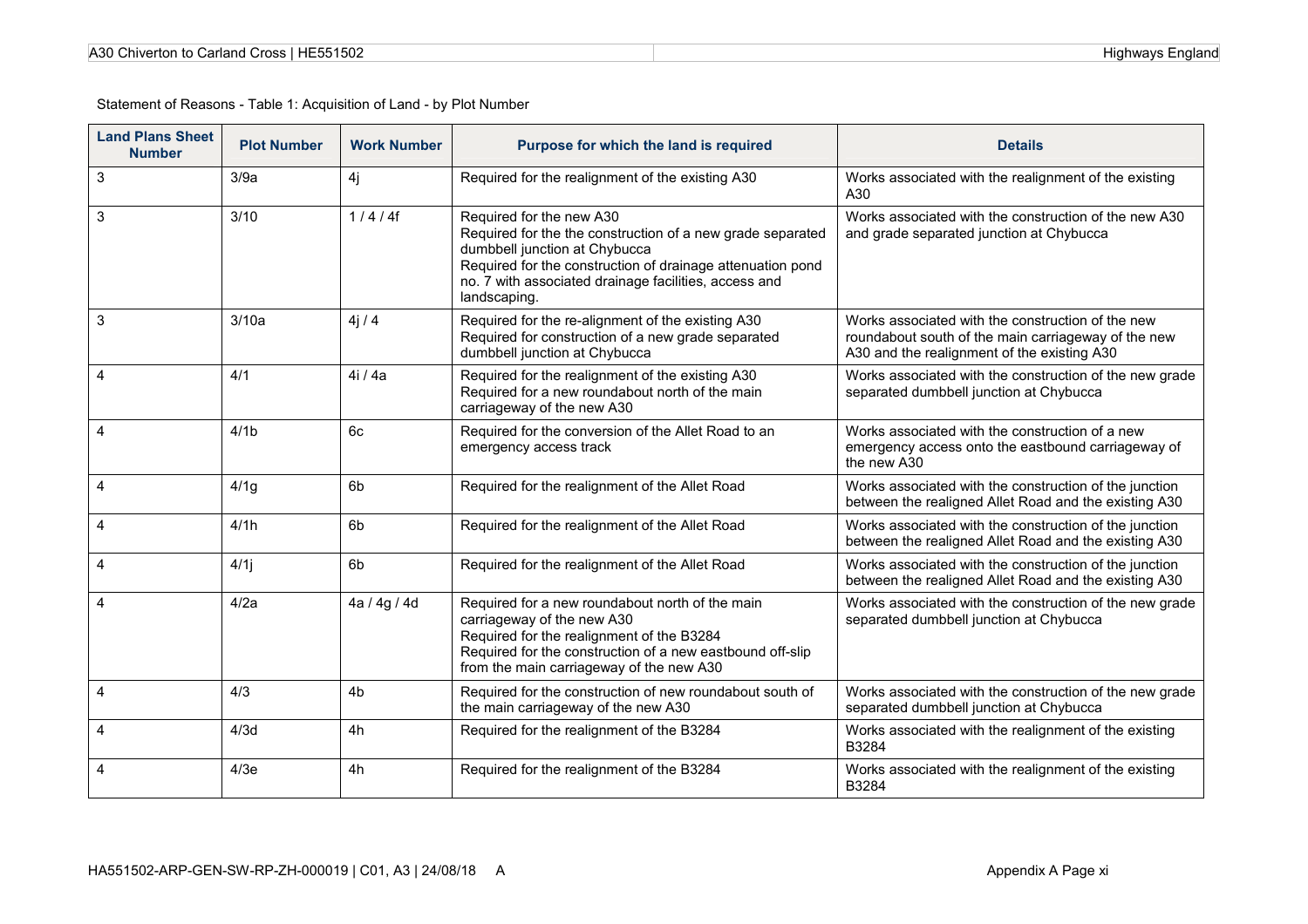| A30 Chiverton to Carland Cross   HE551502 |  |
|-------------------------------------------|--|
|-------------------------------------------|--|

| <b>Land Plans Sheet</b><br><b>Number</b> | <b>Plot Number</b> | <b>Work Number</b> | Purpose for which the land is required                                                                                                                                                                               | <b>Details</b>                                                                                                                            |
|------------------------------------------|--------------------|--------------------|----------------------------------------------------------------------------------------------------------------------------------------------------------------------------------------------------------------------|-------------------------------------------------------------------------------------------------------------------------------------------|
| 4                                        | 4/4a               | 1/4/4i/4h          | Required for the new A30<br>Required for the construction of a new grade separated<br>dumbbell junction at Chybucca<br>Required for the realignment of the existing A30<br>Required for the realignment of the B3284 | Works associated with the construction of the new A30<br>and grade separated dumbbell junction at Chybucca                                |
| $\overline{4}$                           | 4/4 <sub>b</sub>   | 4h                 | Required for the realignment of the B3284                                                                                                                                                                            | Works associated with the realignment of the existing<br>B3284                                                                            |
| 4                                        | 4/4h               | 1                  | Required for the new A30                                                                                                                                                                                             | Works associated with the new A30                                                                                                         |
| 4                                        | 4/4m               | 1                  | Required for the new A30                                                                                                                                                                                             | Works associated with the construction of the new A30                                                                                     |
| $\overline{4}$                           | 4/4t               | 1                  | Required for the new A30.<br>Required for the stopping up of northern section of existing<br>Bridleway BR309/3/1 north of the proposed A30 mainline                                                                  | Works associated with the construction of the new A30<br>and stopping up of existing bridleway.                                           |
| $\overline{4}$                           | 4/5                | 4i / 4a            | Required for the realignment of the existing A30<br>Required for the new roundabout north of the main<br>carriageway of the new A30                                                                                  | Works associated with the construction of the new grade<br>separated dumbbell junction at Chybucca                                        |
| $\overline{4}$                           | 4/6                | 4i                 | Required for the realignment of the existing A30                                                                                                                                                                     | Works associated with the construction of the new grade<br>separated dumbbell junction at Chybucca and<br>realignment of the existing A30 |
| $\overline{4}$                           | 4/6d               | 6c                 | Required for the conversion of the Allet Road to an<br>emergency access track                                                                                                                                        | Works associated with the construction of a new<br>emergency access onto the eastbound carriageway of<br>the new A30                      |
| $\overline{4}$                           | 4/6f               | 6c                 | Required for the conversion of the Allet Road to an<br>emergency access track                                                                                                                                        | Works associated with the construction of a new<br>emergency access onto the eastbound carriageway of<br>the new A30                      |
| 4                                        | 4/6g               | 6c                 | Required for the conversion of the Allet Road to an<br>emergency access track                                                                                                                                        | Works associated with the construction of a new<br>emergency access onto the eastbound carriageway of<br>the new A30                      |
| $\overline{4}$                           | 4/6h               | 6c                 | Required for the conversion of the Allet Road to an<br>emergency access track                                                                                                                                        | Works associated with the construction of a new<br>emergency access onto the eastbound carriageway of<br>the new A30                      |
| 4                                        | 4/8 <sub>b</sub>   | $\mathbf{1}$       | Required for the new A30.<br>Required for the stopping up of northern section of existing<br>Bridleway BR309/3/1.                                                                                                    | Works associated with the construction of the new A30                                                                                     |
| $\overline{4}$                           | 4/8g               | $\mathbf{1}$       | Required for the new A30                                                                                                                                                                                             | Works associated with the construction of the new A30                                                                                     |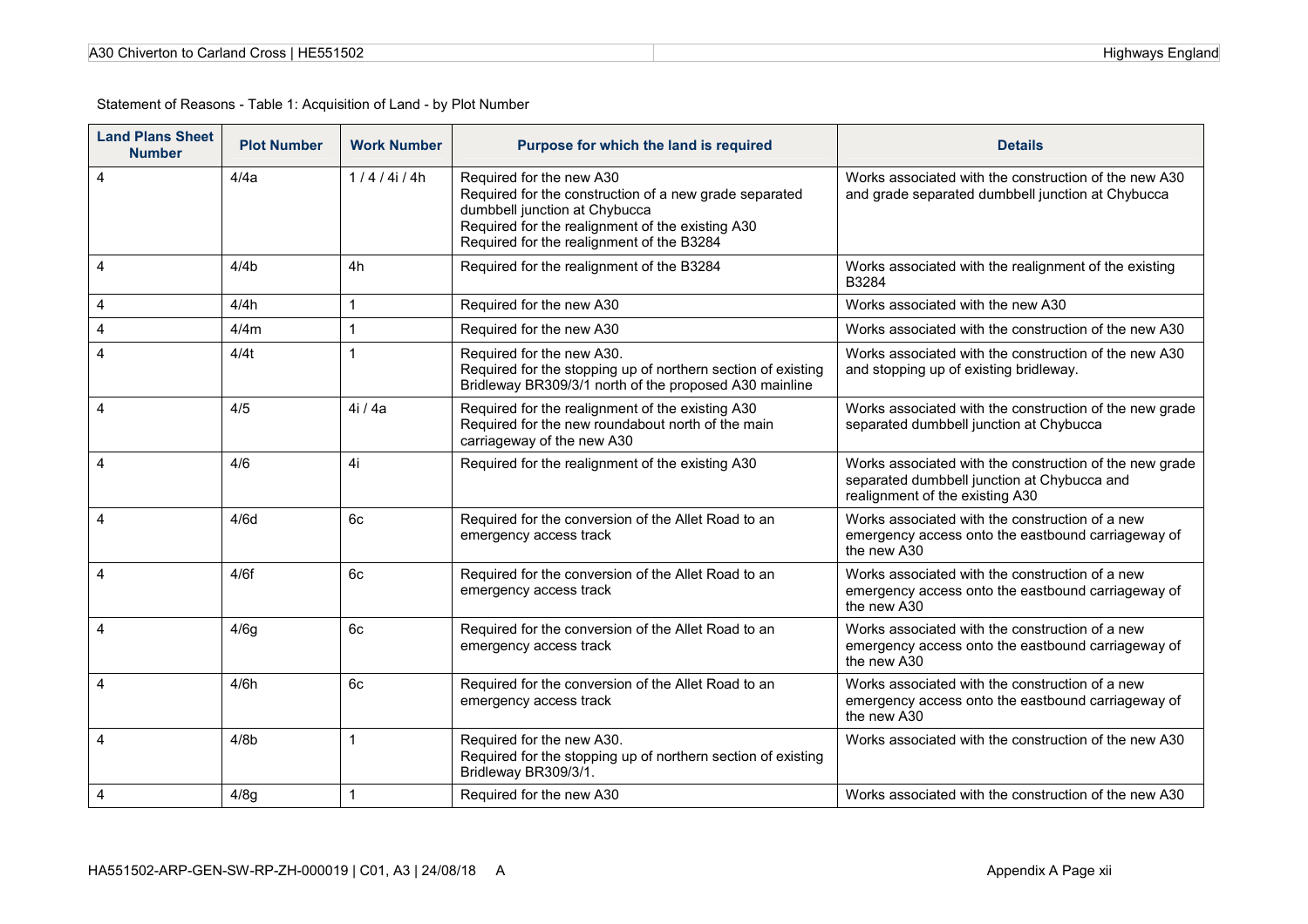| A30 Chiverton to Carland Cross   HE551502 |  |
|-------------------------------------------|--|
|-------------------------------------------|--|

| <b>Land Plans Sheet</b><br><b>Number</b> | <b>Plot Number</b> | <b>Work Number</b>       | Purpose for which the land is required                                                                                                                                                                                                                                                                                           | <b>Details</b>                                                                                                       |
|------------------------------------------|--------------------|--------------------------|----------------------------------------------------------------------------------------------------------------------------------------------------------------------------------------------------------------------------------------------------------------------------------------------------------------------------------|----------------------------------------------------------------------------------------------------------------------|
| $\overline{4}$                           | 4/8m               | 6c                       | Required for the conversion of the Allet Road to an<br>emergency access track                                                                                                                                                                                                                                                    | Works associated with the construction of a new<br>emergency access onto the eastbound carriageway of<br>the new A30 |
| $\overline{4}$                           | 4/9c               | 1/10                     | Required for the new A30.<br>Required for the demolition of the buildings at Hill View<br>Farm                                                                                                                                                                                                                                   | Works associated with the construction of the new A30                                                                |
| $\overline{4}$                           | 4/10a              | 6c                       | Required for the conversion of the Allet Road to an<br>emergency access track                                                                                                                                                                                                                                                    | Works associated with the construction of a new<br>emergency access onto the westbound carriageway of<br>the new A30 |
| 4                                        | 4/10 <sub>b</sub>  | 6b/1                     | Required for the realignment of the Allet Road<br>Required for the new A30<br>Required for landscaping                                                                                                                                                                                                                           | Works associated with the construction of the junction<br>between the realigned Allet Road and the existing A30      |
| $\overline{4}$                           | 4/10d              | $1/1$ bb / 24 /<br>62/1v | Required for the new A30<br>Required for the construction of a drainage culvert<br>Required for landscaping<br>Required for the diversion of power cables<br>Required for the diversion of telecoms equipment<br>Required for the construction of a private layby for<br>maintenance on the eastbound carriageway of the new A30 | Works associated with the construction of the new A30<br>and associated planting                                     |
| $\overline{\mathbf{4}}$                  | 4/10e              | 1e                       | Required for the construction of drainage attenuation pond<br>no. 9 with associated drainage facilities, access and<br>landscaping                                                                                                                                                                                               | Works associated with the construction of new drainage<br>attenuation pond 9 and associated planting                 |
| 4                                        | 4/10j              | 1                        | Required for landscaping                                                                                                                                                                                                                                                                                                         | Planting associated with the construction of the new A30                                                             |
| 4                                        | 4/10p              | $1/1$ bb / 24 /<br>62/1v | Required for the new A30<br>Required for the construction of a drainage culvert<br>Required for landscaping<br>Required for the diversion of power cables<br>Required for the diversion of telecoms equipment<br>Required for the construction of a private layby for<br>maintenance on the eastbound carriageway of the new A30 | Works associated with the construction of the new A30<br>and associated planting                                     |
| 4                                        | 4/10q              | $1/1$ bb / 62            | Required for the new A30<br>Required for the construction of a drainage culvert<br>Required for landscaping<br>Required for the diversion of telecoms equipment                                                                                                                                                                  | Works associated with the construction of the new A30<br>and associated planting                                     |
| 5                                        | 5/1t               |                          | Required for all purposes associated with the de-trunking of<br>the existing A30 between Carland Cross and Chiverton                                                                                                                                                                                                             |                                                                                                                      |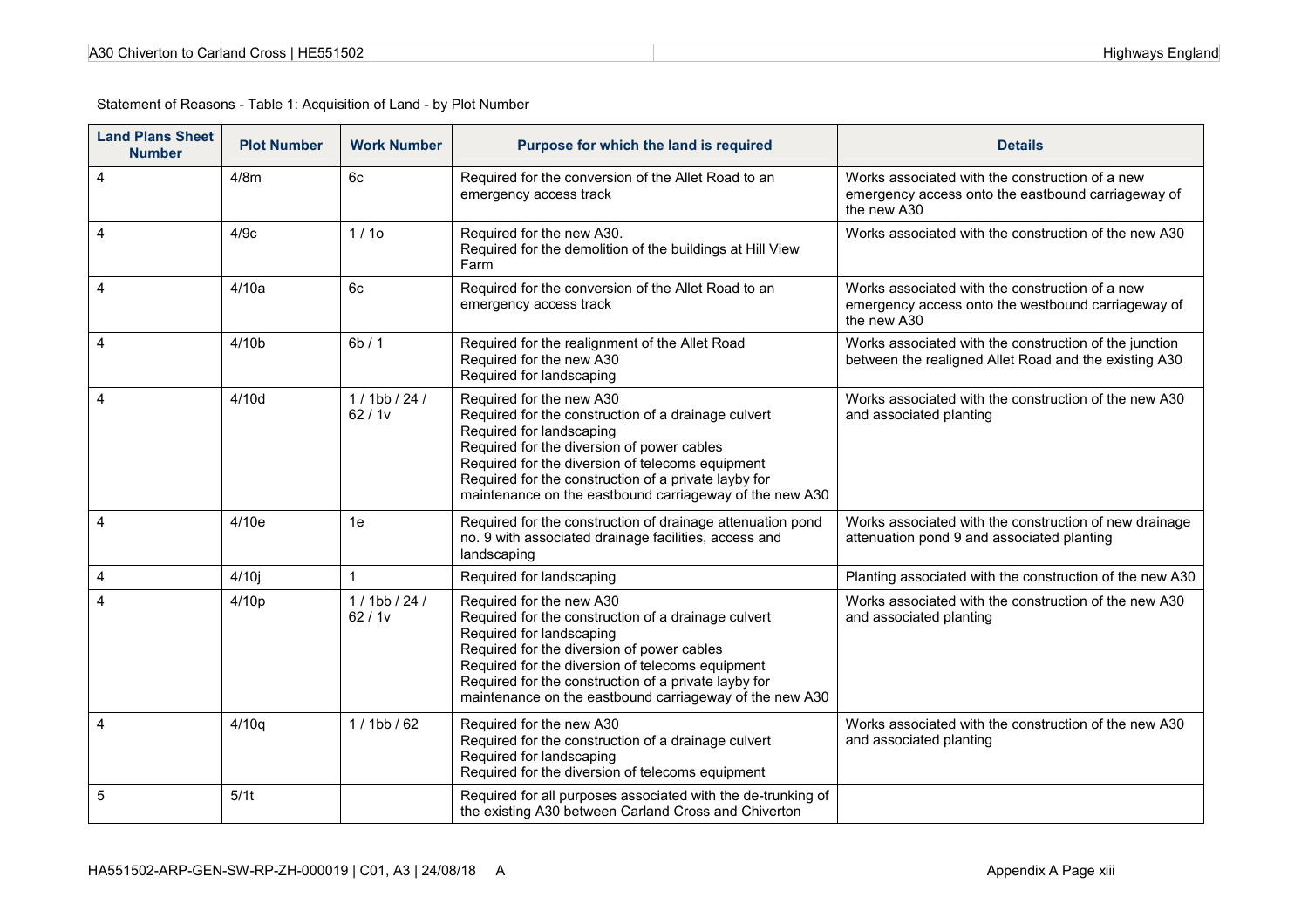| A30 Chiverton to Carland Cross   HE551502 |  |
|-------------------------------------------|--|
|-------------------------------------------|--|

| <b>Land Plans Sheet</b><br><b>Number</b> | <b>Plot Number</b> | <b>Work Number</b> | Purpose for which the land is required                                                                                                                                                 | <b>Details</b>                                                                                                                                                                |
|------------------------------------------|--------------------|--------------------|----------------------------------------------------------------------------------------------------------------------------------------------------------------------------------------|-------------------------------------------------------------------------------------------------------------------------------------------------------------------------------|
| 5                                        | 5/1v               | $\mathbf{1}$       | Required for landscaping                                                                                                                                                               | Planting associated with the construction of the new A30                                                                                                                      |
| 5                                        | 5/1w               | 1 <sub>m</sub>     | Required for the construction of a green bridge over the<br>main carriageway of the new A30 and the existing A30 at<br>Marazanvose                                                     | Works associated with the construction of the new A30<br>and green bridge at Marazanvose                                                                                      |
| 5                                        | 5/1x               | 1 <sub>m</sub>     | Required for the construction of a green bridge over the<br>main carriageway of the new A30 and the existing A30 at<br>Marazanvose                                                     | Works associated with the construction of the new A30<br>and green bridge at Marazanvose                                                                                      |
| 5                                        | 5/1y               | 1/1m               | Required for new A30.<br>Required for the construction of a green bridge over the<br>main carriageway of the new A30 and the existing A30 at<br>Marazanvose                            | Works associated with the construction of the new A30<br>and green bridge at Marazanvose                                                                                      |
| 5                                        | 5/1z               | 1m/2b              | Required for the construction of a green bridge over the<br>main carriageway of the new A30 and the existing A30 at<br>Marazanvose<br>Required for the realignment of the existing A30 | Works associated with the construction of the new A30<br>and green bridge at Marazanvose. Works associated<br>with the construction of the realignment of the existing<br>A30 |
| 5                                        | 5/1aa              | 1                  | Required for new A30                                                                                                                                                                   | Works associated with the construction of the new A30                                                                                                                         |
| 5                                        | 5/1ab              | 2 <sub>b</sub>     | Required for the re-alignment of the existing A30                                                                                                                                      | Works associated with the construction of the re-<br>alignment of the existing A30                                                                                            |
| 5                                        | 5/1ac              | 2 <sub>b</sub>     | Required for the realignment of the existing A30                                                                                                                                       | Works associated with the construction of the re-<br>alignment of the existing A30                                                                                            |
| 5                                        | $5/1$ ad           | 2 <sub>b</sub>     | Required for the re-alignment of the existing A30                                                                                                                                      | Works associated with the construction of the re-<br>alignment of the existing A30                                                                                            |
| 5                                        | 5/1ae              | $\mathbf 1$        | Required for the new A30.<br>Required for landscaping                                                                                                                                  | Works associated with the construction of the new A30<br>and associated planting                                                                                              |
| 5                                        | 5/2                | $\mathbf{1}$       | Required for landscaping                                                                                                                                                               | Works associated with the construction of the new A30<br>and associated planting                                                                                              |
| 5                                        | 5/2 <sub>b</sub>   | $\overline{1}$     | Required for the new A30<br>Required for landscaping                                                                                                                                   | Works associated with the construction of the new A30<br>and associated planting                                                                                              |
| 5                                        | 5/2d               | $\mathbf{1}$       | Required for the new A30.<br>Required for landscaping<br>Required for the construction of a junction from unnamed<br>road U6082 to private means of access and Bridleway               | Works associated with the construction of the new A30<br>and associated planting                                                                                              |
| 5                                        | 5/2f               | $\mathbf{1}$       | Required for the new A30<br>Required for landscaping                                                                                                                                   | Works associated with the construction of the new A30<br>and associated planting                                                                                              |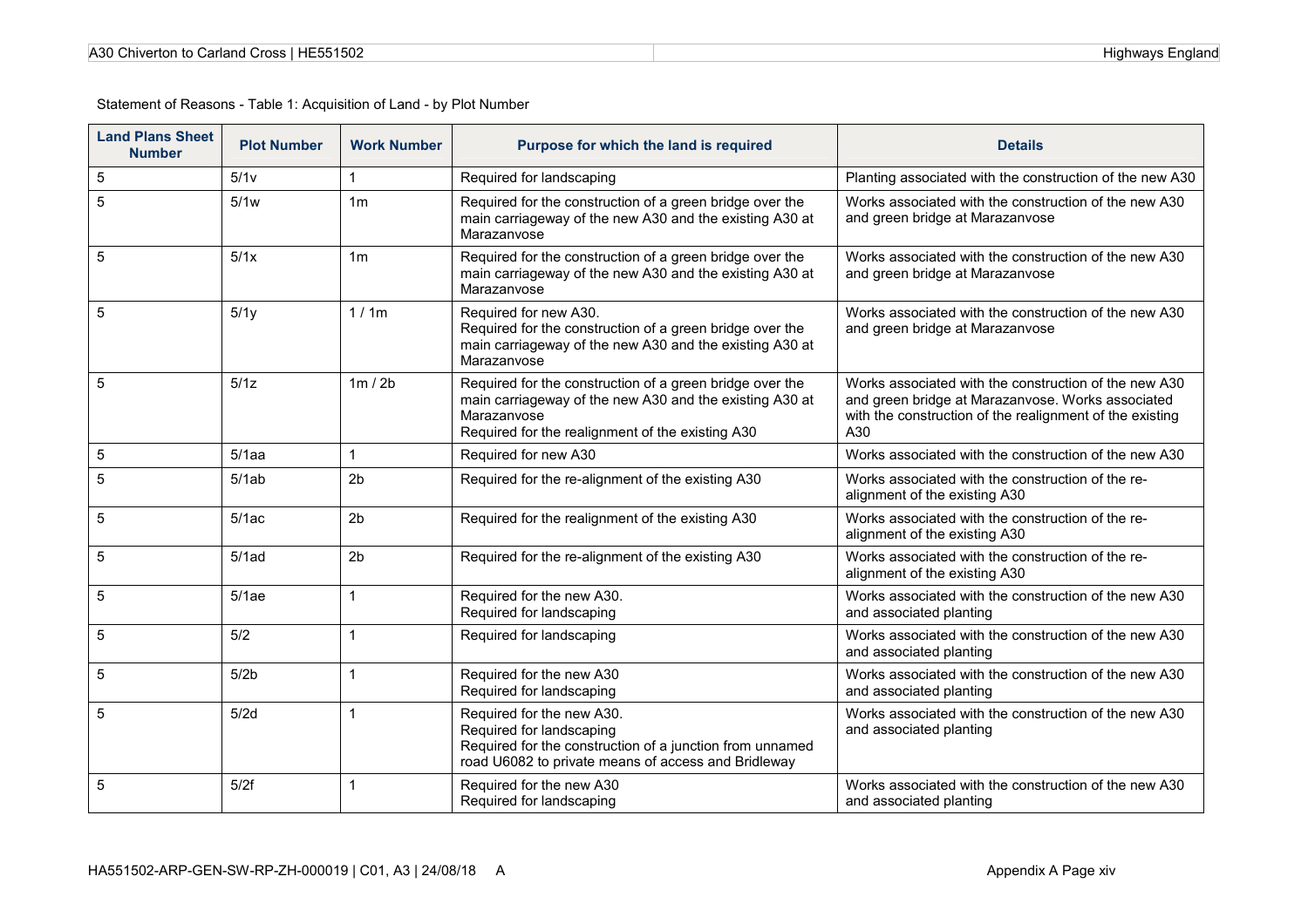| A30 Chiverton to Carland Cross   HE551502 |  |
|-------------------------------------------|--|
|-------------------------------------------|--|

| <b>Land Plans Sheet</b><br><b>Number</b> | <b>Plot Number</b> | <b>Work Number</b> | Purpose for which the land is required                                                                                                                                                                                                                                                                                                            | <b>Details</b>                                                                                                        |
|------------------------------------------|--------------------|--------------------|---------------------------------------------------------------------------------------------------------------------------------------------------------------------------------------------------------------------------------------------------------------------------------------------------------------------------------------------------|-----------------------------------------------------------------------------------------------------------------------|
| 5                                        | 5/2k               | $\mathbf 1$        | Required for the demolition of the existing<br>telecommunication mast<br>Required for the new A30<br>Required for landscaping                                                                                                                                                                                                                     | Works associated with the construction of the new A30<br>and associated planting                                      |
| 5                                        | 5/4                | $\mathbf 1$        | Required for the new A30<br>Required for landscaping<br>Required for the construction of a junction from unnamed<br>road U6082 to private means of access and Bridleway                                                                                                                                                                           | Works associated with the construction of the new A30<br>and associated planting                                      |
| 5                                        | 5/4 <sub>b</sub>   | 1f / 1 / 1n        | Required for the construction of drainage attenuation pond<br>no. 10 with associated drainage facilities, access and<br>landscaping.<br>Required for the new A30.<br>Required for new private means of access to Nancarrow<br>Farm south of the existing A30.<br>Required for the demolition of Marazan Farm House and<br>associated outbuildings | Works associated with the construction of new drainage<br>attenuation pond 10 and new A30 and associated<br>planting  |
| 5                                        | 5/4d               |                    | Plot not used                                                                                                                                                                                                                                                                                                                                     |                                                                                                                       |
| 5                                        | 5/6a               | 1m                 | Required for the construction of a green bridge over the<br>main carriageway of the new A30 and the existing A30 at<br>Marazanvose                                                                                                                                                                                                                | Works associated with the construction of the new A30<br>and green bridge at Marazanvose                              |
| 5                                        | 5/6 <sub>b</sub>   | 2 <sub>b</sub>     | Required for the realignment of the existing A30.<br>Required for landscaping.                                                                                                                                                                                                                                                                    | Works associated with the construction of the re-<br>alignment of the existing A30 and associated planting            |
| 5                                        | 5/6c               | 2 <sub>b</sub>     | Required for the realignment of the existing A30                                                                                                                                                                                                                                                                                                  | Works associated with the construction of the<br>realignment of the existing A30                                      |
| 5                                        | 5/7                | $\mathbf{1}$       | Required for the new A30                                                                                                                                                                                                                                                                                                                          | Works associated with the construction of the new A30                                                                 |
| 5                                        | 5/7c               | $\mathbf{1}$       | Required for the new A30                                                                                                                                                                                                                                                                                                                          | Works associated with the construction of the new A30                                                                 |
| 5                                        | 5/7e               | 2 <sub>b</sub>     | Required for the realignment of the existing A30                                                                                                                                                                                                                                                                                                  | Works associated with the construction of the re-<br>alignment of the existing A30                                    |
| 5                                        | 5/7f               | 1                  | Required for the new A30                                                                                                                                                                                                                                                                                                                          | Works associated with the construction of the new A30                                                                 |
| 5                                        | 5/8                | $\mathbf 1$        | Required for the new A30                                                                                                                                                                                                                                                                                                                          | Works associated with the construction of the new A30                                                                 |
| 5                                        | 5/9                | 1f                 | Required for the construction of drainage attenuation pond<br>no. 10 with associated drainage facilities, access and<br>landscaping                                                                                                                                                                                                               | Works associated with the construction of new drainage<br>attenuation pond 10 access track and associated<br>planting |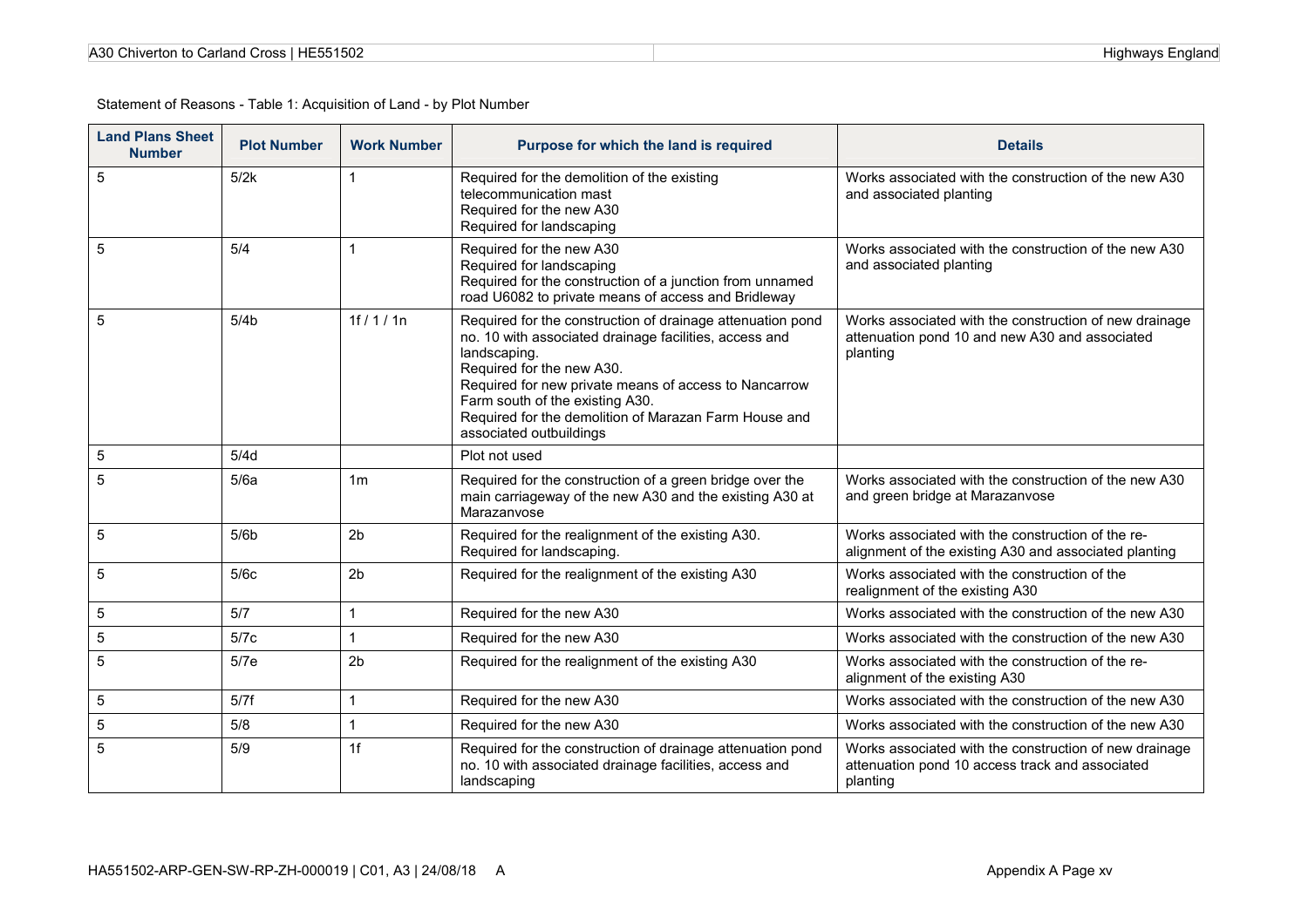| A30 Chiverton to Carland Cross   HE551502 |  |
|-------------------------------------------|--|
|-------------------------------------------|--|

| <b>Land Plans Sheet</b><br><b>Number</b> | <b>Plot Number</b> | <b>Work Number</b> | Purpose for which the land is required                                                                                                                                                                                                                                                | <b>Details</b>                                                                                                                        |
|------------------------------------------|--------------------|--------------------|---------------------------------------------------------------------------------------------------------------------------------------------------------------------------------------------------------------------------------------------------------------------------------------|---------------------------------------------------------------------------------------------------------------------------------------|
| $\sqrt{5}$                               | 5/9a               | 1f                 | Required for the construction of drainage attenuation pond<br>no. 10 with associated drainage facilities, access and<br>landscaping                                                                                                                                                   | Works associated with the construction of a new<br>drainage attenuation pond 10 and associated planting                               |
| 5                                        | $5/10$             | 1/1m/10            | Required for the new A30<br>Required for the construction of a green bridge over the<br>main carriageway of the new A30 and the existing A30 at<br>Marazanvose<br>Required for the demolition of the barn at Nancarrow Farm                                                           | Works associated with the construction of the new A30<br>and green bridge at Marazanvose                                              |
| 5                                        | 5/11 <sub>b</sub>  |                    | Required for the construction of carriageway widening                                                                                                                                                                                                                                 | Works associated with the construction of carriageway<br>widening on Shortlanesend Road                                               |
| 6                                        | 6/1                |                    | Required for the new A30                                                                                                                                                                                                                                                              | Works associated with the construction of the new A30                                                                                 |
| 6                                        | 6/1a               | 8b                 | Required for the construction of a new road to connect the<br>realigned existing A30 with the unnamed road C0364                                                                                                                                                                      |                                                                                                                                       |
| 6                                        | 6/1 <sub>b</sub>   |                    | Plot not used                                                                                                                                                                                                                                                                         |                                                                                                                                       |
| 6                                        | 6/1c               |                    | Required for the new A30<br>Required for landscaping                                                                                                                                                                                                                                  | Works associated with the construction of the new A30<br>and associated planting                                                      |
| 6                                        | 6/1d               | 1/2b/8a            | Required for the new A30.<br>Required for the realignment of the existing A30.<br>Required for the retention and continued use of the access<br>under the existing A30 for Shortlanesend Road                                                                                         | Works associated with the construction of the new A30<br>and associated side roads                                                    |
| 6                                        | 6/1e               | 9a                 | Required for the construction of a new overbridge over the<br>main carriageway of the new A30 and the realigned A30.<br>Required for landscaping.                                                                                                                                     | Works associated with the construction of a new private<br>access to the property known as Tolgroggan Farm and<br>associated planting |
| 6                                        | 6/1f               | 1/9a/2b            | Required for the new A30<br>Required for the construction of a new overbridge over the<br>main carriageway of the new A30 and the realigned A30<br>Required for the realignment of the existing A30<br>New right to construct, use, protect, inspect and maintain a<br>new bridleway. | Works associated with the construction of the new A30<br>and associated side roads                                                    |
| 6                                        | 6/1 <sub>p</sub>   | $1/1$ bb           | Required for the new A30<br>Required the construction of drainage culverts<br>Required for landscaping.                                                                                                                                                                               | Works associated with the construction of the new A30<br>and associated planting                                                      |
| 6                                        | 6/1t               |                    | Required for the new A30                                                                                                                                                                                                                                                              |                                                                                                                                       |
| $\,6\,$                                  | 6/1u               |                    | Required for the new A30                                                                                                                                                                                                                                                              |                                                                                                                                       |
| 6                                        | 6/1v               |                    | Required for the new A30                                                                                                                                                                                                                                                              |                                                                                                                                       |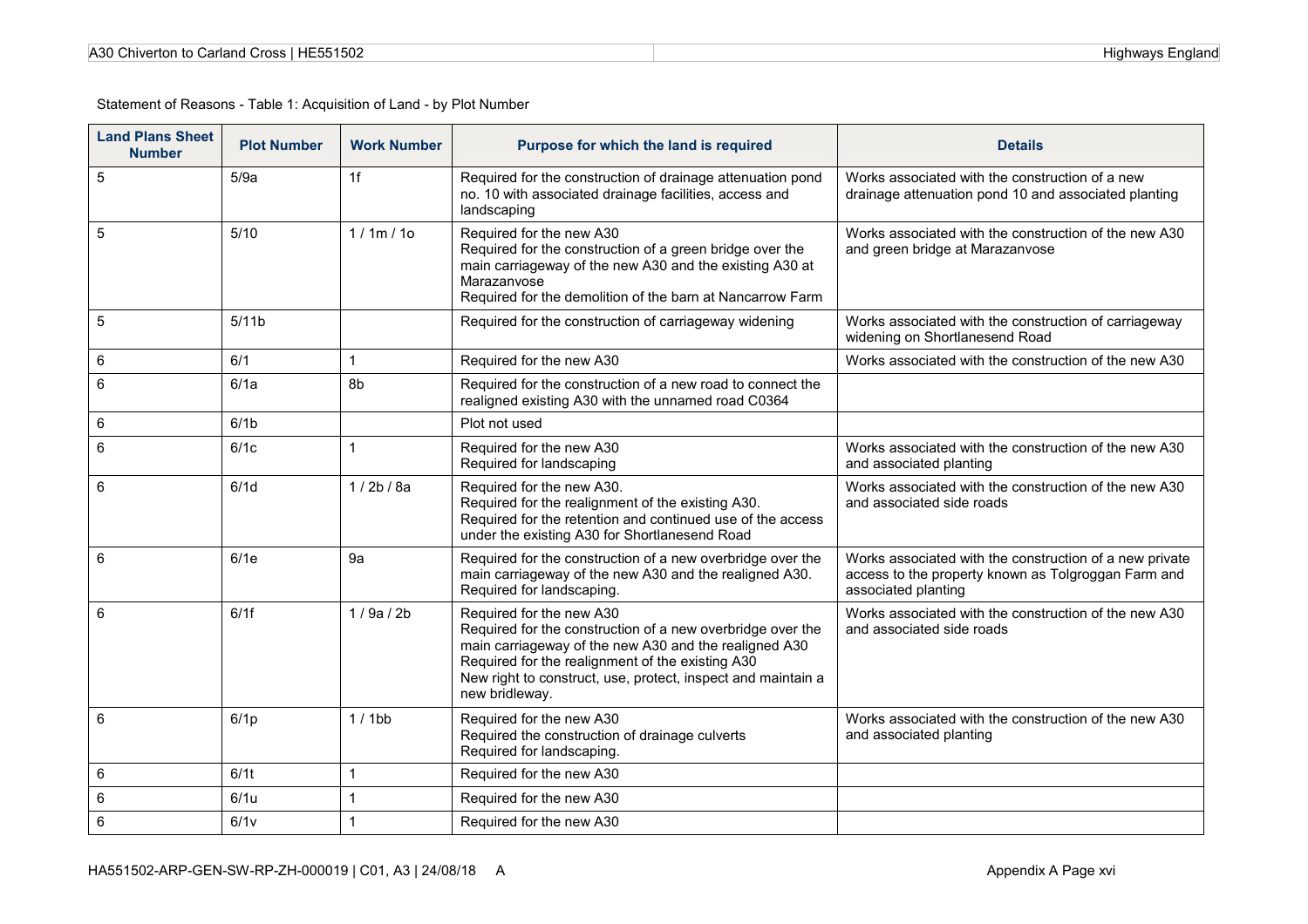| A30 Chiverton to Carland Cross   HE551502 |  |
|-------------------------------------------|--|
|-------------------------------------------|--|

| <b>Land Plans Sheet</b><br><b>Number</b> | <b>Plot Number</b> | <b>Work Number</b> | Purpose for which the land is required                                                                                                                                                                                                                                                                                                                               | <b>Details</b>                                                                                                                                     |
|------------------------------------------|--------------------|--------------------|----------------------------------------------------------------------------------------------------------------------------------------------------------------------------------------------------------------------------------------------------------------------------------------------------------------------------------------------------------------------|----------------------------------------------------------------------------------------------------------------------------------------------------|
| 6                                        | 6/1x               | $\mathbf{1}$       | Required for the new A30                                                                                                                                                                                                                                                                                                                                             |                                                                                                                                                    |
| 6                                        | 6/1y               | 8c                 | Required for the stopping up of unnamed road C0089 to<br>the existing A30 and retention for access only to St Freda<br>Nursery                                                                                                                                                                                                                                       |                                                                                                                                                    |
| 6                                        | 6/1z               | 8c                 | Required for the stopping up of unnamed road C0089 to<br>the existing A30 and retention for access only to St Freda<br>Nursery                                                                                                                                                                                                                                       |                                                                                                                                                    |
| 6                                        | 6/2                | 2 <sub>b</sub>     | Required for the realignment of the existing A30                                                                                                                                                                                                                                                                                                                     | Works associated with the construction of the re-<br>alignment of the existing A30                                                                 |
| 6                                        | 6/2c               | 8b                 | Required for the construction of a new road to connect the<br>realigned existing A30 with the unnamed road C0364                                                                                                                                                                                                                                                     | Works associated with the construction of the re-<br>alignment of the existing Shortlanesend Road                                                  |
| 6                                        | 6/3                | 2 <sub>b</sub>     | Required for the realignment of the existing A30                                                                                                                                                                                                                                                                                                                     | Works associated with the construction of the re-<br>alignment of the existing A30                                                                 |
| 6                                        | 6/4                | 2 <sub>b</sub>     | Required for the realignment of the existing A30                                                                                                                                                                                                                                                                                                                     | Works associated with the construction of the re-<br>alignment of the existing A30                                                                 |
| 6                                        | 6/4a               | $\mathbf{1}$       | Required for the new A30                                                                                                                                                                                                                                                                                                                                             | Works associated with the construction of the new A30                                                                                              |
| 6                                        | 6/4d               | 1/2b/2e/8b         | Required for the new A30<br>Required for the realignment of the existing A30<br>Required for the construction of drainage attenuation pond<br>no. 11 with associated drainage facilities, access and<br>landscaping<br>Required for the construction of a new road to connect the<br>realigned existing A30 with the unnamed road C0364<br>Required for landscaping. | Works associated with the construction of the new A30<br>and associated side roads and new drainage<br>attenuation pond 11 and associated planting |
| 6                                        | 6/4g               | 8b                 | Required for the construction of a new road to connect the<br>realigned existing A30 with the unnamed road C0364                                                                                                                                                                                                                                                     | Works associated with the construction of the re-<br>alignment of the existing Shortlanesend Road                                                  |
| 6                                        | 6/5                | 8b                 | Required for the construction of a new road to connect the<br>realigned existing A30 with the unnamed road C0364                                                                                                                                                                                                                                                     | Works associated with the construction of the re-<br>alignment of the existing Shortlanesend Road                                                  |
| 6                                        | 6/5a               | 2 <sub>b</sub>     | Required for the realignment of the existing A30<br>Required for landscaping.                                                                                                                                                                                                                                                                                        | Works associated with the construction of the<br>realignment of the existing A30 and associated planting                                           |
| 6                                        | 6/5 <sub>b</sub>   | 8c                 | Required for the stopping up of unnamed road C0089 to<br>the existing A30 and retention for access only to St Freda<br>Nursery                                                                                                                                                                                                                                       |                                                                                                                                                    |
| 6                                        | 6/6                |                    | Plot not used                                                                                                                                                                                                                                                                                                                                                        |                                                                                                                                                    |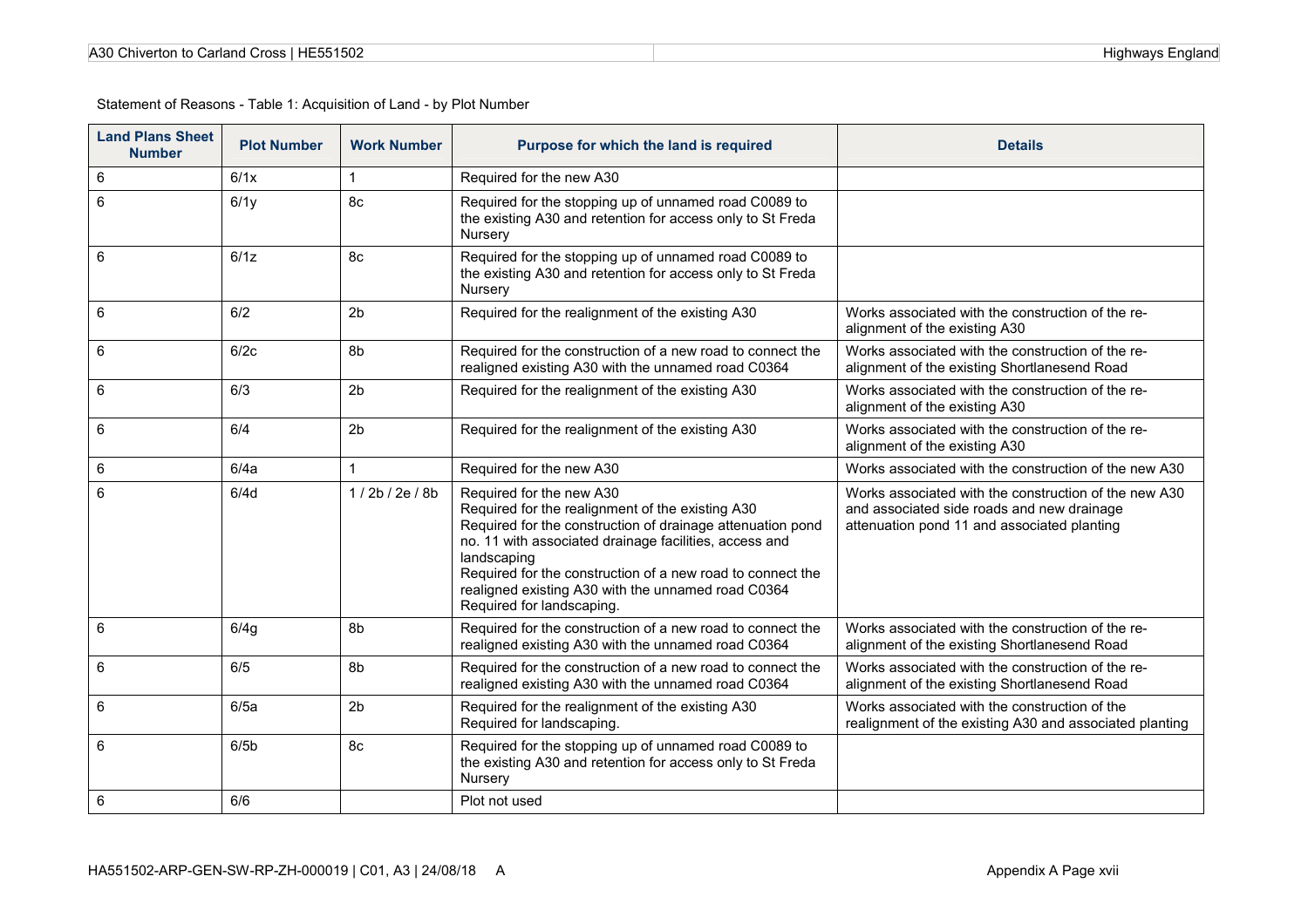| A30 Chiverton to Carland Cross   HE551502 |  |
|-------------------------------------------|--|
|-------------------------------------------|--|

| <b>Land Plans Sheet</b><br><b>Number</b> | <b>Plot Number</b> | <b>Work Number</b> | Purpose for which the land is required                                                                                                                                                                                                                                                                                               | <b>Details</b>                                                                                                                                                                       |
|------------------------------------------|--------------------|--------------------|--------------------------------------------------------------------------------------------------------------------------------------------------------------------------------------------------------------------------------------------------------------------------------------------------------------------------------------|--------------------------------------------------------------------------------------------------------------------------------------------------------------------------------------|
| 6                                        | 6/7                | 8с                 | Required for the stopping up of unnamed road C0089 to<br>the existing A30 and retention for access only to St Freda<br>Nursery                                                                                                                                                                                                       |                                                                                                                                                                                      |
| 6                                        | 6/7a               |                    | Plot not used                                                                                                                                                                                                                                                                                                                        |                                                                                                                                                                                      |
| 6                                        | 6/7d               | 1/2b               | Required for the new A30<br>Required for the realignment of the existing A30                                                                                                                                                                                                                                                         | Works associated with the construction of the new A30<br>and realignment of existing A30 and associated planting                                                                     |
| 6                                        | 6/7e               | 1/1w               | Required for the new A30<br>Required for emergency access point onto the new A30                                                                                                                                                                                                                                                     | Works associated with the construction of the new A30                                                                                                                                |
| 6                                        | $6/7$ j            |                    | Plot not used                                                                                                                                                                                                                                                                                                                        |                                                                                                                                                                                      |
| 6                                        | 6/7k               | 1w                 | Required for emergency access point onto the new A30                                                                                                                                                                                                                                                                                 |                                                                                                                                                                                      |
| 6                                        | 6/7m               | 1w                 | Required for emergency access point onto the new A30                                                                                                                                                                                                                                                                                 |                                                                                                                                                                                      |
| 6                                        | 6/8                |                    | New right to construct, use, protect, inspect and maintain a<br>new bridleway.<br>New private means of access for the fields for Boswellick<br>Farm                                                                                                                                                                                  |                                                                                                                                                                                      |
| 6                                        | 6/9                | 9a/9               | Required for the demolition and replacement of the existing<br>bridge at Tolgroggan Farm and the construction of a new<br>private access to the property known as Tolgroggan Farm<br>Required for the construction of a new overbridge over the<br>main carriageway of the new A30 and the realigned A30<br>Required for landscaping | Works associated with the construction of a new private<br>access to the property known as Tolgroggan Farm and<br>associated planting                                                |
| 6                                        | 6/10               | $\mathbf{1}$       | Required for the new A30                                                                                                                                                                                                                                                                                                             | Works associated with the construction of the new A30                                                                                                                                |
| 6                                        | 6/10d              | 1/1g/1bb           | Required for the new A30.<br>Required for the construction of drainage attenuation pond<br>no. 12 with associated drainage facilities, access and<br>landscaping.<br>Required the construction of drainage culverts                                                                                                                  | Works associated with the construction of the new A30<br>and the construction of drainage attenuation pond no.<br>12 with associated drainage facilities, access and<br>landscaping. |
| 6                                        | 6/11               | $1/1$ bb           | Required for the new A30.<br>Required the construction of drainage culverts                                                                                                                                                                                                                                                          | Works associated with the construction of the new A30                                                                                                                                |
| 6                                        | 6/11c              | $1/1$ bb           | Required for the new A30<br>Required the construction of drainage culverts                                                                                                                                                                                                                                                           | Works associated with the construction of the new A30                                                                                                                                |
| 6                                        | 6/11d              | $\mathbf{1}$       | Required for the new A30                                                                                                                                                                                                                                                                                                             | Works associated with the construction of the new A30                                                                                                                                |
| 6                                        | 6/11e              | $\mathbf{1}$       | Required for the new A30                                                                                                                                                                                                                                                                                                             | Works associated with the construction of the new A30                                                                                                                                |
| 6                                        | 6/11k              |                    | Plot not used                                                                                                                                                                                                                                                                                                                        |                                                                                                                                                                                      |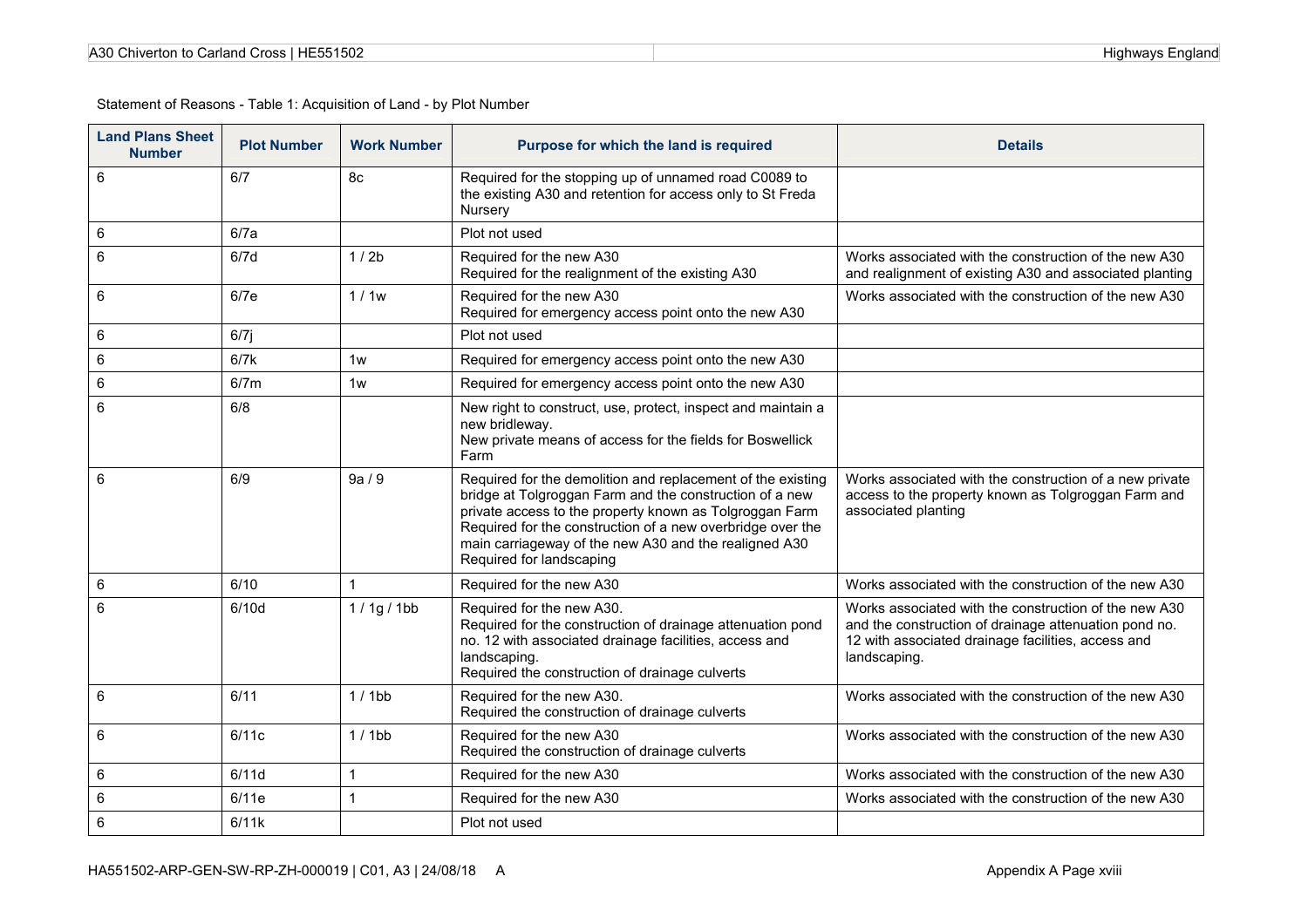| A30 Chiverton to Carland Cross   HE551502 |  |
|-------------------------------------------|--|
|-------------------------------------------|--|

| <b>Land Plans Sheet</b><br><b>Number</b> | <b>Plot Number</b> | <b>Work Number</b> | Purpose for which the land is required                                                                                                                                                                                                                                                                                                       | <b>Details</b>                                                                                                                                                                                                                |
|------------------------------------------|--------------------|--------------------|----------------------------------------------------------------------------------------------------------------------------------------------------------------------------------------------------------------------------------------------------------------------------------------------------------------------------------------------|-------------------------------------------------------------------------------------------------------------------------------------------------------------------------------------------------------------------------------|
| 6                                        | 6/11m              |                    | Plot not used                                                                                                                                                                                                                                                                                                                                |                                                                                                                                                                                                                               |
| $\overline{7}$                           | 7/1a               | 10a / 10           | Required for the realignment of Henver Lane<br>Required for the construction of an underbridge under the<br>main carriageway of the new A30 and the existing A30<br>Required for landscaping.                                                                                                                                                | Works associated with the construction of the<br>realignment of Henver Lane and Trevalso underpass<br>and associated planting                                                                                                 |
| $\overline{7}$                           | 7/1 <sub>b</sub>   | 10a / 10           | Required for the realignment of Henver Lane<br>Required for the construction of an underbridge under the<br>main carriageway of the new A30 and the existing A30<br>Required for landscaping                                                                                                                                                 | Works associated with the construction of the<br>realignment of Henver Lane and Trevalso underpass<br>and associated planting                                                                                                 |
| $\overline{7}$                           | 7/1c               | 1/10a/10           | Required for new A30<br>Required for the realignment of Henver Lane<br>Required for the construction of an underbridge under the<br>main carriageway of the new A30 and the existing A30<br>Required for all purposes associated with the de-trunking of<br>the existing A30 between Carland Cross and Chiverton<br>Required for landscaping | Works associated with the construction of the new A30.<br>Works associated with the construction of the<br>realignment of Henver Lane and Trevalso underpass<br>and detrunking of the existing A30 and associated<br>planting |
| $\overline{7}$                           | 7/1d               | 10a                | Required for the realignment of Henver Lane                                                                                                                                                                                                                                                                                                  | Works associated with the construction of the<br>realignment of Henver Lane                                                                                                                                                   |
| $\overline{7}$                           | 7/1e               | 10a                | Required for the realignment of Henver Lane                                                                                                                                                                                                                                                                                                  | Works associated with the construction of the<br>realignment of Henver Lane                                                                                                                                                   |
| $\overline{7}$                           | 7/1f               | 10a                | Required for the realignment of Henver Lane                                                                                                                                                                                                                                                                                                  | Works associated with the construction of the<br>realignment of Henver Lane                                                                                                                                                   |
| $\overline{7}$                           | 7/1g               | 10a                | Required for the realignment of Henver Lane                                                                                                                                                                                                                                                                                                  | Works associated with the construction of the<br>realignment of Henver Lane                                                                                                                                                   |
| $\overline{7}$                           | 7/1s               | 1                  | Required for the new A30                                                                                                                                                                                                                                                                                                                     |                                                                                                                                                                                                                               |
| $\overline{7}$                           | 7/11               | $\mathbf{1}$       | Required for the new A30                                                                                                                                                                                                                                                                                                                     |                                                                                                                                                                                                                               |
| $\overline{7}$                           | 7/1u               | 10a / 10b / 68     | Required for the realignment of Henver Lane<br>Required for works to the junction with Zelah and the<br>existing A30<br>Required for the diversion of telecoms equipment                                                                                                                                                                     |                                                                                                                                                                                                                               |
| $\overline{7}$                           | 7/1v               | 10a / 10b / 68     | Required for the realignment of Henver Lane<br>Required for works to the junction with Zelah and the<br>existing A30<br>Required for the diversion of telecoms equipment                                                                                                                                                                     |                                                                                                                                                                                                                               |
| $\overline{7}$                           | 7/3                |                    | Plot not used                                                                                                                                                                                                                                                                                                                                |                                                                                                                                                                                                                               |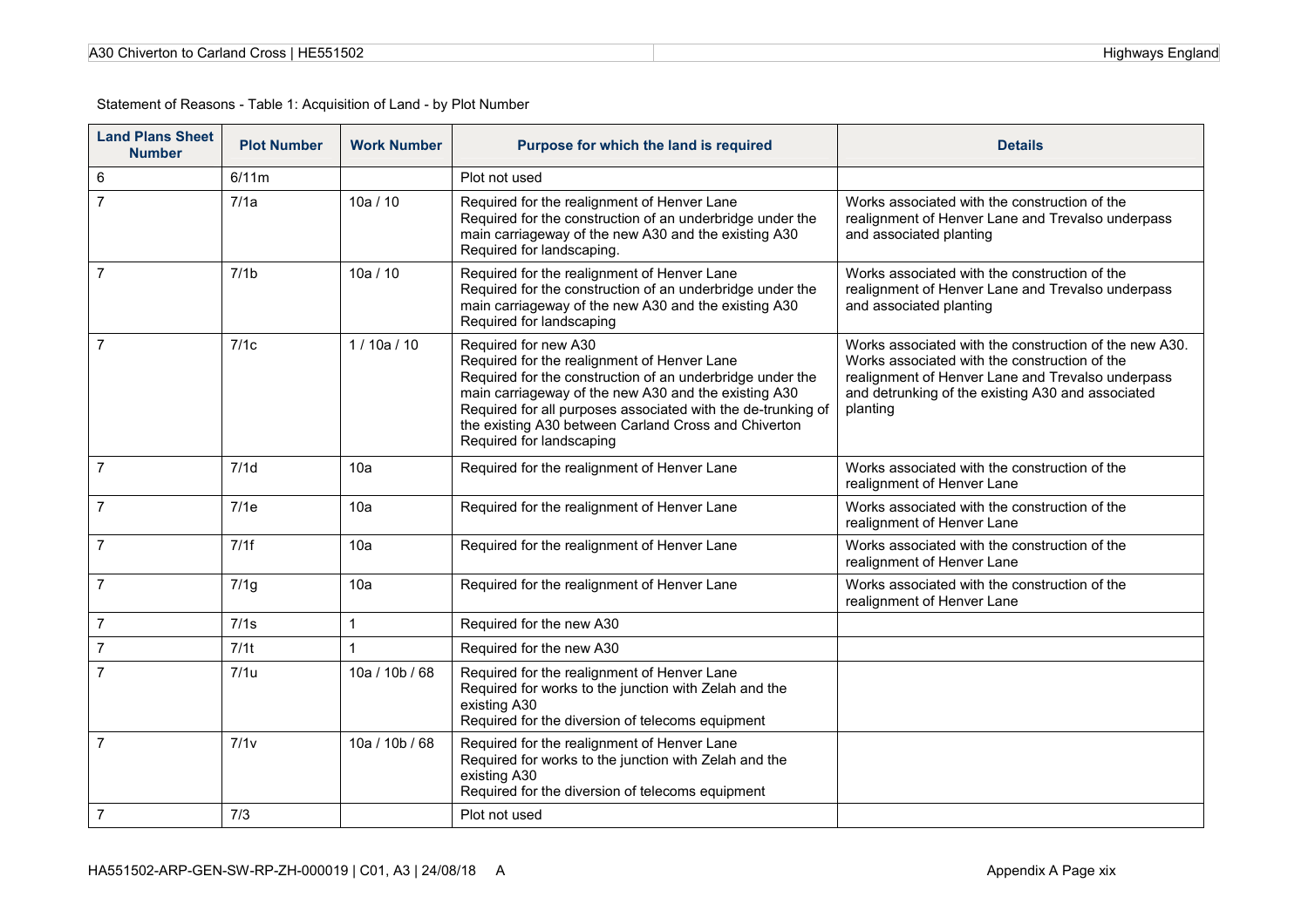| A30 Chiverton to Carland Cross   HE551502 |  |
|-------------------------------------------|--|
|-------------------------------------------|--|

| <b>Land Plans Sheet</b><br><b>Number</b> | <b>Plot Number</b> | <b>Work Number</b> | Purpose for which the land is required                                                                                                                                                       | <b>Details</b>                                                                                                                                                                                                   |
|------------------------------------------|--------------------|--------------------|----------------------------------------------------------------------------------------------------------------------------------------------------------------------------------------------|------------------------------------------------------------------------------------------------------------------------------------------------------------------------------------------------------------------|
| $\overline{7}$                           | 7/3a               | 1/10               | Required for the new A30.<br>Required for the construction of an underbridge under the<br>main carriageway of the new A30 and the existing A30                                               | Works associated with the construction of the new A30<br>and works associated with the construction of an<br>underpass under the main carriageway of the new A30<br>and the existing A30 and associated planting |
| 7                                        | 7/3c               | 10                 | Required for the construction of an underpass under the<br>main carriageway of the new A30 and the existing A30.<br>Required for landscaping.                                                | Works associated with the construction of an underpass<br>under the main carriageway of the new A30 and the<br>existing A30 and associated planting                                                              |
| $\overline{7}$                           | 7/3d               | 10                 | Required for the construction of an underbridge under the<br>main carriageway of the new A30 and the existing A30<br>Required for landscaping.                                               | Works associated with the construction of an underpass<br>under the main carriageway of the new A30 and the<br>existing A30 and associated planting                                                              |
| $\overline{7}$                           | 7/3h               | 10                 | Required for the construction of an underbridge at<br>Pennycomequick                                                                                                                         | Works associated with the construction of an underpass<br>under the main carriageway of the new A30 and the<br>existing A30                                                                                      |
| $\overline{7}$                           | 7/3j               | 10                 | Required for the construction of an underbridge under the<br>main carriageway of the new A30 and the existing A30                                                                            | Works associated with the construction of an underpass<br>under the main carriageway of the new A30 and the<br>existing A30                                                                                      |
| $\overline{7}$                           | 7/3p               | 10 <sub>c</sub>    | Required for the construction of drainage attenuation pond<br>no. 13 with associated drainage facilities, access and<br>landscaping                                                          | Works associated with the construction of new drainage<br>attenuation pond 13 and associated planting                                                                                                            |
| $\overline{7}$                           | 7/3w               | $\mathbf{1}$       | Required for the new A30                                                                                                                                                                     | Works associated with the construction of the new A30                                                                                                                                                            |
|                                          | 7/4                | 10a / 10           | Required for the realignment of Henver Lane<br>Required for the construction of an underbridge under the<br>main carriageway of the new A30 and the existing A30<br>Required for landscaping | Works associated with the construction of the<br>realignment of Henver Lane and Trevalso underpass<br>and associated planting                                                                                    |
| $\overline{7}$                           | 7/4a               | 10                 | Required for the construction of an underbridge under the<br>main carriageway of the new A30 and the existing A30<br>Required for landscaping                                                | Works associated with the construction of an underpass<br>under the main carriageway of the new A30 and the<br>existing A30 and associated planting                                                              |
| $\overline{7}$                           | 7/4 <sub>b</sub>   | 10a / 10           | Required for the realignment of Henver Lane<br>Required for the construction of an underbridge under the<br>main carriageway of the new A30 and the existing A30<br>Required for landscaping | Works associated with the construction of the<br>realignment of Henver Lane and Trevalso underpass<br>and associated planting                                                                                    |
| $\overline{7}$                           | 7/5                | 10a                | Required for the realignment of Henver Lane                                                                                                                                                  | Works associated with the construction of the<br>realignment of Henver Lane                                                                                                                                      |
| $\overline{7}$                           | 7/5a               | 10a                | Required for the realignment of Henver Lane                                                                                                                                                  | Works associated with the construction of the<br>realignment of Henver Lane                                                                                                                                      |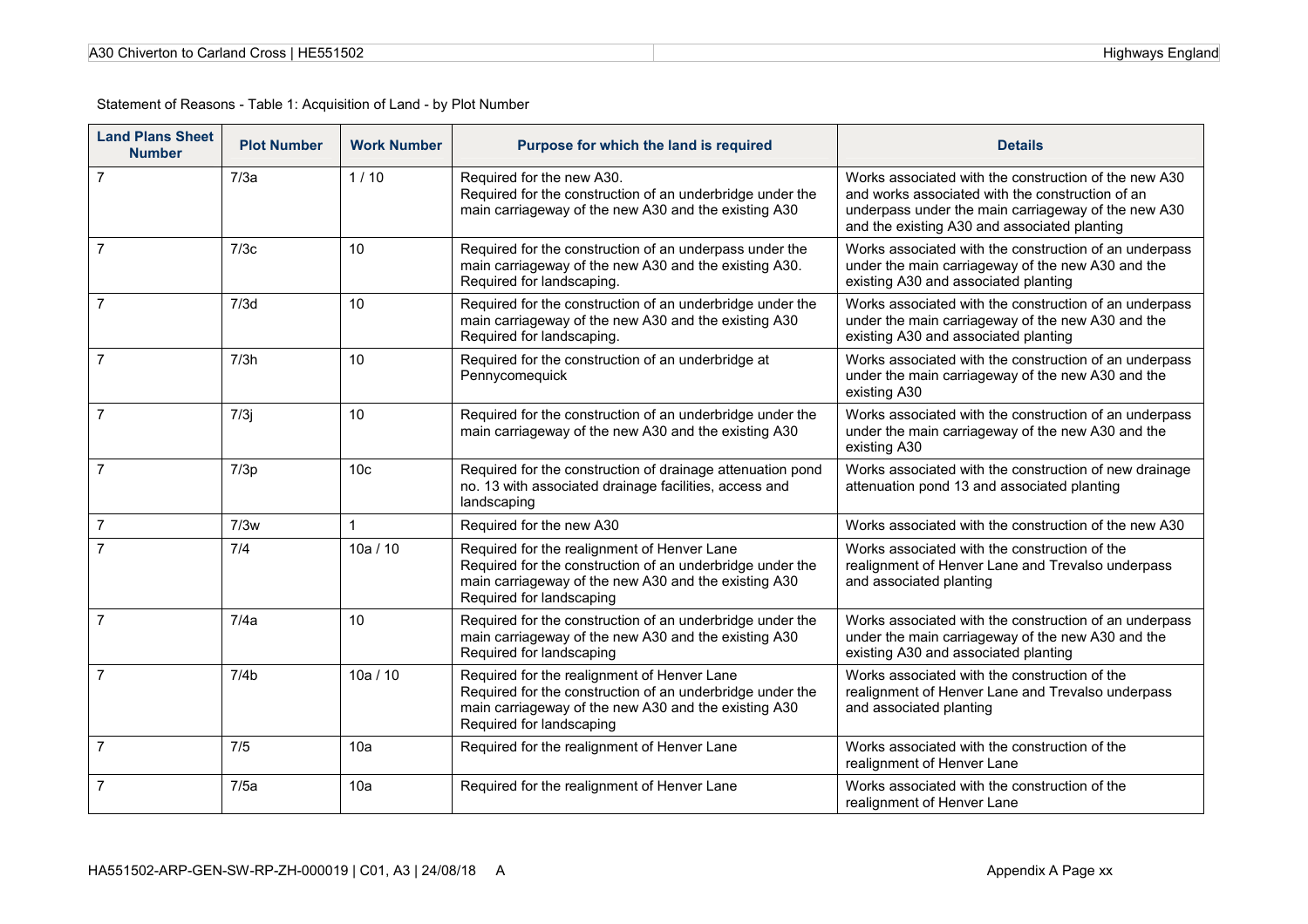| <b>Land Plans Sheet</b><br><b>Number</b> | <b>Plot Number</b> | <b>Work Number</b> | Purpose for which the land is required                                                                                                                                                                            | <b>Details</b>                                                                                                                                             |
|------------------------------------------|--------------------|--------------------|-------------------------------------------------------------------------------------------------------------------------------------------------------------------------------------------------------------------|------------------------------------------------------------------------------------------------------------------------------------------------------------|
| $\overline{7}$                           | 7/6                | 10a                | Required for the realignment of Henver Lane                                                                                                                                                                       | Works associated with the construction of the<br>realignment of Henver Lane                                                                                |
| $\overline{7}$                           | 7/9a               | $1/11$             | Required for new A30<br>Required for the construction of an underbridge at<br>Pennycomequick                                                                                                                      | Works associated with the construction of the new A30.<br>Works associated with the construction of the<br>realignment of the existing Pennycomequick Lane |
| $\overline{7}$                           | 7/9e               | 11                 | Required for the construction of an underbridge at<br>Pennycomequick                                                                                                                                              | Works associated with the construction of the<br>realignment of the existing Pennycomequick Lane                                                           |
| 7                                        | 7/10               | 11                 | Required for the construction of an underbridge at<br>Pennycomequick                                                                                                                                              | Works associated with the construction of the<br>realignment of the existing Pennycomequick Lane                                                           |
| 8                                        | 8/2                | 11a / 11d / 69     | Required for the realignment of unnamed road C0075<br>Required for the construction of a field access track<br>Required for the diversion of telecoms equipment                                                   | Works associated with the realignment of<br>Pennycomequick Lane and utility diversion                                                                      |
| 8                                        | 8/2a               | 11a / 11d / 69     | Required for the realignment of unnamed road C0075<br>Required for the construction of a field access track<br>Required for the diversion of telecoms equipment                                                   | Works associated with the re-alignment of<br>Pennycomequick Lane                                                                                           |
| 8                                        | 8/2 <sub>b</sub>   | 11a / 11d          | Required for the realignment of unnamed road C0075<br>Required for the construction of a field access track                                                                                                       | Works associated with the re-alignment of unnamed<br>road C0075                                                                                            |
| 8                                        | 8/2c               | 1h                 | Required for the construction of drainage attenuation pond<br>no. 14 with associated drainage facilities, access and<br>landscaping                                                                               | Works associated with the construction of access for<br>new drainage attenuation pond 14 and associated<br>planting                                        |
| 8                                        | 8/2g               | 11a / 11d          | Required for the realignment of unnamed road C0075<br>Required for the construction of a field access track                                                                                                       | Works associated with the re-alignment of unnamed<br>road C0075                                                                                            |
| 8                                        | 8/3                | 1 <sub>h</sub>     | Required for the construction of drainage attenuation pond<br>no. 14 with associated drainage facilities, access and<br>landscaping                                                                               | Works associated with the construction of access for<br>new drainage attenuation pond 14 and associated<br>planting                                        |
| 8                                        | 8/3c               | 1/1h/1bb           | Required for the new A30<br>Required for the construction of drainage attenuation pond<br>no. 14 with associated drainage facilities, access and<br>landscaping<br>Required the construction of drainage culverts | Works associated with the construction of the new A30<br>and attenuation pond 14                                                                           |
| 8                                        | 8/3d               | 1/12               | Required for new A30<br>Required for the closure of the junction at unclassified road<br>U6093 where it meets the existing A30 and the realignment<br>of unclassified road U6093                                  | Works associated with the construction of the new A30<br>and realignment of Ennis Farm Lane                                                                |
| 8                                        | 8/3e               | $\mathbf{1}$       | Required for the new A30                                                                                                                                                                                          | Works associated with the construction of the new A30                                                                                                      |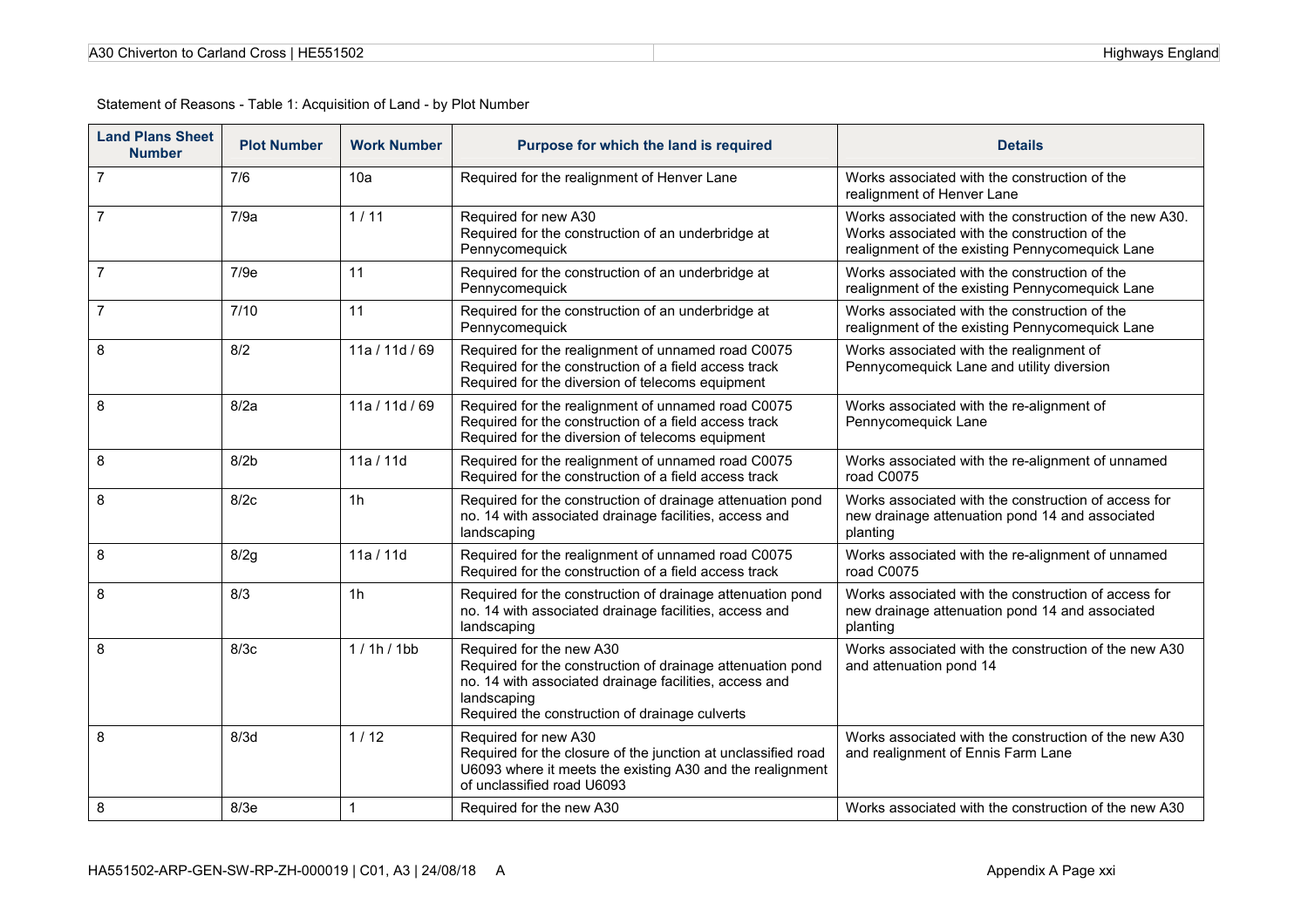| A30 Chiverton to Carland Cross   HE551502 |  |
|-------------------------------------------|--|
|-------------------------------------------|--|

| <b>Land Plans Sheet</b><br><b>Number</b> | <b>Plot Number</b> | <b>Work Number</b>   | Purpose for which the land is required                                                                                                                                                                                                                                                                                                                                                           | <b>Details</b>                                                                                                           |
|------------------------------------------|--------------------|----------------------|--------------------------------------------------------------------------------------------------------------------------------------------------------------------------------------------------------------------------------------------------------------------------------------------------------------------------------------------------------------------------------------------------|--------------------------------------------------------------------------------------------------------------------------|
| 8                                        | 8/3f               | 1/12/71              | Required for the new A30<br>Required for the closure of the junction at unclassified road<br>U6093 where it meets the existing A30 and the realignment<br>of unclassified road U6093<br>Required for the diversion of telecoms equipment                                                                                                                                                         | Works associated with the construction of the new A30<br>and realignment of Ennis Farm lane                              |
| 8                                        | 8/3g               | 12/71                | Required for the closure of the junction at unclassified road<br>U6093 where it meets the existing A30 and the realignment<br>of unclassified road U6093<br>Required for the diversion of telecoms equipment to<br>accommodate                                                                                                                                                                   | Works associated with the construction of Ennis Farm<br>Lane realignment and utility diversion                           |
| 8                                        | 8/3h               | $1/1$ i / 70 / 74    | Required for the new A30<br>Required for the construction of drainage attenuation pond<br>no. 16 with associated drainage facilities, access and<br>landscaping<br>Required for the diversion of power cables to<br>accommodate Western Power Distribution<br>Required for the demolition of an abandoned oil pipeline                                                                           | Works associated with the construction of the new A30<br>and associated side roads and landscaping                       |
| 8                                        | 8/3j               | 1i                   | Required for the construction of drainage attenuation pond<br>no. 16 with associated drainage facilities, access and<br>landscaping                                                                                                                                                                                                                                                              | Works associated with the construction of access for<br>new drainage attenuation pond 16 and associated<br>planting      |
| 8                                        | 8/4                | 1/11a/11b/<br>69     | Required for the new A30.<br>Required for the realignment of unnamed road C0075.<br>Required for the conversion of the existing unnamed road<br>C0075 to an emergency access point;<br>Required for the diversion of telecoms equipment                                                                                                                                                          | Works associated with the construction of the new A30<br>and realignment of Pennycomequick lane and utility<br>diversion |
| 8                                        | 8/4a               | 1/11/11a/<br>11b/11c | Required for the new A30<br>Required for the construction of an underbridge at<br>Pennycomequick.<br>Required for the realignment of unnamed road C0075<br>Required for the conversion of the existing unnamed road<br>C0075 to an emergency access point<br>Required for the construction of drainage attenuation pond<br>no. 15 with associated drainage facilities, access and<br>landscaping | Works associated with the construction of the new A30<br>and Pennycomequick Lane and attenuation pond                    |
| 8                                        | 8/4 <sub>b</sub>   | 11a                  | Required for the realignment of unnamed road C0075                                                                                                                                                                                                                                                                                                                                               | Works associated with the realignment of unnamed road<br>C0075                                                           |
| 8                                        | 8/5                | $\mathbf{1}$         | Required for the new A30                                                                                                                                                                                                                                                                                                                                                                         | Works associated with the construction of the new A30                                                                    |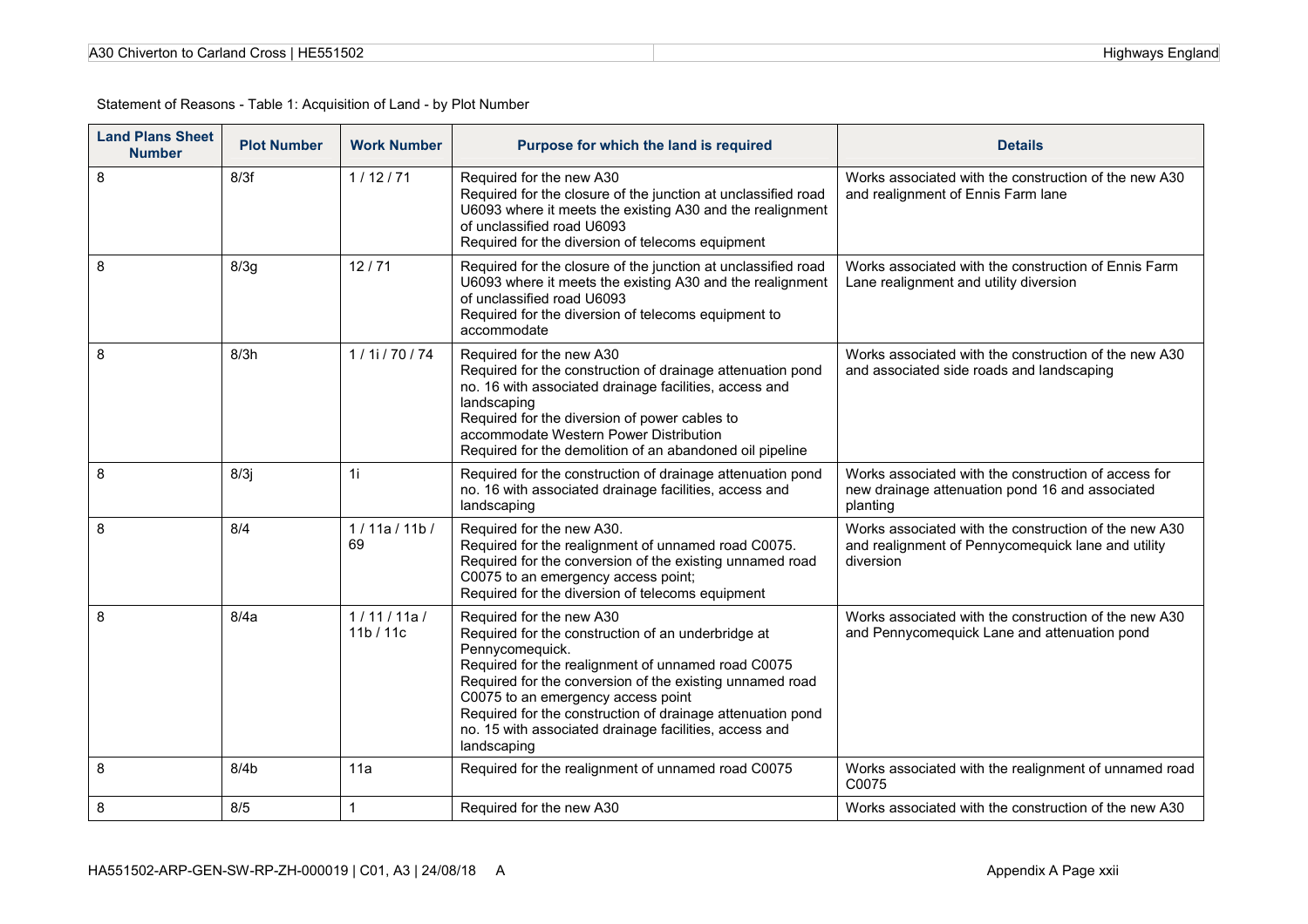| <b>Land Plans Sheet</b><br><b>Number</b> | <b>Plot Number</b> | <b>Work Number</b> | Purpose for which the land is required                                                                                                                                                                                                                       | <b>Details</b>                                                                                                                         |
|------------------------------------------|--------------------|--------------------|--------------------------------------------------------------------------------------------------------------------------------------------------------------------------------------------------------------------------------------------------------------|----------------------------------------------------------------------------------------------------------------------------------------|
| 8                                        | 8/5a               | $1/1$ bb           | Required for the new A30<br>Required the construction of drainage culverts                                                                                                                                                                                   | Works associated with the construction of the new A30                                                                                  |
| 8                                        | 8/5 <sub>b</sub>   | 11c                | Required for the construction of drainage attenuation pond<br>no. 15 with associated drainage facilities, access and<br>landscaping                                                                                                                          | Works associated with the construction of attenuation<br>pond 15                                                                       |
| 8                                        | 8/6                | 1/74               | Required for the new A30<br>Required for the demolition of an abandoned oil pipeline                                                                                                                                                                         | Works associated with the construction of the new A30                                                                                  |
| 8                                        | 8/6a               | 1i                 | Required for the construction of drainage attenuation pond<br>no. 16 with associated drainage facilities, access and<br>landscaping                                                                                                                          | Planting associated with the construction of the new<br>attenuation pond 16                                                            |
| 8                                        | 8/6c               | 1/74               | Required for the new A30<br>Required for the demolition of an abandoned oil pipeline                                                                                                                                                                         | Works associated with the construction of the new A30                                                                                  |
| 8                                        | 8/6f               | 1/11/43            | Required for the new A30.<br>Required for the construction of drainage attenuation pond<br>no. 16 with associated drainage facilities, access and<br>landscaping.<br>Required for the diversion of power cables to<br>accommodate Western Power Distribution | Works associated with the construction of the new A30<br>and attenuation pond and utility diversion                                    |
| $\boldsymbol{9}$                         | 9/1 <sub>b</sub>   | 1/5f               | Required for the new A30<br>Required for the realignment of the existing A30                                                                                                                                                                                 | Works associated with the construction of the new A30<br>and associated planting                                                       |
| 9                                        | 9/1c               | $\mathbf{1}$       | Required for the new A30                                                                                                                                                                                                                                     | Planting associated with the construction of the new A30                                                                               |
| 9                                        | 9/1d               | 1/5f/11            | Required for the new A30<br>Required for the realignment of the existing A30<br>Required for the construction of a walking, cycling, horse<br>riding, multispecies underbridge under the main<br>carriageway of the new A30 at Newlyn Downs                  | Works associated with the construction of the new A30<br>and realignment of existing A30 and associated planting                       |
| 9                                        | 9/1e               | 5 <sub>b</sub>     | Required for the re-configuration of the existing Carland<br>Cross roundabout south of the main carriageway of the<br>new A30                                                                                                                                | Works associated with the re-configuration of the<br>existing Carland Cross roundabout south of the main<br>carriageway of the new A30 |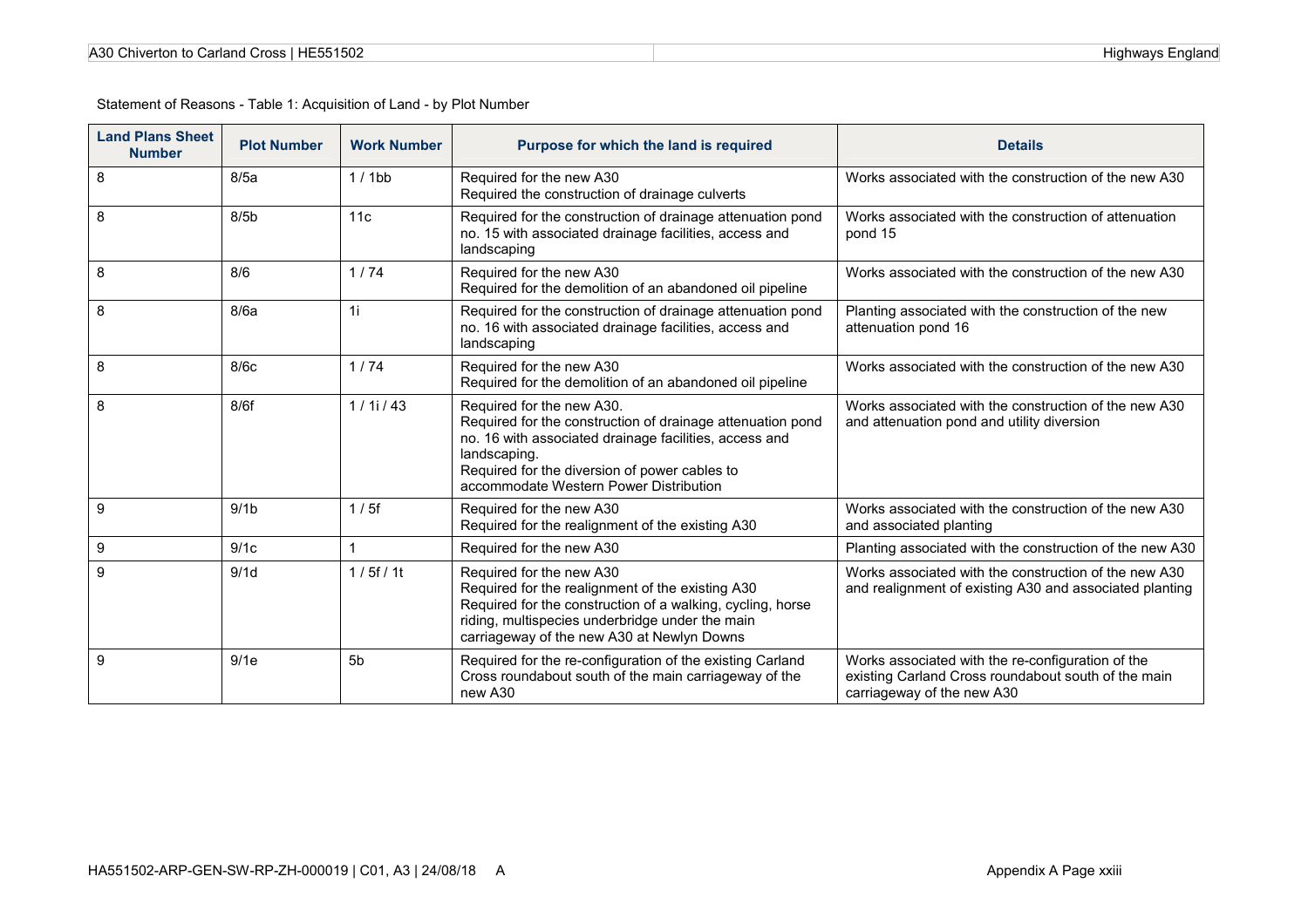| A30 Chiverton to Carland Cross   HE551502 |  |
|-------------------------------------------|--|
|-------------------------------------------|--|

| <b>Land Plans Sheet</b><br><b>Number</b> | <b>Plot Number</b> | <b>Work Number</b>   | Purpose for which the land is required                                                                                                                                                                                                                                                                                                                                                                                                                                                  | <b>Details</b>                                                                                                                                                         |
|------------------------------------------|--------------------|----------------------|-----------------------------------------------------------------------------------------------------------------------------------------------------------------------------------------------------------------------------------------------------------------------------------------------------------------------------------------------------------------------------------------------------------------------------------------------------------------------------------------|------------------------------------------------------------------------------------------------------------------------------------------------------------------------|
| 9                                        | 9/1f               | 5b / 72 / 1t / 1k    | Required for the re-configuration of the existing Carland<br>Cross roundabout south of the main carriageway of the<br>new A30<br>Required for the diversion of telecoms equipment<br>Required for the construction of a walking, cycling, horse<br>riding, multispecies underbridge under the main<br>carriageway of the new A30 at Newlyn Downs<br>Required for the construction of drainage attenuation pond<br>no. 19 with associated drainage facilities, access and<br>landscaping | Works associated with the re-configuration of the<br>existing Carland Cross roundabout south of the main<br>carriageway of the new A30                                 |
| 9                                        | 9/1g               | 5b                   | Required for the re-configuration of the existing Carland<br>Cross roundabout south of the main carriageway of the<br>new A30                                                                                                                                                                                                                                                                                                                                                           | Works associated with the re-configuration of the<br>existing Carland Cross roundabout south of the main<br>carriageway of the new A30                                 |
| 9                                        | 9/1h               | 5b / 5e / 5d /<br>5c | Required for the re-configuration of the existing Carland<br>Cross roundabout south of the main carriageway of the<br>new A30<br>Required for the construction of a new westbound off-slip<br>from the main carriageway of the new A30<br>Required for the construction of a new westbound on-slip to<br>the main carriageway of the new A30<br>Required for two new overbridges over the junction<br>connector road carriageway of the new A30                                         | Works associated with the re-configuration of the<br>existing Carland Cross roundabout south of the main<br>carriageway of the new A30                                 |
| $\boldsymbol{9}$                         | 9/1j               | 5b                   | Required for the re-configuration of the existing Carland<br>Cross roundabout south of the main carriageway of the<br>new A30                                                                                                                                                                                                                                                                                                                                                           | Works associated with the re-configuration of the<br>existing Carland Cross roundabout south of the main<br>carriageway of the new A30                                 |
| 9                                        | 9/1k               | 5 <sub>b</sub>       | Required for the re-configuration of the existing Carland<br>Cross roundabout south of the main carriageway of the<br>new A30                                                                                                                                                                                                                                                                                                                                                           | Works associated with the re-configuration of the<br>existing Carland Cross roundabout south of the main<br>carriageway of the new A30                                 |
| 9                                        | 9/1m               | 5e / 5c              | Required for the construction of a new westbound off-slip<br>from the main carriageway of the new A30<br>Required for two new overbridges over the junction<br>connector road carriageway of the new A30                                                                                                                                                                                                                                                                                | Works associated with the construction of a new grade<br>separated junction at Carland Cross and new<br>westbound off-slip from the main carriageway of the new<br>A30 |
| $\boldsymbol{9}$                         | 9/1n               | 5 <sub>b</sub>       | Required for the re-configuration of the existing Carland<br>Cross roundabout south of the main carriageway of the<br>new A30                                                                                                                                                                                                                                                                                                                                                           | Works associated with the re-configuration of the<br>existing Carland Cross roundabout south of the main<br>carriageway of the new A30                                 |
| 9                                        | 9/1 <sub>p</sub>   | 5 <sub>b</sub>       | Required for the re-configuration of the existing Carland<br>Cross roundabout south of the main carriageway of the<br>new A30                                                                                                                                                                                                                                                                                                                                                           | Works associated with the re-configuration of the<br>existing Carland Cross roundabout south of the main<br>carriageway of the new A30                                 |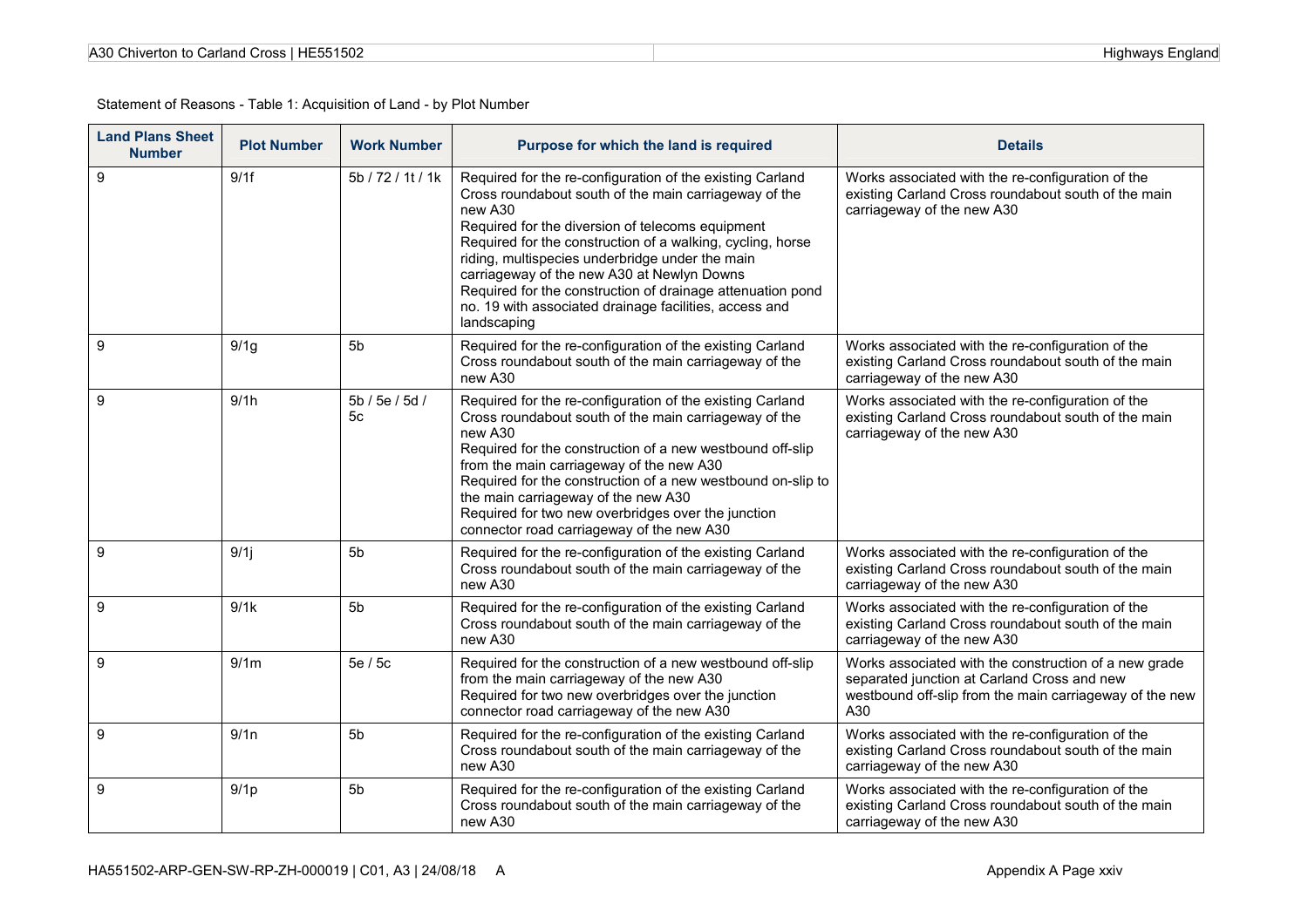| <b>Land Plans Sheet</b><br><b>Number</b> | <b>Plot Number</b> | <b>Work Number</b> | Purpose for which the land is required                                                                                                                                                                                                                                       | <b>Details</b>                                                                                                                                    |
|------------------------------------------|--------------------|--------------------|------------------------------------------------------------------------------------------------------------------------------------------------------------------------------------------------------------------------------------------------------------------------------|---------------------------------------------------------------------------------------------------------------------------------------------------|
| $\boldsymbol{9}$                         | 9/1r               | 1k                 | Required for the construction of drainage attenuation pond<br>no. 19 with associated drainage facilities, access and<br>landscaping                                                                                                                                          | Works associated with the construction of new drainage<br>attenuation pond 19 and associated planting                                             |
| 9                                        | 9/1u               | 1/5e               | Required for the new A30.<br>Required for the construction of a new westbound off-slip<br>from the main carriageway of the new A30                                                                                                                                           | Works associated with the construction of the new A30<br>and associated landscaping                                                               |
| 9                                        | 9/1v               | 5 <sub>l</sub>     | Required for the construction of a track for walking, cycling<br>and horse riding connecting the southern roundabout at<br>Carland Cross with the underbridge at Work No. 1(t) and a<br>track for walking, cycling and horse riding from Carland<br><b>Cross to Mitchell</b> | Works associated with the provision of a track for<br>walking, cycling and horse riding from Carland Cross to<br>Mitchell and associated planting |
| 9                                        | 9/1x               | 5 <sub>l</sub>     | Required for the construction of a track for walking, cycling<br>and horse riding connecting the southern roundabout at<br>Carland Cross with the underbridge at Work No. 1(t) and a<br>track for walking, cycling and horse riding from Carland<br><b>Cross to Mitchell</b> | Works associated with the provision of a track for<br>walking, cycling and horse riding from Carland Cross to<br>Mitchell and associated planting |
| 9                                        | 9/1z               | 5 <sub>l</sub>     | Required for the construction of a track for walking, cycling<br>and horse riding connecting the southern roundabout at<br>Carland Cross with the underbridge at Work No. 1(t) and a<br>track for walking, cycling and horse riding from Carland<br>Cross to Mitchell        | Works associated with the provision of a track for<br>walking, cycling and horse riding from Carland Cross to<br>Mitchell and associated planting |
| 9                                        | 9/1aa              | 1/5e               | Required for the new A30<br>Required for the construction of a new westbound off-slip<br>from the main carriageway of the new A30                                                                                                                                            | Works associated with the construction of the new A30<br>and westbound off-slip                                                                   |
| 9                                        | 9/1ab              | 1/5e               | Required for the new A30<br>Required for the construction of a new westbound off-slip<br>from the main carriageway of the new A30                                                                                                                                            | Works associated with the construction of the new A30<br>and westbound off-slip                                                                   |
| $\boldsymbol{9}$                         | 9/2                | 1                  | Required for the new A30                                                                                                                                                                                                                                                     | Works associated with the construction of the new A30                                                                                             |
| 9                                        | 9/2 <sub>b</sub>   | 1/5f               | Required for the new A30<br>Required for the realignment of the existing A30                                                                                                                                                                                                 | Works associated with the construction of the new A30<br>and re-alignment of the existing A30                                                     |
| $\boldsymbol{9}$                         | 9/3a               |                    | Required for the new A30                                                                                                                                                                                                                                                     | Works associated with the construction of the new A30                                                                                             |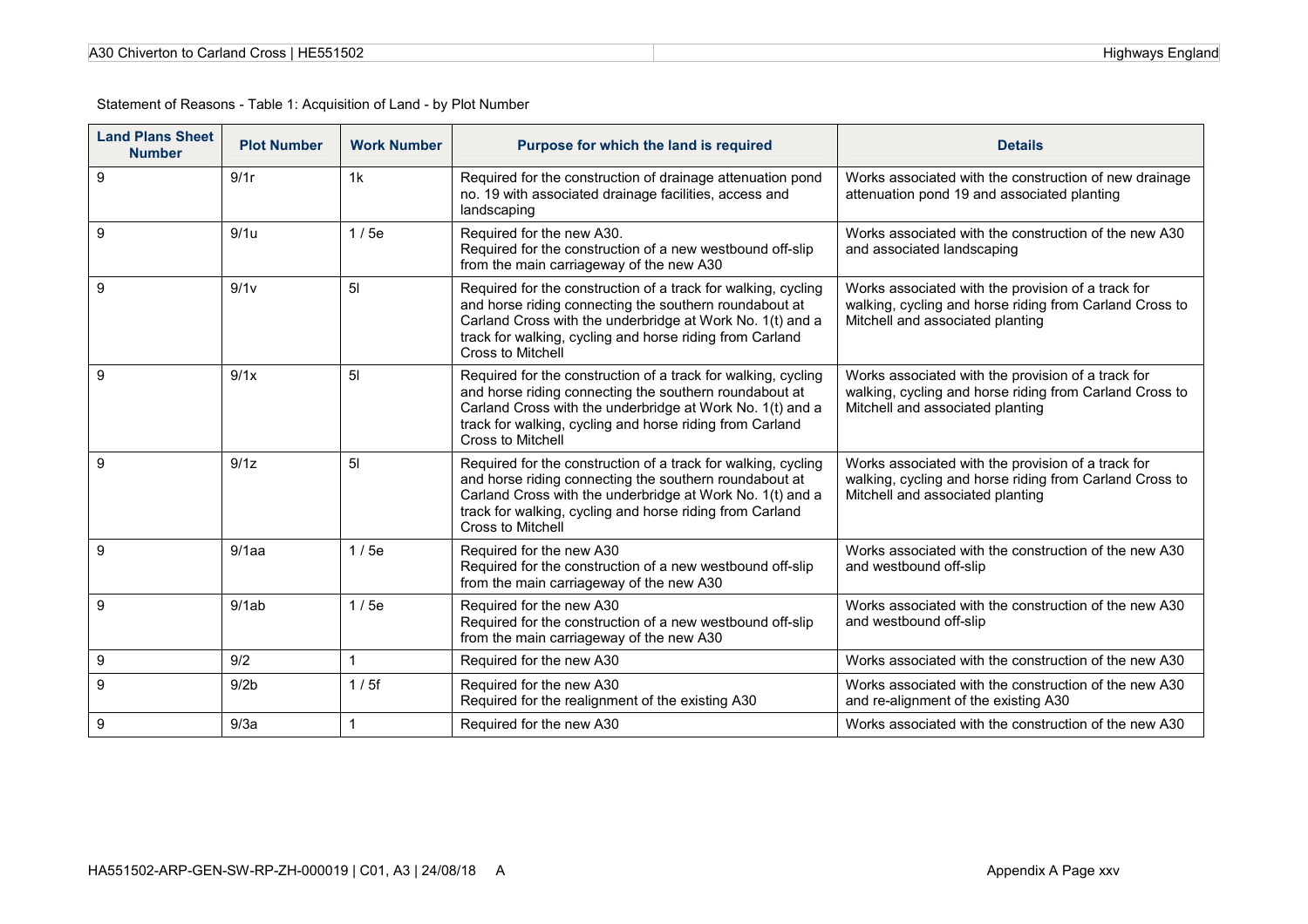| A30 Chiverton to Carland Cross   HE551502 |  |
|-------------------------------------------|--|
|-------------------------------------------|--|

| <b>Land Plans Sheet</b><br><b>Number</b> | <b>Plot Number</b> | <b>Work Number</b>        | Purpose for which the land is required                                                                                                                                                                                                                                                                                                                                                                                                                                            | <b>Details</b>                                                                                                                                                                       |
|------------------------------------------|--------------------|---------------------------|-----------------------------------------------------------------------------------------------------------------------------------------------------------------------------------------------------------------------------------------------------------------------------------------------------------------------------------------------------------------------------------------------------------------------------------------------------------------------------------|--------------------------------------------------------------------------------------------------------------------------------------------------------------------------------------|
| 9                                        | 9/4 <sub>b</sub>   | $1/1$ t / 5f / 5i /<br>5d | Required for the new A30<br>Required for the construction of a walking, cycling, horse<br>riding, multispecies underbridge under the main<br>carriageway of the new A30 at Newlyn Downs.<br>Required for the realignment of the existing A30<br>Required for the construction of a new eastbound off-slip<br>from the main carriageway of the new A30<br>Required for the construction of a new westbound on-slip to<br>the main carriageway of the new A30                       | Works associated with the construction of the new A30<br>and associated side roads.                                                                                                  |
| 9                                        | 9/4c               | 5g / 5f / 5k              | Required for the reconfiguration of the existing access to<br>the Carland Cross Windfarm and the construction of new<br>access tracks<br>Required for the realignment of the existing A30<br>Required for the construction of drainage attenuation pond<br>no. 17 with associated drainage facilities, access and<br>landscaping                                                                                                                                                  | Required for the reconfiguration of the existing access to<br>the Carland Cross Windfarm and the construction of<br>new access tracks and construction of new attenuation<br>pond 17 |
| 9                                        | 9/4d               | 1/5a/5g/5i/<br>5с         | Required for new A30<br>Required for a new roundabout north of the main<br>carriageway of the new A30.<br>Required for the reconfiguration of the existing access to<br>the Carland Cross Windfarm and the construction of new<br>access tracks<br>Required for the construction of a new eastbound off-slip<br>from the main carriageway of the new A30<br>Required for two new overbridges over the junction<br>connector road carriageway of the new A30                       | Works associated with the construction of the new A30<br>and grade separated junction at Carland Cross                                                                               |
| 9                                        | 9/4e               | 1/5h/5i/1j/<br>5c         | Required for the new A30<br>Required for the construction of a new eastbound on-slip to<br>the main carriageway of the new A30<br>Required for the construction of a new eastbound off-slip<br>from the main carriageway of the new A30<br>Required for the construction of drainage attenuation pond<br>no. 18 with associated drainage facilities, access and<br>landscaping<br>Required for two new overbridges over the junction<br>connector road carriageway of the new A30 | Works associated with the construction of the new A30<br>and grade separated junction at Carland Cross                                                                               |
| 9                                        | 9/4f               | $\overline{1}$            | Required for the new A30                                                                                                                                                                                                                                                                                                                                                                                                                                                          | Works associated with the construction of the new A30                                                                                                                                |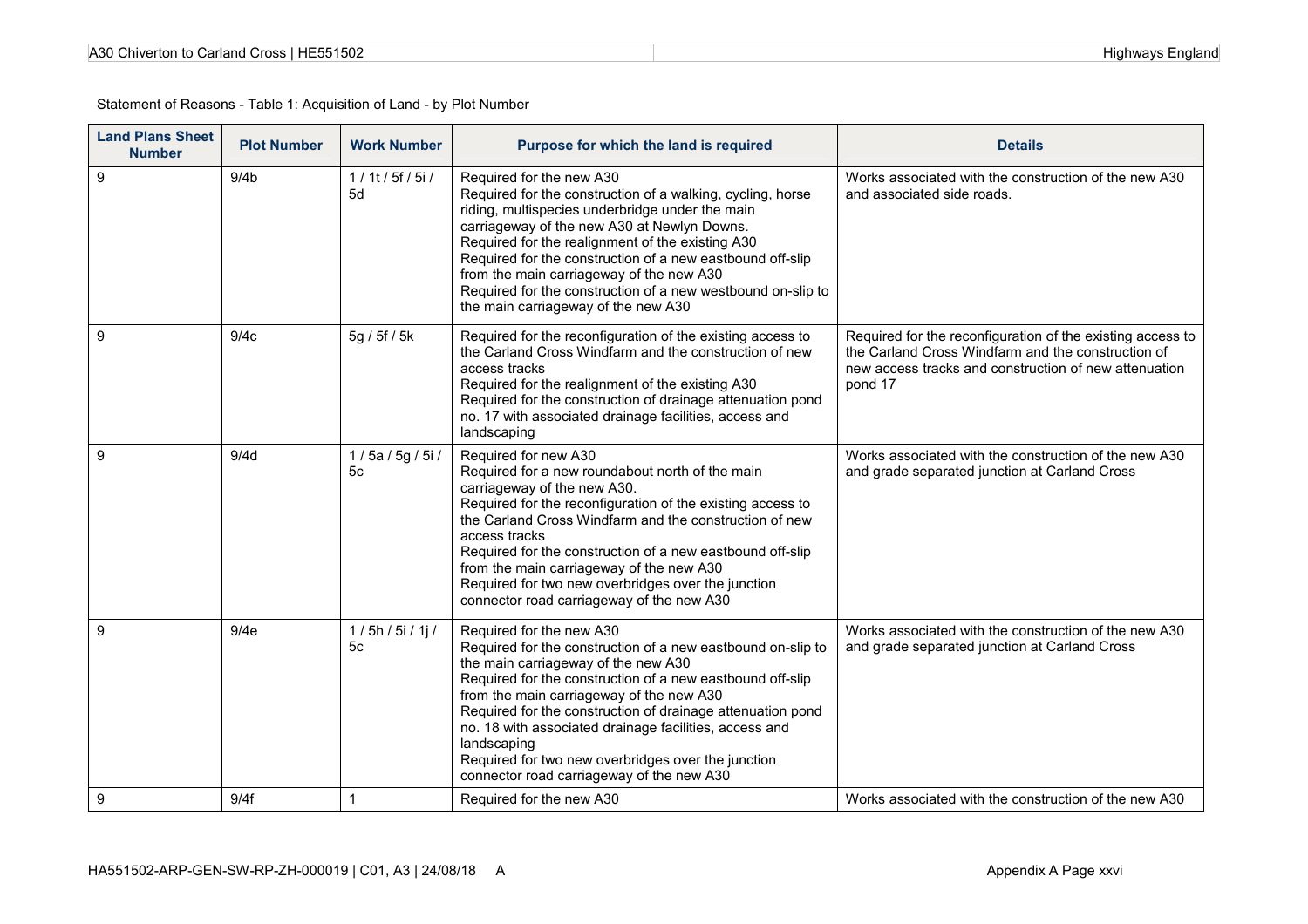| A30 Chiverton to Carland Cross   HE551502 |  |
|-------------------------------------------|--|
|-------------------------------------------|--|

| <b>Land Plans Sheet</b><br><b>Number</b> | <b>Plot Number</b> | <b>Work Number</b> | Purpose for which the land is required                                                                                                                                                                                                                                                                                                                                                                 | <b>Details</b>                                                                                                                         |
|------------------------------------------|--------------------|--------------------|--------------------------------------------------------------------------------------------------------------------------------------------------------------------------------------------------------------------------------------------------------------------------------------------------------------------------------------------------------------------------------------------------------|----------------------------------------------------------------------------------------------------------------------------------------|
| $\boldsymbol{9}$                         | 9/4h               |                    | Required for Replacement of Special Category Land -<br>Open Space - Countryside Rights of Way Act 2000<br>(CRoW)                                                                                                                                                                                                                                                                                       |                                                                                                                                        |
| 9                                        | 9/5                | 5 <sub>b</sub>     | Required for the re-configuration of the existing Carland<br>Cross roundabout south of the main carriageway of the<br>new A30                                                                                                                                                                                                                                                                          | Works associated with the re-configuration of the<br>existing Carland Cross roundabout south of the main<br>carriageway of the new A30 |
| 9                                        | 9/5 <sub>b</sub>   | 1/5h               | Required for new A30<br>Required for the construction of a new eastbound on-slip to<br>the main carriageway of the new A30                                                                                                                                                                                                                                                                             | Works associated with the construction of the new A30<br>and grade separated junction at Carland Cross                                 |
| 9                                        | 9/6 <sub>b</sub>   | 1 <sub>k</sub>     | Required for drainage attenuation/treatment pond 19<br>connection to exiting drainage system                                                                                                                                                                                                                                                                                                           | Works associated with the construction of new drainage<br>attenuation pond 19 outfall into existing drainage<br>system                 |
| 9                                        | 9/6c               | 1k                 | Required for the construction of drainage attenuation pond<br>no. 19 with associated drainage facilities, access and<br>landscaping                                                                                                                                                                                                                                                                    | Works associated with the construction of new drainage<br>attenuation pond 19 outfall into existing drainage system                    |
| 9                                        | 9/6d               | 1 <sub>k</sub>     | Required for the construction of drainage attenuation pond<br>no. 19 with associated drainage facilities, access and<br>landscaping                                                                                                                                                                                                                                                                    | Works associated with the construction of new drainage<br>attenuation pond 19 and associated planting                                  |
| 10                                       | 10/1a              | 1                  | Required for the new A30                                                                                                                                                                                                                                                                                                                                                                               | Works associated with the construction of the new A30                                                                                  |
| 10                                       | 10/1 <sub>b</sub>  |                    | Required for the new A30                                                                                                                                                                                                                                                                                                                                                                               | Works associated with the construction of the new A30                                                                                  |
| 10                                       | 10/1c              | 1/5e/5l            | Required for new A30<br>Required for the construction of a new westbound off-slip<br>from the main carriageway of the new A30<br>Required for the construction of a track for walking, cycling<br>and horse riding connecting the southern roundabout at<br>Carland Cross with the underbridge at Work No. 1(t) and a<br>track for walking, cycling and horse riding from Carland<br>Cross to Mitchell | Works associated with the construction of the new A30<br>and associated side roads                                                     |
| 10                                       | 10/1d              |                    | Required for the new A30                                                                                                                                                                                                                                                                                                                                                                               | Works associated with the construction of the new A30                                                                                  |
| 10                                       | 10/1e              | 1                  | Required for the new A30                                                                                                                                                                                                                                                                                                                                                                               | Works associated with the construction of the new A30                                                                                  |
| 10                                       | 10/1f              |                    | Required for the new A30                                                                                                                                                                                                                                                                                                                                                                               | Works associated with the construction of the new A30                                                                                  |
| 10                                       | 10/1g              | 1                  | Required for the new A30                                                                                                                                                                                                                                                                                                                                                                               | Works associated with the construction of the new A30                                                                                  |
| 10                                       | 10/1h              |                    | Required for the new A30                                                                                                                                                                                                                                                                                                                                                                               | Works associated with the construction of the new A30                                                                                  |
| 10                                       | 10/1               |                    | Required for the new A30                                                                                                                                                                                                                                                                                                                                                                               | Works associated with the construction of the new A30                                                                                  |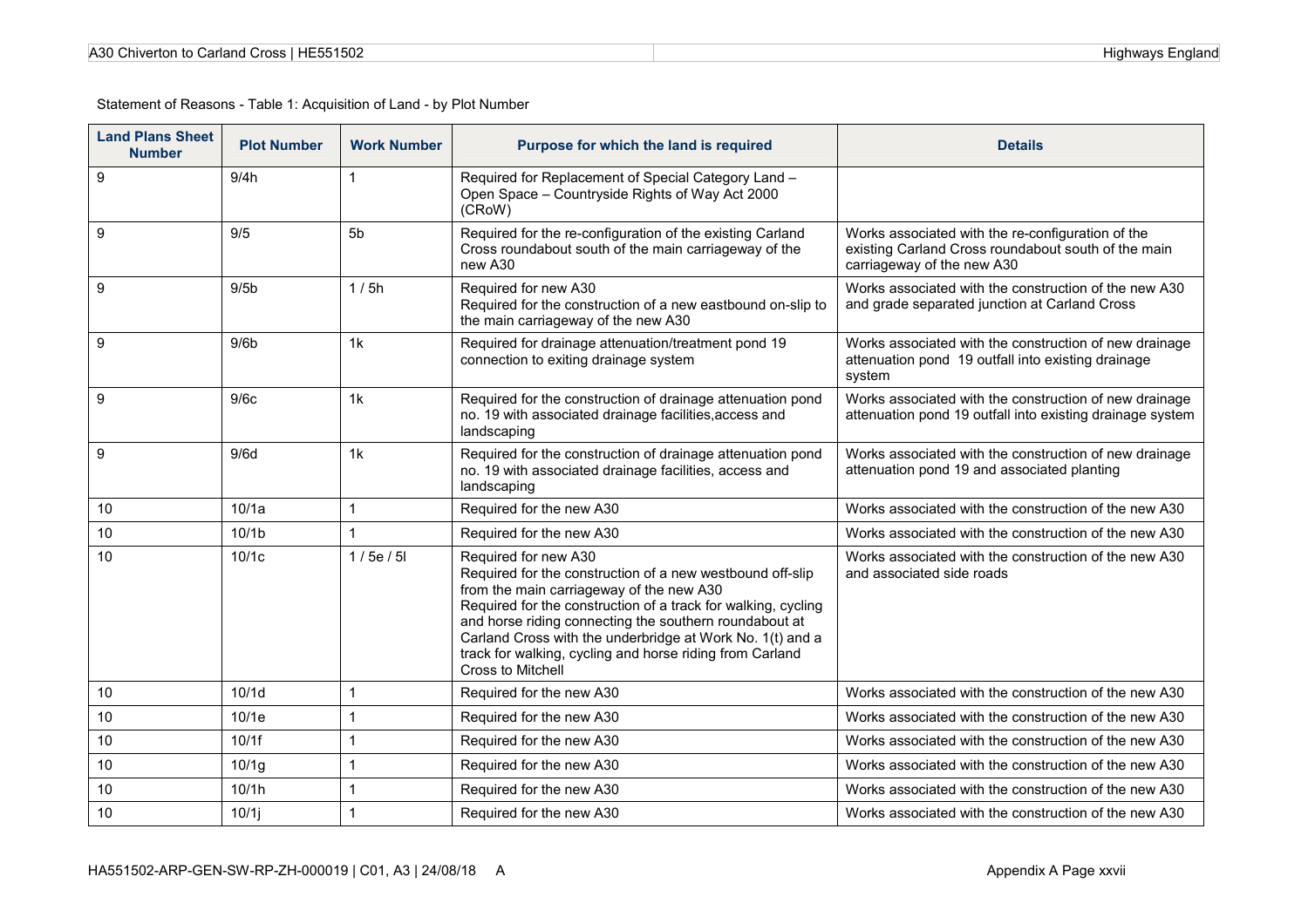| A30 Chiverton to Carland Cross   HE551502 |  |  |
|-------------------------------------------|--|--|
|-------------------------------------------|--|--|

| <b>Land Plans Sheet</b><br><b>Number</b> | <b>Plot Number</b> | <b>Work Number</b> | Purpose for which the land is required                                                                                                                                                                                                                                                               | <b>Details</b>                                                                                                                                                    |
|------------------------------------------|--------------------|--------------------|------------------------------------------------------------------------------------------------------------------------------------------------------------------------------------------------------------------------------------------------------------------------------------------------------|-------------------------------------------------------------------------------------------------------------------------------------------------------------------|
| 10                                       | 10/1m              | 1/5                | Required for the new A30<br>Required for the construction of a track for walking, cycling<br>and horse riding connecting the southern roundabout at<br>Carland Cross with the underbridge at Work No. 1(t) and a<br>track for walking, cycling and horse riding from Carland<br>Cross to Mitchell    | Works associated with the new A30 and the provision of<br>a track for walking, cycling and horse riding from<br>Carland Cross to Mitchell and associated planting |
| 10                                       | 10/1n              | 1/5                | Required for the new A30<br>Required for the construction of a track for walking, cycling<br>and horse riding connecting the southern roundabout at<br>Carland Cross with the underbridge at Work No. 1(t) and a<br>track for walking, cycling and horse riding from Carland<br>Cross to Mitchell    | Works associated with the new A30 and the provision of<br>a track for walking, cycling and horse riding from<br>Carland Cross to Mitchell and associated planting |
| 10                                       | 10/1 <sub>p</sub>  | 5 <sub>l</sub>     | Required for the construction of a track for walking, cycling<br>and horse riding connecting the southern roundabout at<br>Carland Cross with the underbridge at Work No. 1(t) and a<br>track for walking, cycling and horse riding from Carland<br>Cross to Mitchell                                | Works associated with the provision of a track for<br>walking, cycling and horse riding from Carland Cross to<br>Mitchell and associated planting                 |
| 10                                       | 10/1q              | 5 <sub>l</sub>     | Required for the construction of a track for walking, cycling<br>and horse riding connecting the southern roundabout at<br>Carland Cross with the underbridge at Work No. 1(t) and a<br>track for walking, cycling and horse riding from Carland<br>Cross to Mitchell                                | Works associated with the provision of a track for<br>walking, cycling and horse riding from Carland Cross to<br>Mitchell and associated planting                 |
| 10                                       | 10/3a              | $\overline{1}$     | Required for the new A30                                                                                                                                                                                                                                                                             | Works associated with the construction of the new A30                                                                                                             |
| 10                                       | 10/3c              | 11                 | Required for the construction of drainage attenuation pond<br>no. 20 with associated drainage facilities, access and<br>landscaping                                                                                                                                                                  | Works associated with the construction of new drainage<br>attenuation pond 20 and associated planting                                                             |
| 10                                       | 10/4a              | 1/5                | Required for new A30<br>Required for the construction of a track for walking, cycling<br>and horse riding connecting the southern roundabout at<br>Carland Cross with the underbridge at Work No. 1(t) and a<br>track for walking, cycling and horse riding from Carland<br><b>Cross to Mitchell</b> | Works associated with the new A30 and the provision of<br>a track for walking, cycling and horse riding from<br>Carland Cross to Mitchell and associated planting |

Table or figure source 'Source' style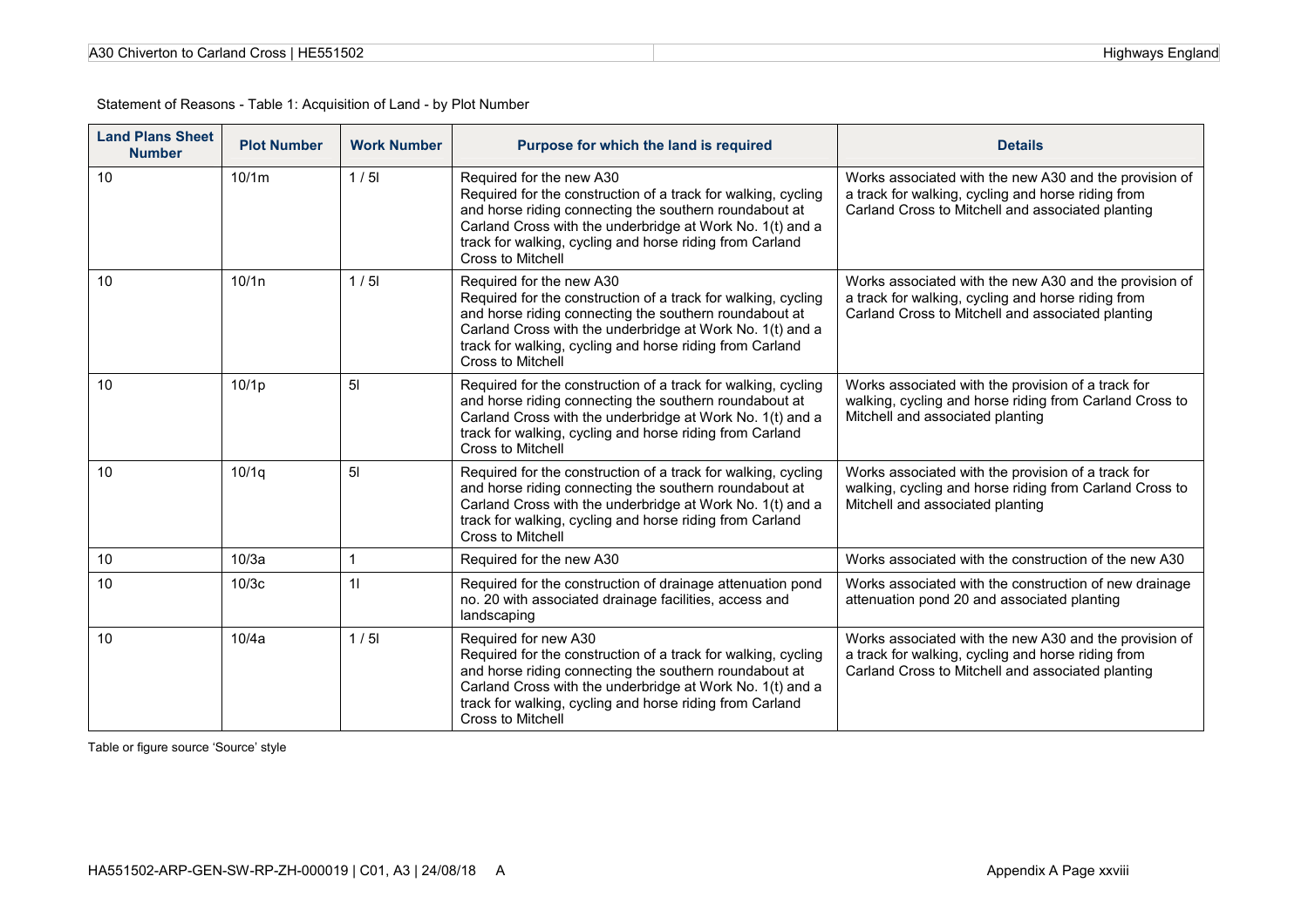### **Table 1-2 Acquisition of Rights - by Plot Number**

| <b>Land Plans Sheet</b><br><b>Number</b> | <b>Plot Number</b> | <b>Work Number</b> | Purpose for which the land is required                                                                                                                                                                                                                                                                 |
|------------------------------------------|--------------------|--------------------|--------------------------------------------------------------------------------------------------------------------------------------------------------------------------------------------------------------------------------------------------------------------------------------------------------|
| $\mathbf{1}$                             | 1/1                | 1a                 | New right to construct, use, protect, inspect and maintain a new drainage outlet pipeline and equipment for the benefit<br>of Highways England Company Limited                                                                                                                                         |
|                                          | 1/1a               | 1a                 | New right to construct, use, protect, inspect and maintain a new drainage outlet pipeline and equipment for the benefit<br>of Highways England Company Limited                                                                                                                                         |
|                                          | 1/1 <sub>b</sub>   | 1a                 | New right to construct, use, protect, inspect and maintain a new drainage outlet pipeline and equipment for the benefit<br>of Highways England Company Limited                                                                                                                                         |
|                                          | 1/1c               | 1a                 | New right to construct, use, protect, inspect and maintain a new drainage outlet pipeline and equipment for the benefit<br>of Highways England Company Limited                                                                                                                                         |
|                                          | 1/1d               | 1a                 | New right to construct, use, protect, inspect and maintain a new drainage outlet pipeline and equipment for the benefit<br>of Highways England Company Limited                                                                                                                                         |
|                                          | 1/1g               | 1a                 | New right to construct, use, protect, inspect and maintain a new drainage outlet pipeline and equipment for the benefit<br>of Highways England Company Limited                                                                                                                                         |
|                                          | 1/1 <sub>h</sub>   | 1a                 | New right to construct, use, protect, inspect and maintain a new drainage outlet pipeline and equipment for the benefit<br>of Highways England Company Limited                                                                                                                                         |
|                                          | 1/1ai              |                    | Plot not used                                                                                                                                                                                                                                                                                          |
|                                          | 1/1ak              |                    | Plot not used                                                                                                                                                                                                                                                                                          |
|                                          | 1/7                | 1 <sub>b</sub>     | New right to construct, use, protect, inspect and maintain a new drainage outlet pipeline and equipment for the benefit<br>of Highways England Company Limited                                                                                                                                         |
|                                          | 1/8                | 1 <sub>b</sub>     | New right to construct, use, protect, inspect and maintain a new drainage outlet pipeline and equipment for the benefit<br>of Highways England Company Limited                                                                                                                                         |
|                                          | 1/9 <sub>b</sub>   | 16                 | New right to construct, use, protect, inspect and maintain a new water pipeline and equipment for the benefit of South<br>West Water                                                                                                                                                                   |
|                                          | 1/9c               | 1b/16              | New right to construct, use, protect, inspect and maintain a new drainage outlet pipeline and equipment for the benefit<br>of Highways England Company Limited<br>New right to construct, use, protect, inspect and maintain a new water pipeline and equipment for the benefit of South<br>West Water |
|                                          | 1/10 <sub>b</sub>  | $14/1c$ c          | New right to construct, use, protect, inspect and maintain a new water pipeline and equipment for the benefit of South<br>West Water.<br>New right to construct, use, protect, inspect and maintain a new culvert and equipment for the benefit of Highways<br>England Company Limited.                |
|                                          | 1/10c              | 14                 | New right to construct, use, protect, inspect and maintain a new water pipeline and equipment for the benefit of South<br>West Water                                                                                                                                                                   |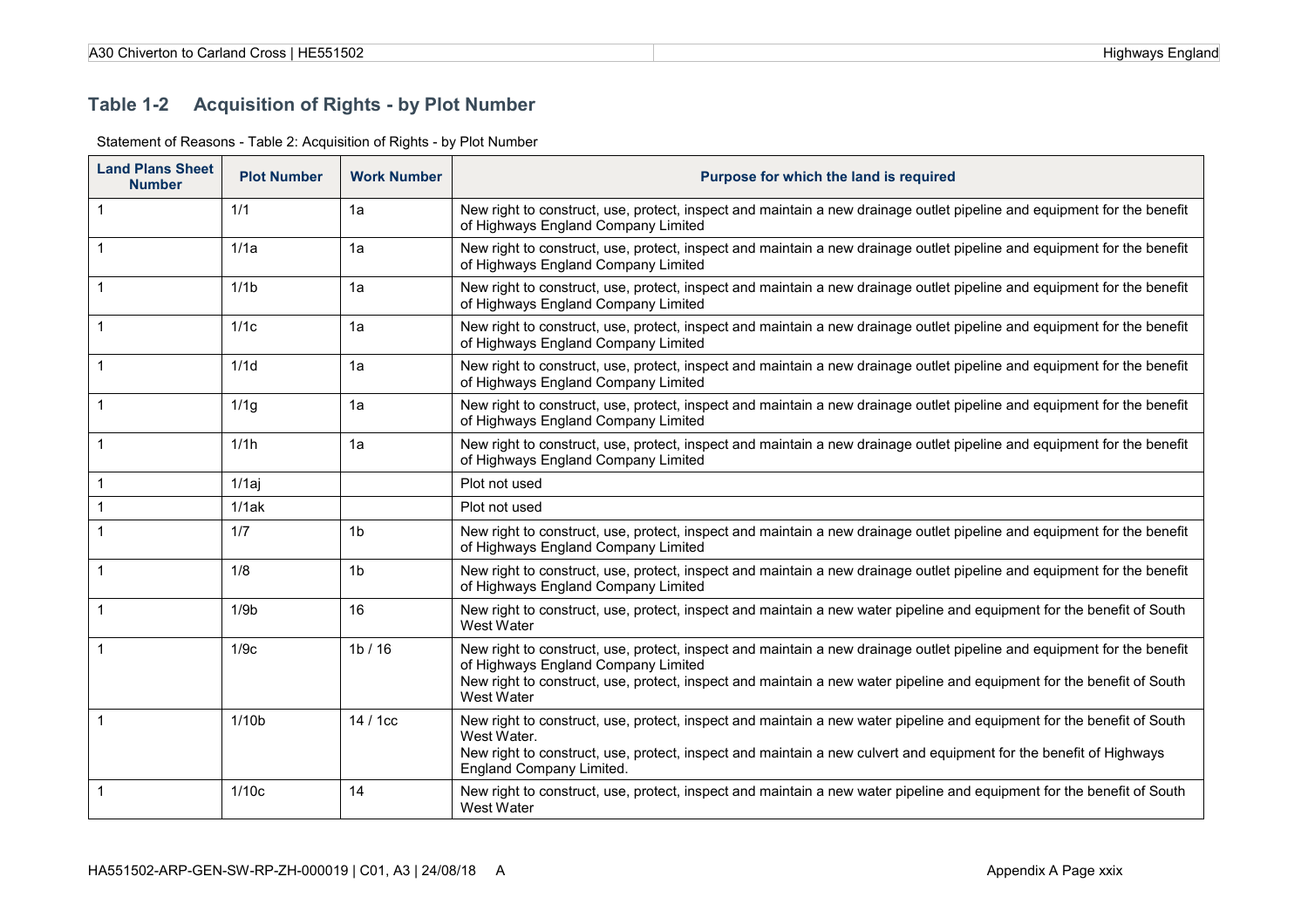| A30 Chiverton to Carland Cross   HE551502 |  |
|-------------------------------------------|--|
|-------------------------------------------|--|

| <b>Land Plans Sheet</b><br><b>Number</b> | <b>Plot Number</b> | <b>Work Number</b> | Purpose for which the land is required                                                                                                                                                                                                                                                       |
|------------------------------------------|--------------------|--------------------|----------------------------------------------------------------------------------------------------------------------------------------------------------------------------------------------------------------------------------------------------------------------------------------------|
| $\mathbf{1}$                             | 1/10h              | 15                 | New right to construct, use, protect, inspect and maintain a new electrical pole and equipment for the benefit of<br><b>Western Power Distribution</b>                                                                                                                                       |
| 1                                        | 1/10k              | 16                 | New right to construct, use, protect, inspect and maintain a new water pipeline and equipment for the benefit of South<br>West Water<br>New right to construct, use, protect, inspect and maintain a new culvert and equipment for the benefit of Highways<br><b>England Company Limited</b> |
|                                          | 1/16 <sub>b</sub>  |                    | Plot not used                                                                                                                                                                                                                                                                                |
| $\overline{2}$                           | 2/3 <sub>b</sub>   | 1cc                | New right to construct, use, protect, inspect and maintain a new culvert and equipment for the benefit of Highways<br><b>England Company Limited</b>                                                                                                                                         |
| $\overline{2}$                           | 2/3e               |                    | Plot not used                                                                                                                                                                                                                                                                                |
| $\sqrt{2}$                               | 2/3f               |                    | Plot not used                                                                                                                                                                                                                                                                                |
| $\overline{c}$                           | 2/3g               |                    | Plot not used                                                                                                                                                                                                                                                                                |
| $\overline{2}$                           | 2/3p               | 1 <sub>c</sub>     | New right to construct, use, protect, inspect and maintain a new drainage outlet pipeline and equipment for the benefit<br>of Highways England Company Limited                                                                                                                               |
| $\overline{2}$                           | 2/5                |                    | Plot not used                                                                                                                                                                                                                                                                                |
| 2                                        | 2/6                | 1 <sub>c</sub>     | New right to construct, use, protect, inspect and maintain a new drainage outlet pipeline and equipment for the benefit<br>of Highways England Company Limited                                                                                                                               |
| 2                                        | 2/6a               | 1 <sub>c</sub>     | New right to construct, use, protect, inspect and maintain a new drainage outlet pipeline and equipment for the benefit<br>of Highways England Company Limited                                                                                                                               |
| 2                                        | 2/7c               | 1 <sub>cc</sub>    | New right to construct, use, protect, inspect and maintain a new culvert and equipment for the benefit of Highways<br><b>England Company Limited</b>                                                                                                                                         |
| 2                                        | 2/7d               | 1 <sub>cc</sub>    | New right to construct, use, protect, inspect and maintain a new culvert and equipment for the benefit of Highways<br><b>England Company Limited</b>                                                                                                                                         |
| 3                                        | 3/3a               | 1 <sub>cc</sub>    | New right to construct, use, protect, inspect and maintain a new culvert and equipment for the benefit of Highways<br><b>England Company Limited</b>                                                                                                                                         |
| 3                                        | 3/3c               | 19                 | New right to construct, use, protect, inspect and maintain a new electrical pole and equipment for the benefit of<br>Western Power Distribution                                                                                                                                              |
| 3                                        | 3/3g               | 1d / 2d            | New right to construct, use, protect, inspect and maintain a new drainage outlet pipeline and equipment for the benefit<br>of Highways England Company Limited and Cornwall Council.                                                                                                         |
| 3                                        | 3/3h               |                    | Plot not used                                                                                                                                                                                                                                                                                |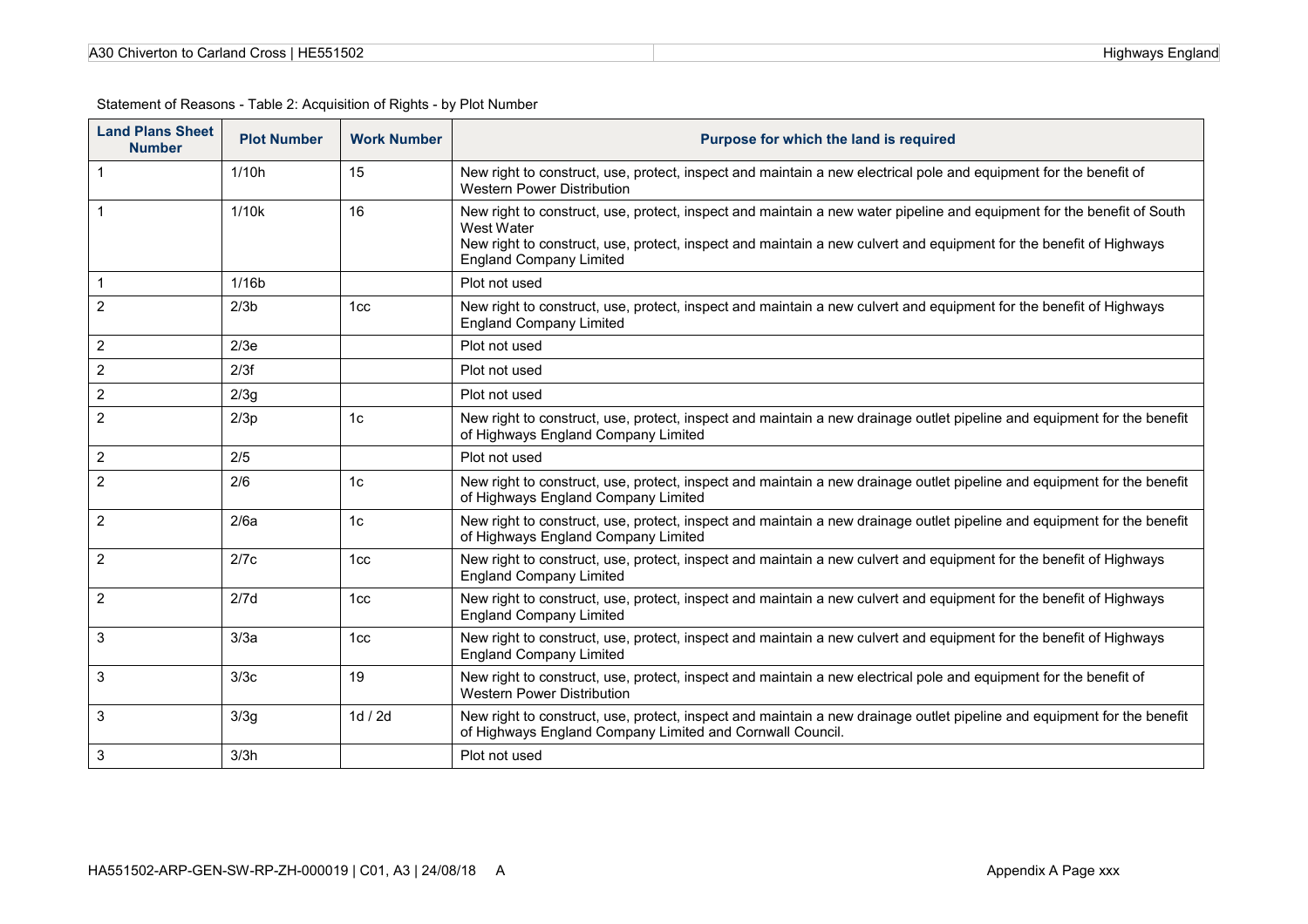| A30 Chiverton to Carland Cross   HE551502 |  |
|-------------------------------------------|--|
|-------------------------------------------|--|

| <b>Land Plans Sheet</b><br><b>Number</b> | <b>Plot Number</b> | <b>Work Number</b> | Purpose for which the land is required                                                                                                                                                                                                                                                                                                                                                                                                                                                                                                                                                                                       |
|------------------------------------------|--------------------|--------------------|------------------------------------------------------------------------------------------------------------------------------------------------------------------------------------------------------------------------------------------------------------------------------------------------------------------------------------------------------------------------------------------------------------------------------------------------------------------------------------------------------------------------------------------------------------------------------------------------------------------------------|
| 3                                        | 3/3k               | $\overline{4}$     | Required for the construction of a new private means of access north of the B3284 at Callestick Vean to Creegmeor<br>Farm as described in Schedule 4 Part 4 Private Means of Access to be Stopped Up for Which a Substitute is to be<br>Provided and New Private Means of Access Which are Otherwise to be Provided<br>Required to construct, use, protect, inspect and maintain a new bridleway (PR4) from west to east to connect<br>BR314/64/1 and BR314/65/1 as described in Schedule 4 Part 2 Highways to be Stopped up for Which a Substitute is<br>to be Provided and New Highways Which are Otherwise to be Provided |
| 3                                        | 3/4 <sub>b</sub>   | 1 <sub>cc</sub>    | New right to construct, use, protect, inspect and maintain a new culvert and equipment for the benefit of Highways<br><b>England Company Limited</b><br>New right to construct, use, protect, inspect and maintain a new ditch and equipment for the benefit of Highways<br><b>England Company Limited</b>                                                                                                                                                                                                                                                                                                                   |
| 3                                        | 3/5                | 1d / 2d            | New right to construct, use, protect, inspect and maintain a new drainage outlet pipeline and equipment for the benefit<br>of Highways England Company Limited and Cornwall Council                                                                                                                                                                                                                                                                                                                                                                                                                                          |
| 3                                        | 3/5a               | 1bb                | New right to construct, use, protect, inspect and maintain a new drainage ditch and equipment for the benefit of<br>Highways England Company Limited                                                                                                                                                                                                                                                                                                                                                                                                                                                                         |
| 3                                        | 3/5 <sub>b</sub>   | $\overline{4}$     | Required for the construction of a new private means of access north of the B3284 at Callestick Vean to Creegmeor<br>Farm as described in Schedule 4 Part 4 Private Means of Access to be Stopped Up for Which a Substitute is to be<br>Provided and New Private Means of Access Which are Otherwise to be Provided<br>Required to construct, use, protect, inspect and maintain a new bridleway (PR4) from west to east to connect<br>BR314/64/1 and BR314/65/1 as described in Schedule 4 Part 2 Highways to be Stopped up for Which a Substitute is<br>to be Provided and New Highways Which are Otherwise to be Provided |
| 3                                        | 3/7a               |                    | Plot not used                                                                                                                                                                                                                                                                                                                                                                                                                                                                                                                                                                                                                |
| $\mathsf 3$                              | 3/7 <sub>b</sub>   |                    | Plot not used                                                                                                                                                                                                                                                                                                                                                                                                                                                                                                                                                                                                                |
| 4                                        | 4/4f               | 22                 | New right to construct, use, protect, inspect and maintain a new gas pipeline and equipment for the benefit of Wales<br>and West Utilities Limited                                                                                                                                                                                                                                                                                                                                                                                                                                                                           |
| 4                                        | 4/4k               | 22                 | New right to construct, use, protect, inspect and maintain a new gas pipeline and equipment for the benefit of Wales<br>and West Utilities Limited                                                                                                                                                                                                                                                                                                                                                                                                                                                                           |
| 4                                        | 4/4q               | 22                 | New right to construct, use, protect, inspect and maintain a new gas pipeline and equipment for the benefit of Wales<br>and West Utilities Limited                                                                                                                                                                                                                                                                                                                                                                                                                                                                           |
| 4                                        | 4/4v               | 22                 | New right to construct, use, protect, inspect and maintain a new gas pipeline and equipment for the benefit of Wales<br>and West Utilities Limited                                                                                                                                                                                                                                                                                                                                                                                                                                                                           |
| $\overline{4}$                           | 4/8d               | 22                 | New right to construct, use, protect, inspect and maintain a new gas pipeline and equipment for the benefit of Wales<br>and West Utilities Limited                                                                                                                                                                                                                                                                                                                                                                                                                                                                           |
| 4                                        | 4/8j               | 22                 | New right to construct, use, protect, inspect and maintain a new gas pipeline and equipment for the benefit of Wales<br>and West Utilities Limited                                                                                                                                                                                                                                                                                                                                                                                                                                                                           |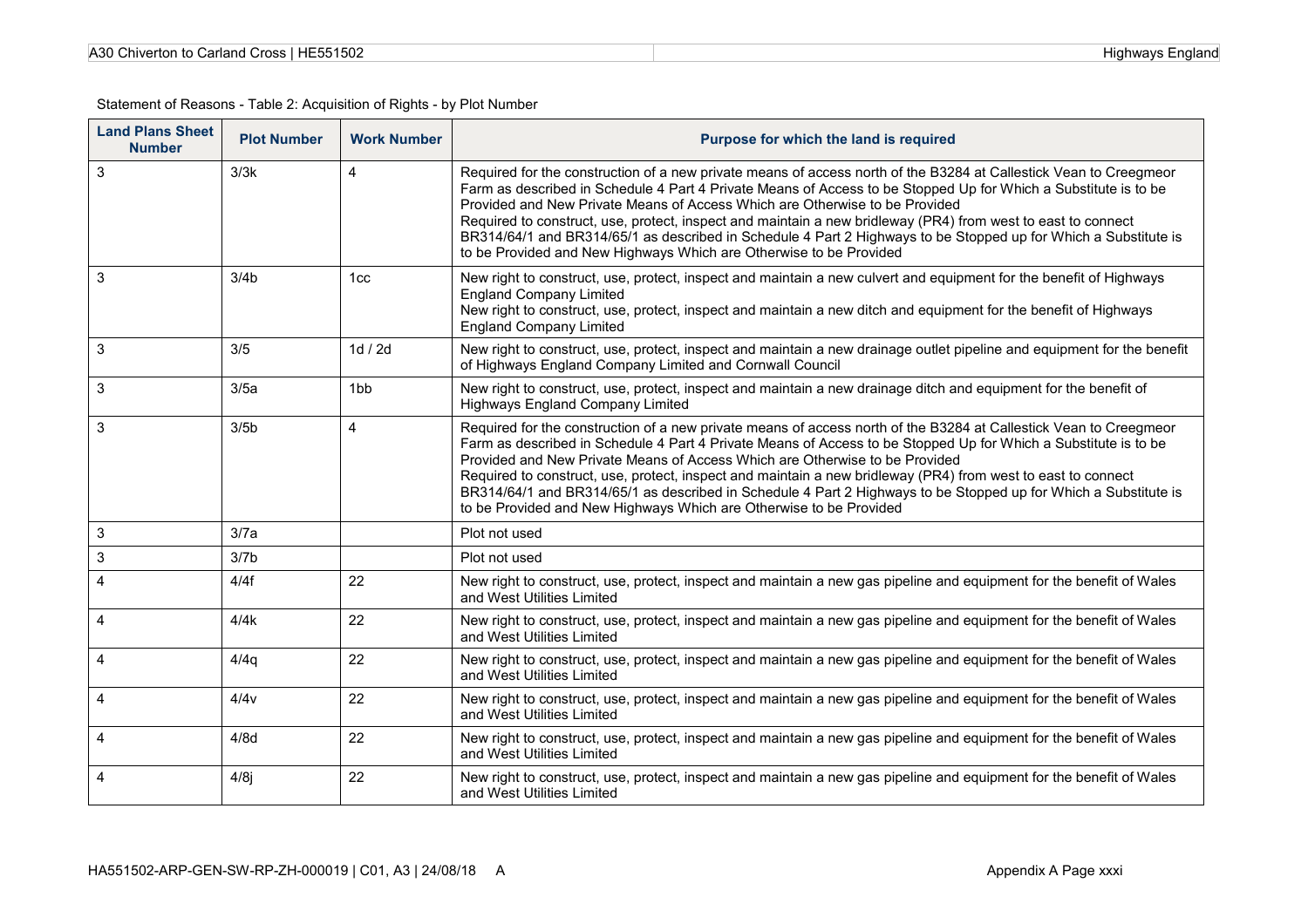| A30 Chiverton to Carland Cross   HE551502 |  |
|-------------------------------------------|--|
|-------------------------------------------|--|

| <b>Land Plans Sheet</b><br><b>Number</b> | <b>Plot Number</b> | <b>Work Number</b> | Purpose for which the land is required                                                                                                                                                                                                                                                                      |
|------------------------------------------|--------------------|--------------------|-------------------------------------------------------------------------------------------------------------------------------------------------------------------------------------------------------------------------------------------------------------------------------------------------------------|
| 4                                        | 4/9                | 1 <sub>cc</sub>    | New right to construct, use, protect, inspect and maintain a new culvert and equipment for the benefit of Highways<br><b>England Company Limited</b>                                                                                                                                                        |
| 4                                        | 4/9e               | 22                 | New right to construct, use, protect, inspect and maintain a new gas pipeline and equipment for the benefit of Wales<br>and West Utilities Limited.<br>New right to construct, use, protect, inspect and maintain a new culvert and equipment for the benefit of Highways<br><b>England Company Limited</b> |
| 4                                        | 4/9f               | 22                 | New right to demolish existing structure<br>New right to construct, use, protect, inspect and maintain a new gas pipeline and equipment for the benefit of Wales<br>and West Utilities Limited                                                                                                              |
| 4                                        | 4/10               | 22                 | New right to construct, use, protect, inspect and maintain a new gas pipeline and equipment for the benefit of Wales<br>and West Utilities Limited                                                                                                                                                          |
| 4                                        | 4/10f              |                    | A new private access to Nanteague Farm<br>New right of access with or without vehicles plant and<br>machinery for the benefit of KS SPV 11 LIMITED, 14 HIGH CROSS, TRURO, CORNWALL, TR1 2AJ (and their<br>successors in<br>title)                                                                           |
| 4                                        | 4/10g              | 22 / 1bb           | New right to construct, use, protect, inspect and maintain a new gas pipeline and equipment for the benefit of Wales<br>and West Utilities Limited<br>Required for the construction of drainage culverts                                                                                                    |
| 4                                        | 4/10h              | 1 <sub>bb</sub>    | New right to construct, use, protect, inspect and maintain a new drainage ditch and equipment for the benefit of<br>Highways England Company Limited                                                                                                                                                        |
| 4                                        | 4/10k              | 1e                 | New right to construct, use, protect, inspect and maintain a new drainage outlet pipeline and equipment for the benefit<br>of Highways England Company Limited                                                                                                                                              |
| 4                                        | 4/10m              | 1e                 | New right to construct, use, protect, inspect and maintain a new drainage outlet pipeline and equipment for the benefit<br>of Highways England Company Limited                                                                                                                                              |
| 4                                        | 4/10n              | 1e/1bb             | New right to construct, use, protect, inspect and maintain a new drainage outlet pipeline and equipment for the benefit<br>of Highways England Company Limited.<br>Required the construction of drainage culverts                                                                                           |
| 4                                        | 4/10r              |                    | A new private access to Nanteague Farm<br>New right of access with or without vehicles plant and<br>machinery for the benefit of KS SPV 11 LIMITED, 14 HIGH CROSS, TRURO, CORNWALL, TR1 2AJ (and their<br>successors in<br>title)                                                                           |
| 4                                        | 4/10s              | 22                 | New right to construct, use, protect, inspect and maintain a new gas pipeline and equipment for the benefit of Wales<br>and West Utilities Limited                                                                                                                                                          |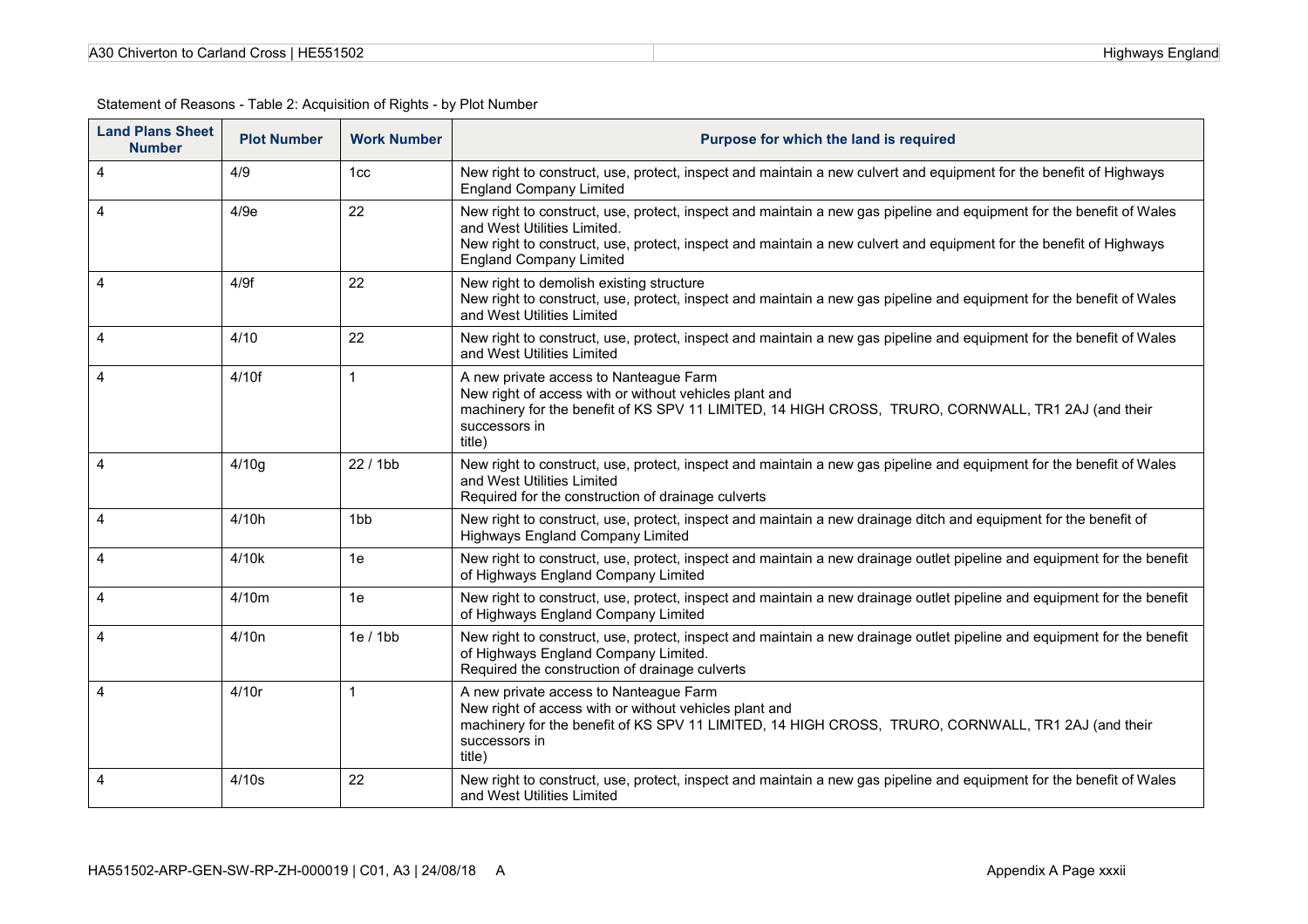| A30 Chiverton to Carland Cross   HE551502 |  |
|-------------------------------------------|--|
|-------------------------------------------|--|

| <b>Land Plans Sheet</b><br><b>Number</b> | <b>Plot Number</b> | <b>Work Number</b> | Purpose for which the land is required                                                                                                                                                                                                                                                                                                                                                     |
|------------------------------------------|--------------------|--------------------|--------------------------------------------------------------------------------------------------------------------------------------------------------------------------------------------------------------------------------------------------------------------------------------------------------------------------------------------------------------------------------------------|
| $\overline{4}$                           | 4/10t              |                    | A new private access to Nanteague Farm<br>New right of access with or without vehicles plant and<br>machinery for the benefit of KS SPV 11 LIMITED, 14 HIGH CROSS, TRURO, CORNWALL, TR1 2AJ (and their<br>successors in<br>title)                                                                                                                                                          |
| 5                                        | 5/2a               | 22                 | New right to construct, use, protect, inspect and maintain a new water pipeline and equipment for the benefit of Wales<br>and West Utilities Limited                                                                                                                                                                                                                                       |
| $\sqrt{5}$                               | 5/2e               |                    | Plot not used                                                                                                                                                                                                                                                                                                                                                                              |
| 5                                        | 5/2g               | 1/1cc              | A new private access to Nanteague Farm<br>New right of access with or without vehicles plant and<br>machinery for the benefit of KS SPV 11 LIMITED, 14 HIGH CROSS, TRURO, CORNWALL, TR1 2AJ (and their<br>successors in<br>title).<br>New right to construct, use, protect, inspect and maintain a new culvert and equipment for the benefit of Highways<br><b>England Company Limited</b> |
| 5                                        | 5/2h               | 22                 | New right to construct, use, protect, inspect and maintain a new water pipeline and equipment for the benefit of Wales<br>and West Utilities Limited                                                                                                                                                                                                                                       |
| 5                                        | 5/2j               | 1/1cc              | A new private access to Nanteague Farm<br>New right of access with or without vehicles plant and<br>machinery for the benefit of KS SPV 11 LIMITED, 14 HIGH CROSS, TRURO, CORNWALL, TR1 2AJ (and their<br>successors in<br>title).<br>New right to construct, use, protect, inspect and maintain a new culvert and equipment for the benefit of Highways<br><b>England Company Limited</b> |
| 5                                        | 5/3                | 25                 | New right to construct, use, protect, inspect and maintain a new water pipeline and equipment for the benefit of South<br>West Water<br>New right to construct, use, protect, inspect and maintain a new culvert and equipment for the benefit of Highways<br><b>England Company Limited</b>                                                                                               |
| 5                                        | 5/4a               |                    | Plot not used                                                                                                                                                                                                                                                                                                                                                                              |
| $\sqrt{5}$                               | 5/4c               |                    | Plot not used                                                                                                                                                                                                                                                                                                                                                                              |
| 5                                        | 5/7a               | 1                  | New right to construct, use, protect, inspect and maintain a new bat roost and equipment for the benefit of Highways<br><b>England Company Limited</b>                                                                                                                                                                                                                                     |
| 5                                        | 5/7 <sub>b</sub>   | 1 <sub>m</sub>     | New right for a new bridleway (PR7) over a green bridge north of the existing A30(T) in a southerly direction and a<br>new footpath to join a new bridleway over a green bridge as described in Schedule 4 Part 2 Highways To Be Stopped<br>Up For Which A Substitute Is To Be Provided And New Highways Which Are Otherwise To Be Provided                                                |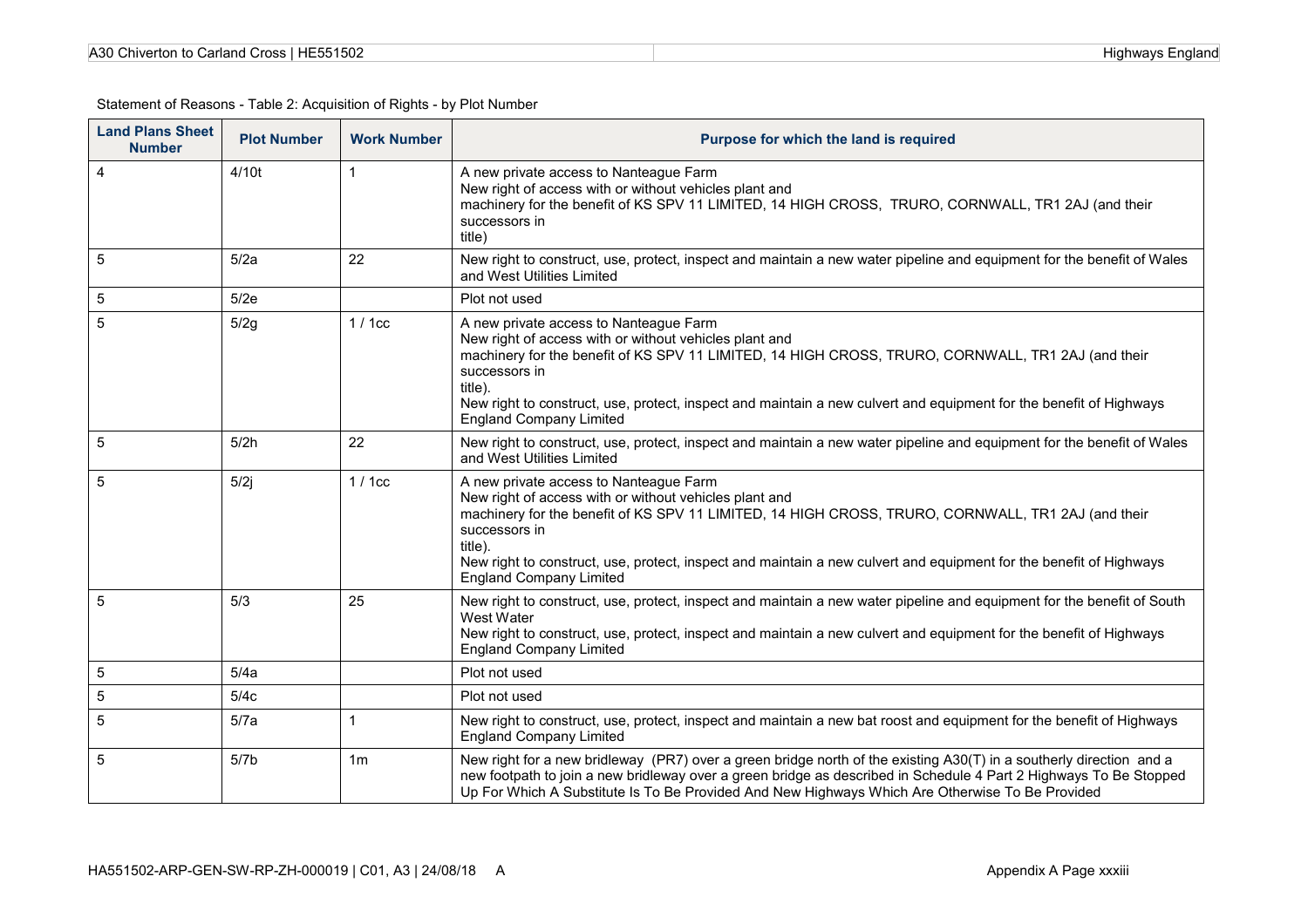| <b>Land Plans Sheet</b><br><b>Number</b> | <b>Plot Number</b> | <b>Work Number</b> | Purpose for which the land is required                                                                                                                                                                                                                                                                                                      |
|------------------------------------------|--------------------|--------------------|---------------------------------------------------------------------------------------------------------------------------------------------------------------------------------------------------------------------------------------------------------------------------------------------------------------------------------------------|
| 5                                        | 5/7g               | 1f                 | New right to construct, use, protect, inspect and maintain a new drainage outlet pipeline and equipment for the benefit<br>of Highways England Company Limited                                                                                                                                                                              |
| 5                                        | 5/7h               | 1 <sub>m</sub>     | New right for a new bridleway (PR7) over a green bridge north of the existing A30(T) in a southerly direction and a<br>new footpath to join a new bridleway over a green bridgeas described in Schedule 4 Part 2 Highways To Be Stopped<br>Up For Which A Substitute Is To Be Provided And New Highways Which Are Otherwise To Be Provided  |
| 5                                        | 5/8a               |                    | New right for a new bridleway (PR7) over a green bridge north of the existing A30(T) in a southerly direction and a<br>new footpath to join a new bridleway over a green bridge as described in Schedule 4 Part 2 Highways To Be Stopped<br>Up For Which A Substitute Is To Be Provided And New Highways Which Are Otherwise To Be Provided |
| 5                                        | 5/8 <sub>b</sub>   | 1 <sub>m</sub>     | New right for a new bridleway (PR7) over a green bridge north of the existing A30(T) in a southerly direction and a<br>new footpath to join a new bridleway over a green bridgeas described in Schedule 4 Part 2 Highways To Be Stopped<br>Up For Which A Substitute Is To Be Provided And New Highways Which Are Otherwise To Be Provided  |
| 5                                        | 5/9 <sub>b</sub>   | 1f                 | New right to construct, use, protect, inspect and maintain a new drainage outlet pipeline and equipment for the benefit<br>of Highways England Company Limited                                                                                                                                                                              |
| 5                                        | 5/11               | 1f                 | New right to construct, use, protect, inspect and maintain a new drainage outlet pipeline and equipment for the benefit<br>of Highways England Company Limited                                                                                                                                                                              |
| 5                                        | 5/11a              | 1f                 | New right to construct, use, protect, inspect and maintain a new drainage outlet pipeline and equipment for the benefit<br>of Highways England Company Limited                                                                                                                                                                              |
| 6                                        | 6/1g               |                    | New right to construct, use, protect, inspect and maintain a new bridleway.<br>New private means of access for the fields for Boswellick Farm                                                                                                                                                                                               |
| 6                                        | 6/1r               | 1 <sub>b</sub> b   | Required to construct a new drainage ditch                                                                                                                                                                                                                                                                                                  |
| 6                                        | 6/7f               |                    | New right to construct, use, protect, inspect and maintain a new bridleway.<br>New private means of access for the fields for Boswellick Farm                                                                                                                                                                                               |
| 6                                        | 6/7h               |                    | Plot not used                                                                                                                                                                                                                                                                                                                               |
| 6                                        | 6/8a               |                    | New right to construct, use, protect, inspect and maintain a new bridleway.<br>New private means of access for the fields for Boswellick Farm                                                                                                                                                                                               |
| 6                                        | 6/10a              |                    | New right to construct, use, protect, inspect and maintain a new bridleway.<br>New private means of access for the fields for Boswellick Farm                                                                                                                                                                                               |
| 6                                        | 6/10f              | 1 <sub>g</sub>     | New right to construct, use, protect, inspect and maintain a new drainage outlet pipeline and equipment for the benefit<br>of Highways England Company Limited                                                                                                                                                                              |
| 6                                        | 6/11g              |                    | Required for the construction of a new private means of access to Trevalso Farm fields                                                                                                                                                                                                                                                      |
| 6                                        | 6/11h              |                    | Required for the construction of a new private means of access to Trevalso Farm fields                                                                                                                                                                                                                                                      |
| 6                                        | 6/11               | 36                 | New right to construct, use, protect, inspect and maintain a new water pipeline and equipment for the benefit of South<br>West Water                                                                                                                                                                                                        |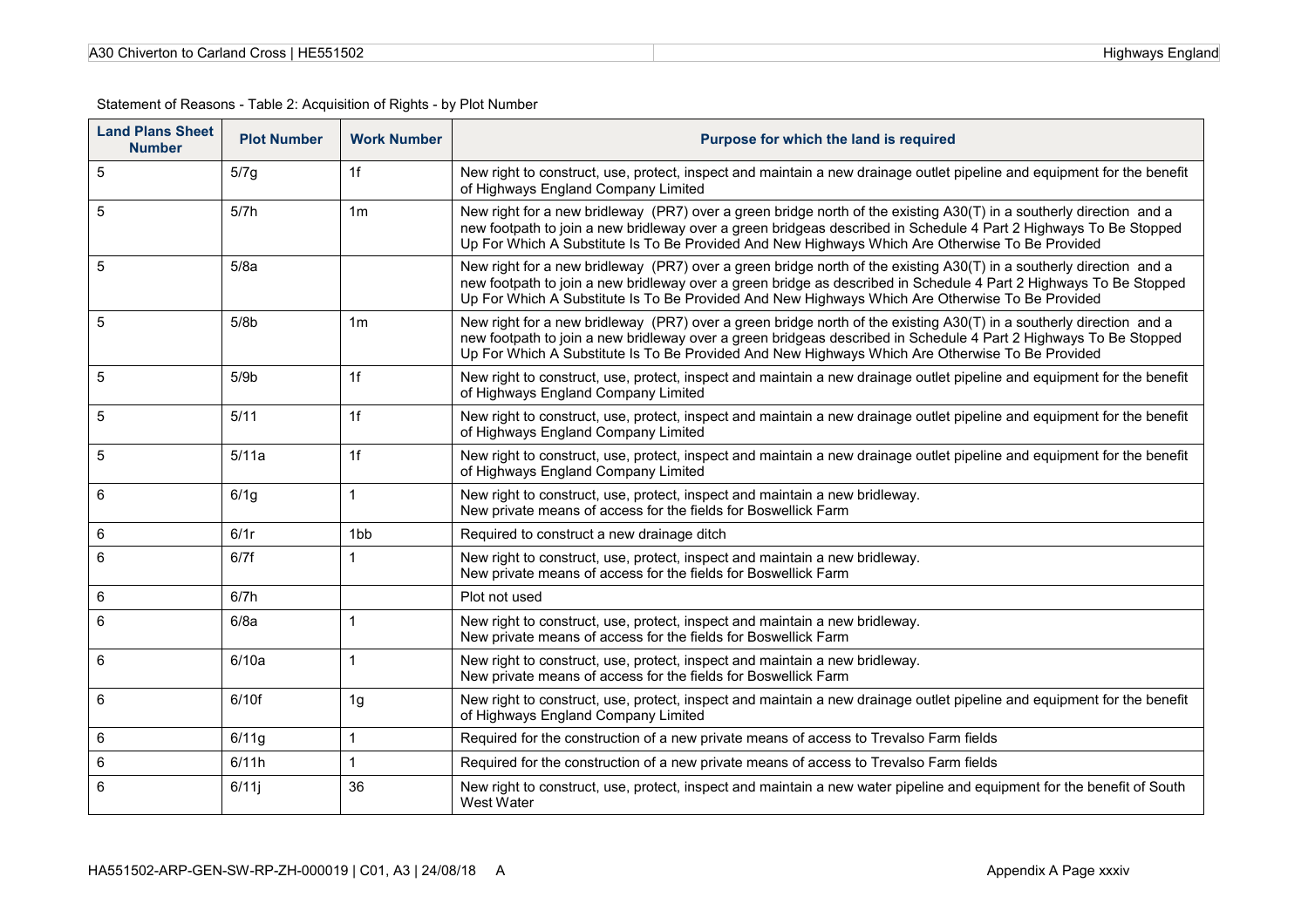| <b>Land Plans Sheet</b><br><b>Number</b> | <b>Plot Number</b> | <b>Work Number</b> | Purpose for which the land is required                                                                                                                                                                                         |
|------------------------------------------|--------------------|--------------------|--------------------------------------------------------------------------------------------------------------------------------------------------------------------------------------------------------------------------------|
| 6                                        | 6/11n              | 36                 | New right to construct, use, protect, inspect and maintain a new water pipeline and equipment for the benefit of South<br>West Water                                                                                           |
| 6                                        | 6/11p              | $\mathbf{1}$       | Required for the construction of a new private means of access to Trevalso Farm fields                                                                                                                                         |
| 6                                        | 6/11q              | 1 <sub>bb</sub>    | Required to construct a new drainage ditch                                                                                                                                                                                     |
| $\overline{7}$                           | 7/2                | 37                 | New right to construct, use, protect, inspect and maintain new electrical apparatus and equipment for the benefit of<br><b>Western Power Distribution</b>                                                                      |
| $\overline{7}$                           | 7/3 <sub>b</sub>   | 36                 | New right to construct, use, protect, inspect and maintain a new water pipeline and equipment for the benefit of South<br>West Water                                                                                           |
| 7                                        | 7/3e               | 36                 | New right to construct, use, protect, inspect and maintain a new water pipeline and equipment for the benefit of South<br>West Water<br>Required for the construction of a new private means of access to Trevalso Farm fields |
| $\overline{7}$                           | 7/3f               | 36                 | New right to construct, use, protect, inspect and maintain a new water pipeline and equipment for the benefit of South<br>West Water<br>Required for the construction of a new private means of access to Trevalso Farm fields |
| 7                                        | 7/3g               |                    | Plot not used                                                                                                                                                                                                                  |
| $\overline{7}$                           | 7/3k               | 10 <sub>c</sub>    | New right to construct, use, protect, inspect and maintain a new drainage outlet pipeline and equipment for the benefit<br>of Highways England Company Limited                                                                 |
| 7                                        | 7/3m               | 10 <sub>c</sub>    | New right to construct, use, protect, inspect and maintain a new drainage outlet pipeline and equipment for the benefit<br>of Highways England Company Limited                                                                 |
| 7                                        | 7/3n               | 10 <sub>c</sub>    | New right to construct, use, protect, inspect and maintain a new drainage outlet pipeline and equipment for the benefit<br>of Highways England Company Limited                                                                 |
|                                          | 7/3r               | 10 <sub>c</sub>    | New right to construct, use, protect, inspect and maintain a new drainage outlet ditch and equipment for the benefit of<br><b>Highways England Company Limited</b>                                                             |
| 7                                        | 7/3s               | 10 <sub>c</sub>    | New right to construct, use, protect, inspect and maintain a new drainage outlet ditch and equipment for the benefit of<br>Highways England Company Limited                                                                    |
| 7                                        | 7/3t               | 10 <sub>c</sub>    | New right to construct, use, protect, inspect and maintain a new drainage outlet ditch and equipment for the benefit of<br>Highways England Company Limited                                                                    |
| $\overline{7}$                           | 7/3u               |                    | Plot not used                                                                                                                                                                                                                  |
| $\overline{7}$                           | 7/3v               | 10 <sub>c</sub>    | New right to construct, use, protect, inspect and maintain a new drainage outlet ditch and equipment for the benefit of<br>Highways England Company Limited                                                                    |
| 7                                        | 7/3x               | 36                 | New right to construct, use, protect, inspect and maintain a new water pipeline and equipment for the benefit of South<br>West Water<br>Required for the construction of a new private means of access to Trevalso Farm fields |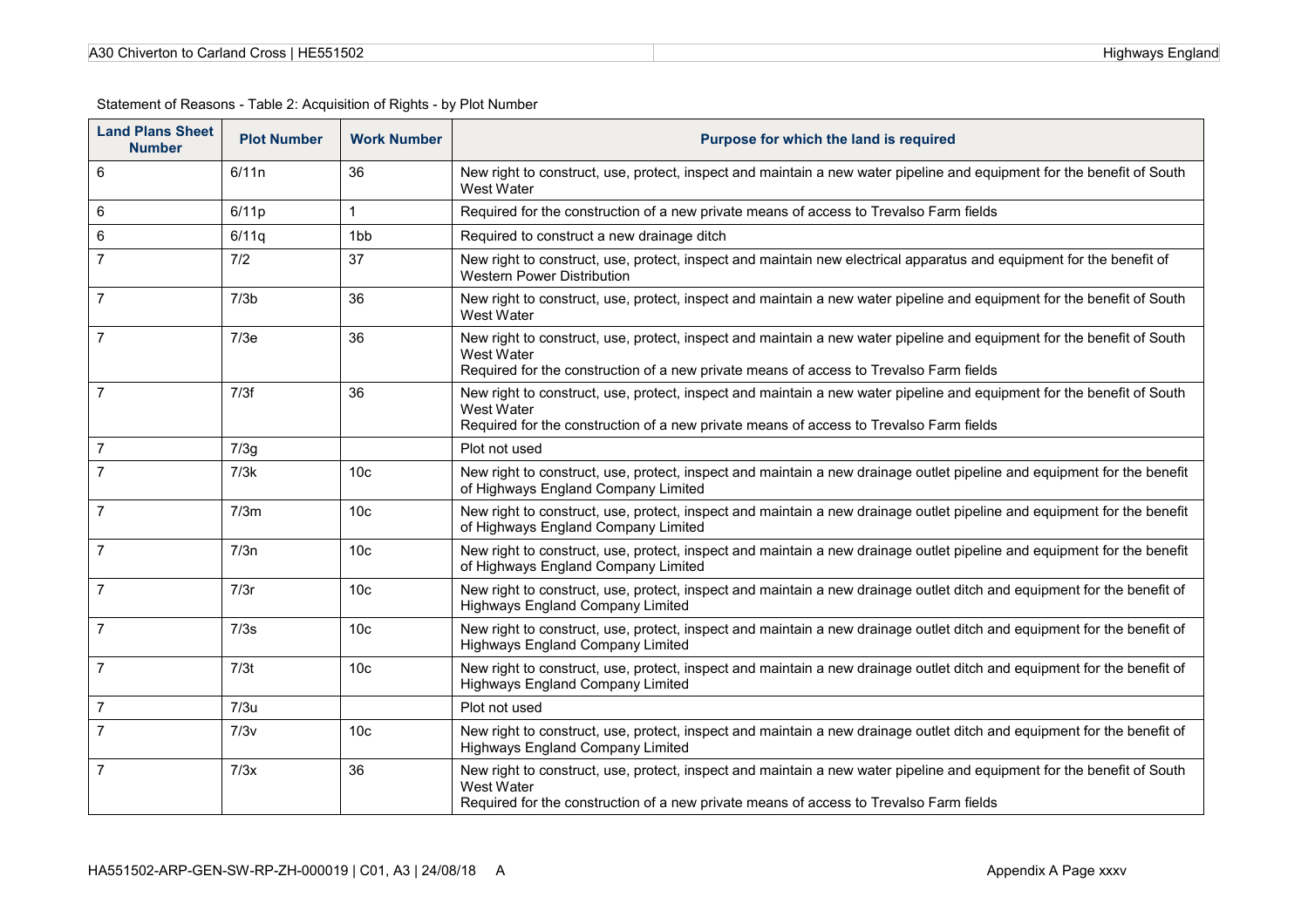| A30 Chiverton to Carland Cross   HE551502 |  |
|-------------------------------------------|--|
|-------------------------------------------|--|

| <b>Land Plans Sheet</b><br><b>Number</b> | <b>Plot Number</b> | <b>Work Number</b> | Purpose for which the land is required                                                                                                                                                                                                                                                                                                                                                                  |
|------------------------------------------|--------------------|--------------------|---------------------------------------------------------------------------------------------------------------------------------------------------------------------------------------------------------------------------------------------------------------------------------------------------------------------------------------------------------------------------------------------------------|
| $\overline{7}$                           | 7/3y               | 1cc                | New right to construct, use, protect, inspect and maintain a new culvert and equipment for the benefit of Highways<br><b>England Company Limited</b>                                                                                                                                                                                                                                                    |
| 7                                        | 7/3z               | 1cc                | New right to construct, use, protect, inspect and maintain a new culvert and equipment for the benefit of Highways<br><b>England Company Limited</b>                                                                                                                                                                                                                                                    |
|                                          | $7/3$ aa           | 36 / 10d           | New right to construct, use, protect, inspect and maintain a new water pipeline and equipment for the benefit of South<br>West Water<br>Required for the provision of a site compound, including but not limited to site offices, welfare facilities, parking for<br>workers' private vehicles and work vehicles, storage of plant, materials and top soil and the treatment of site-generated<br>waste |
| $\overline{7}$                           | 7/4c               | 40                 | New right to construct, use, protect, inspect and maintain new electrical apparatus and equipment for the benefit of<br><b>Western Power Distribution</b>                                                                                                                                                                                                                                               |
|                                          | 7/7                | 10 <sub>c</sub>    | New right to construct, use, protect, inspect and maintain a new drainage outlet ditch and equipment for the benefit of<br><b>Highways England Company Limited</b>                                                                                                                                                                                                                                      |
|                                          | 7/9                | 40                 | New right to construct, use, protect, inspect and maintain new electrical apparatus and equipment for the benefit of<br>Western Power Distribution                                                                                                                                                                                                                                                      |
| 8                                        | 8/3k               | 1cc                | New right to construct, use, protect, inspect and maintain a new culvert and equipment for the benefit of Highways<br><b>England Company Limited</b>                                                                                                                                                                                                                                                    |
| 8                                        | 8/3m               | 1i                 | New right to construct, use, protect, inspect and maintain a new drainage outlet pipeline and equipment for the benefit<br>of Highways England Company Limited                                                                                                                                                                                                                                          |
| 8                                        | 8/3n               | 1i                 | New right to construct, use, protect, inspect and maintain a new drainage outlet pipeline and ditch and equipment for<br>the benefit of Highways England Company Limited                                                                                                                                                                                                                                |
| 8                                        | 8/6 <sub>b</sub>   | 1i                 | New right to construct, use, protect, inspect and maintain a new drainage outlet ditch and equipment for the benefit of<br>Highways England Company Limited                                                                                                                                                                                                                                             |
| 8                                        | 8/6e               | 43                 | New right to construct, use, protect, inspect and maintain new electrical apparatus and equipment for the benefit of<br><b>Western Power Distribution</b>                                                                                                                                                                                                                                               |
| 9                                        | 9/1s               | 1                  | Required to provide working space and temporary access for works associated with the provision of ecological<br>mitigation                                                                                                                                                                                                                                                                              |
| 9                                        | 9/2c               | 45                 | New right to construct, use, protect, inspect and maintain a new water pipeline and equipment for the benefit of South<br>West Water                                                                                                                                                                                                                                                                    |
| 10                                       | 10/1t              | 11                 | New right of access to land (plot 10/3c) with or without vehicles plant and<br>machinery for the benefit of the Highways England Company Limited                                                                                                                                                                                                                                                        |
| 10                                       | 10/2               | 11                 | New right to construct, use, protect, inspect and maintain a new drainage outlet pipeline and equipment for the benefit<br>of Highways England Company Limited                                                                                                                                                                                                                                          |
| 10                                       | 10/2a              | 11                 | New right to construct, use, protect, inspect and maintain a new drainage outlet pipeline and equipment for the benefit<br>of Highways England Company Limited                                                                                                                                                                                                                                          |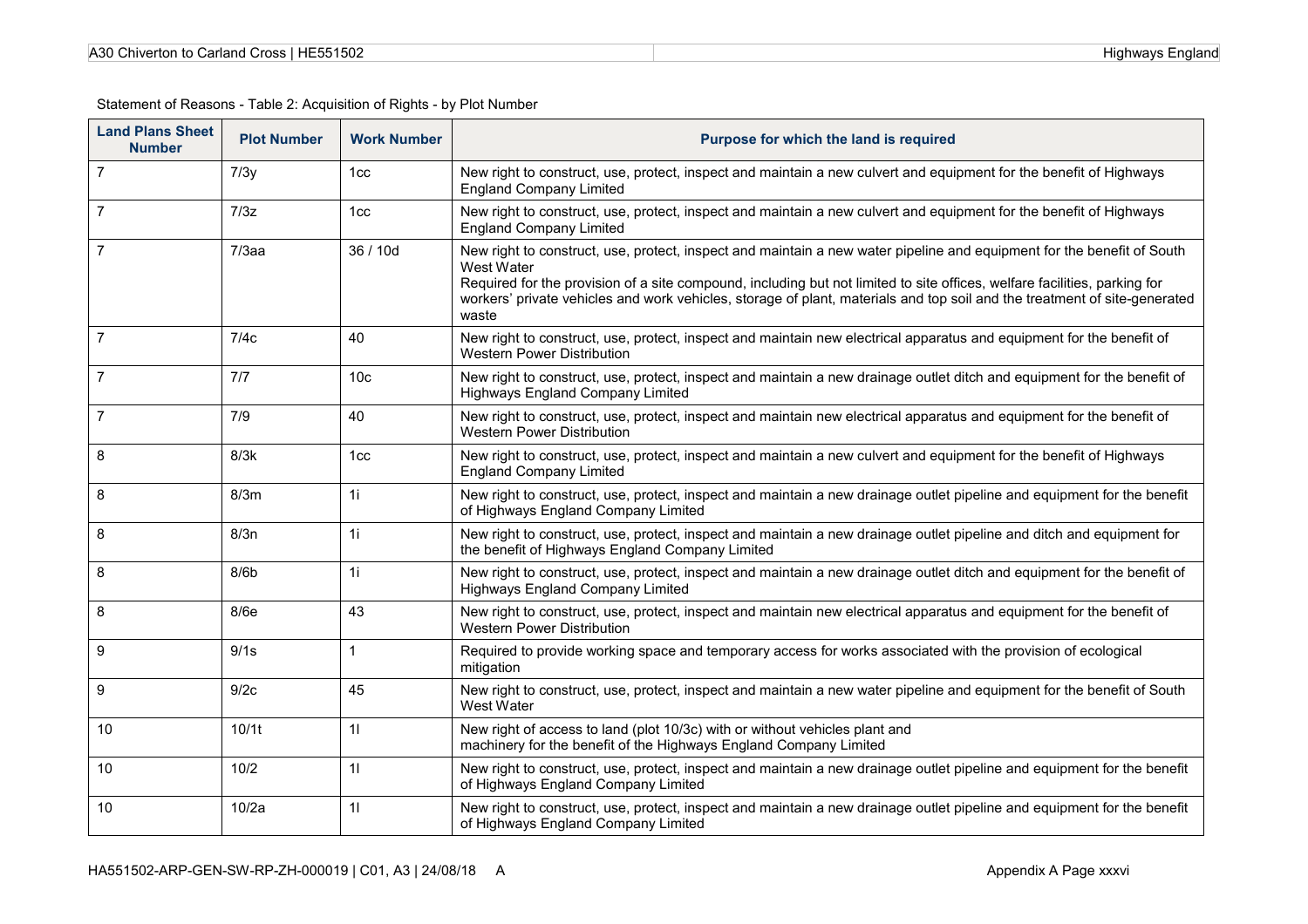| A30 Chiverton to Carland Cross   HE551502 |  |
|-------------------------------------------|--|
|-------------------------------------------|--|

| Statement of Reasons - Table 2: Acquisition of Rights - by Plot Number |                         |  |  |  |  |
|------------------------------------------------------------------------|-------------------------|--|--|--|--|
|                                                                        | <b>Land Plans Sheet</b> |  |  |  |  |

| <b>Land Plans Sheet</b><br><b>Number</b> | <b>Plot Number</b> | <b>Work Number</b> | Purpose for which the land is required                                                                                                                         |
|------------------------------------------|--------------------|--------------------|----------------------------------------------------------------------------------------------------------------------------------------------------------------|
| 10                                       | 10/3               |                    | New right to construct, use, protect, inspect and maintain a new drainage outlet pipeline and equipment for the benefit<br>of Highways England Company Limited |
| 10                                       | 10/3 <sub>b</sub>  |                    | New right to construct, use, protect, inspect and maintain a new drainage outlet pipeline and equipment for the benefit<br>of Highways England Company Limited |
| 10                                       | 10/3d              |                    | New right of access to land (plot 10/3c) with or without vehicles plant and<br>machinery for the benefit of the Highways England Company Limited               |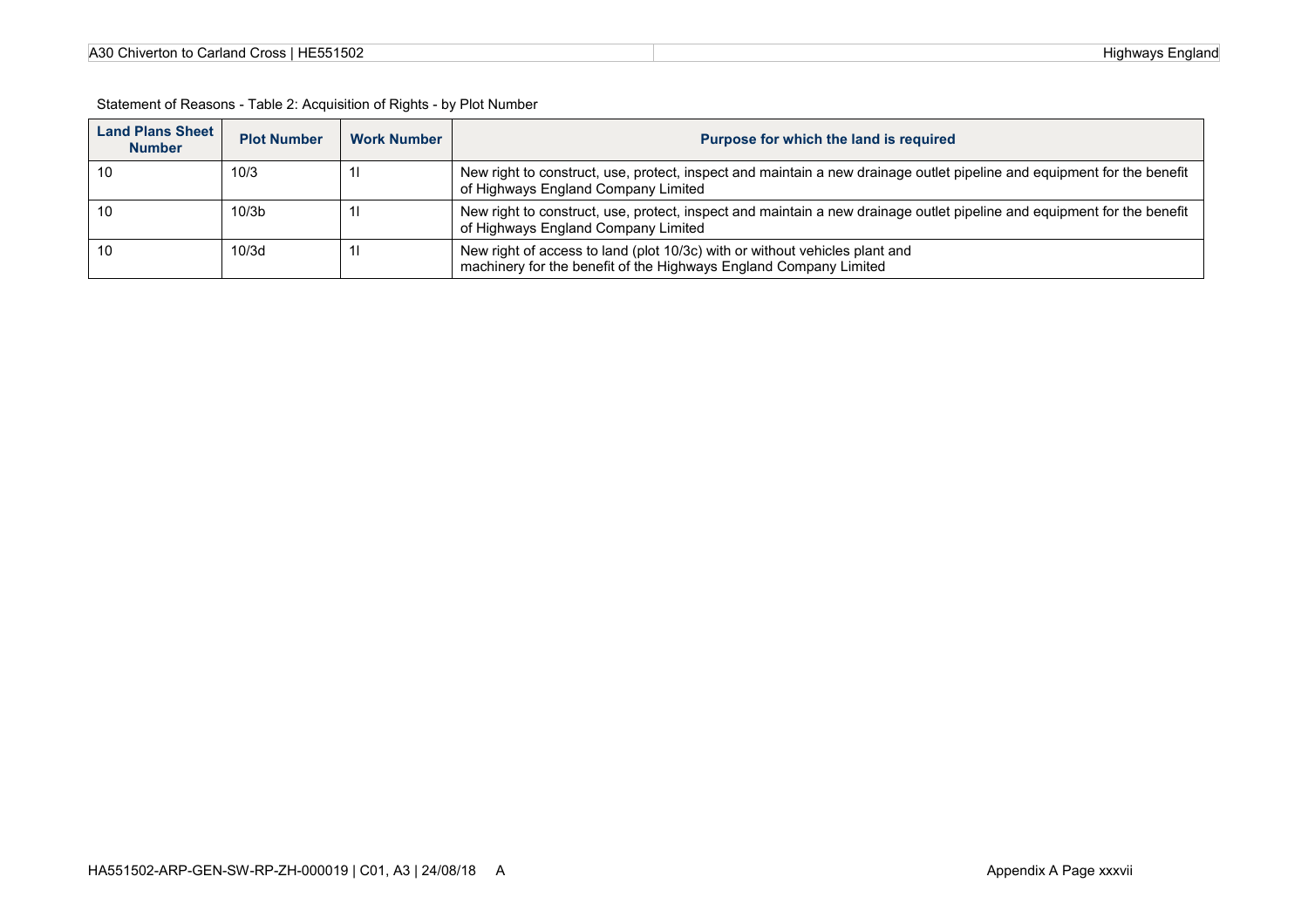#### **Table 1-3 Temporary Possession of Land - by Plot Number**

| <b>Land Plans Sheet</b><br><b>Number</b> | <b>Plot Number</b> | <b>Work Number</b> | Purpose for which the land is required                                                                                                                                                                                                                           |
|------------------------------------------|--------------------|--------------------|------------------------------------------------------------------------------------------------------------------------------------------------------------------------------------------------------------------------------------------------------------------|
|                                          | 1/1k               | 3f                 | Required for the provision of and to provide working<br>space and temporary access for works associated with the provision of the boundary treatment for the realigned<br>B3277                                                                                  |
|                                          | 1/1q               | 3f                 | Required for the provision of and to provide working<br>space and temporary access for works associated with the provision of the boundary treatment for the realigned<br>B3277                                                                                  |
|                                          | 1/1 <sub>t</sub>   | 3f                 | Required for the provision of and to provide working<br>space and temporary access for works associated with the provision of the boundary treatment for the realigned<br>B3277                                                                                  |
|                                          | $1/1$ aa           |                    | Required for the provision of and to provide working<br>space and temporary access for works associated with the provision of the new land drainage ditch and boundary<br>treatment for the realigned A390                                                       |
|                                          | 1/1ac              | 1x                 | Required for the provision of a site compound, including but not limited to site offices, welfare facilities, parking for<br>workers' private vehicles and work vehicles, storage of plant, materials and top soil and the treatment of site-generated<br>waste. |
|                                          | 1/1am              |                    | Required for all purposes associated with the de-trunking of the existing A30 between Carland Cross and Chiverton                                                                                                                                                |
|                                          | 1/6                | 3f                 | Required for the provision of and to provide working<br>space and temporary access for works associated with the provision of the boundary treatment for the realigned<br>B3277                                                                                  |
|                                          | 1/9                | 3f                 | Required for the construction of a new private means of access to Silversprings and boundary treatment for the<br>realigned B3277                                                                                                                                |
|                                          | 1/9d               | $\mathbf{1}$       | Required for the provision of and to provide working<br>space and temporary access for works associated with the improvement of the boundary treatment for the new A30                                                                                           |
|                                          | 1/10a              | 3i                 | Required for the provision of and to provide working<br>space and temporary access for works associated with the provision of the boundary treatment for the realigned A390                                                                                      |
|                                          | 1/10d              | 3i                 | Required for the provision of and to provide working<br>space and temporary access for works associated with the provision of the boundary treatment for the realigned A390                                                                                      |
|                                          | 1/10m              | 3i                 | Required for the provision of and to provide working<br>space and temporary access for works associated with the provision of the boundary treatment for the realigned A390                                                                                      |
|                                          | 1/15               | 3g                 | Required for the provision of and to provide working<br>space and temporary access for works associated with the improvement of the boundary treatment for the realigned<br>A3075                                                                                |
| $\overline{2}$                           | 2/1                |                    | Required for all purposes associated with the de-trunking of the existing A30 between Carland Cross and Chiverton                                                                                                                                                |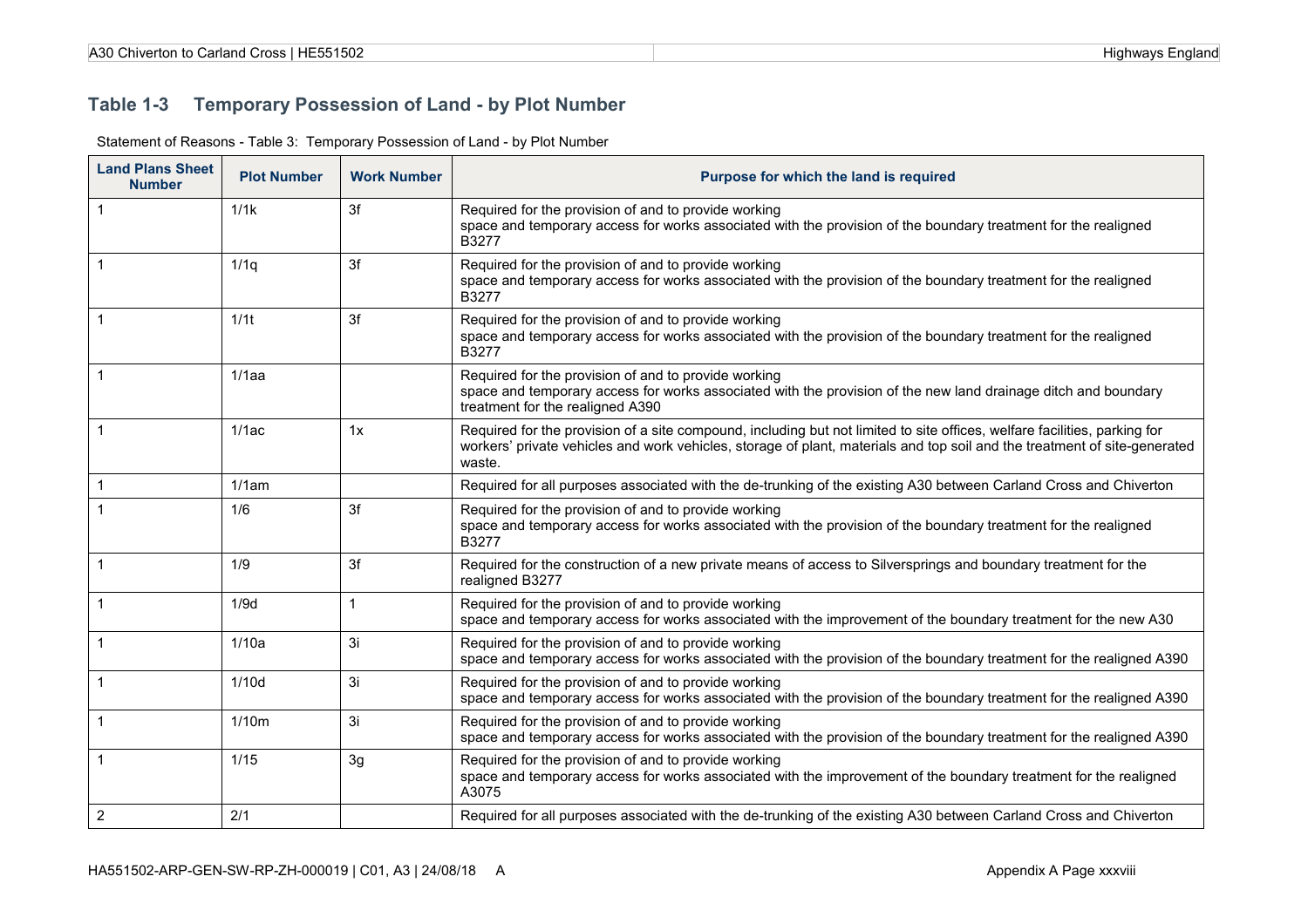| A30 Chiverton to<br><b>IE551502</b><br>Carland Cross | Highways<br>≞nɑland |
|------------------------------------------------------|---------------------|
|------------------------------------------------------|---------------------|

| <b>Land Plans Sheet</b><br><b>Number</b> | <b>Plot Number</b> | <b>Work Number</b> | Purpose for which the land is required                                                                                                                                                                    |
|------------------------------------------|--------------------|--------------------|-----------------------------------------------------------------------------------------------------------------------------------------------------------------------------------------------------------|
| $\overline{2}$                           | 2/3c               | 3j                 | Required for the provision of and to provide working<br>space and temporary access for works associated with the provision of the boundary treatment for the realigned<br>unclassified road U6072.        |
| 2                                        | 2/3n               | 3g                 | Required for the provision of and to provide working<br>space and temporary access for works associated with the provision of the boundary treatment for the realigned<br>A3075                           |
| $\overline{2}$                           | 2/3r               | $\mathbf{1}$       | Required for the provision of and to provide working<br>space and temporary access for works associated with the provision of the boundary treatment for the new A30                                      |
| $\overline{c}$                           | 2/3t               | $\mathbf{1}$       | Required for the provision of and to provide working<br>space and temporary access for works associated with the provision of the boundary treatment for the new A30                                      |
| $\overline{2}$                           | 2/3u               | 3g                 | Required for the provision of and to provide working<br>space and temporary access for works associated with the provision of gated access                                                                |
| 2                                        | 2/3w               | 1                  | Required for the provision of and to provide working<br>space and temporary access for works associated with the provision of the boundary treatment for the new A30                                      |
| $\overline{2}$                           | 2/3y               | 3j                 | Required for the provision of and to provide working<br>space and temporary access for works associated with the provision of the boundary treatment for the realigned<br>unclassified road U6072.        |
| 2                                        | 2/7                | $\mathbf{1}$       | Required for the provision of and to provide working<br>space and temporary access for works associated with the provision of the boundary treatment for the new A30                                      |
| $\overline{2}$                           | 2/7a               | $\mathbf{1}$       | Required for the provision of and to provide working<br>space and temporary access for works associated with the provision of the boundary treatment for the new A30                                      |
| 2                                        | 2/7 <sub>b</sub>   | $\mathbf{1}$       | Required for the provision of and to provide working<br>space and temporary access for works associated with the provision of the new land drainage ditch and boundary<br>treatment for the new A30       |
| $\overline{2}$                           | 2/7f               | $\mathbf{1}$       | Required for the provision of and to provide working<br>space and temporary access for works associated with the provision of the boundary treatment for the new A30                                      |
| $\overline{2}$                           | 2/7g               | $\mathbf{1}$       | Required for the provision of and to provide working<br>space and temporary access for works associated with the provision of the new land drainage ditch and boundary<br>treatment for the new A30       |
| $\overline{2}$                           | 2/8                | $\mathbf{1}$       | Required for the provision of and to provide working<br>space and temporary access for works associated with the provision of the boundary treatment for the new A30                                      |
| 3                                        | 3/1                |                    | Required for all purposes associated with the de-trunking of the existing A30 between Carland Cross and Chiverton                                                                                         |
| 3                                        | 3/1e               | 2a                 | Required for the provision of and to provide working<br>space and temporary access for works associated with the provision of the new land drainage ditch and boundary<br>treatment for the realigned A30 |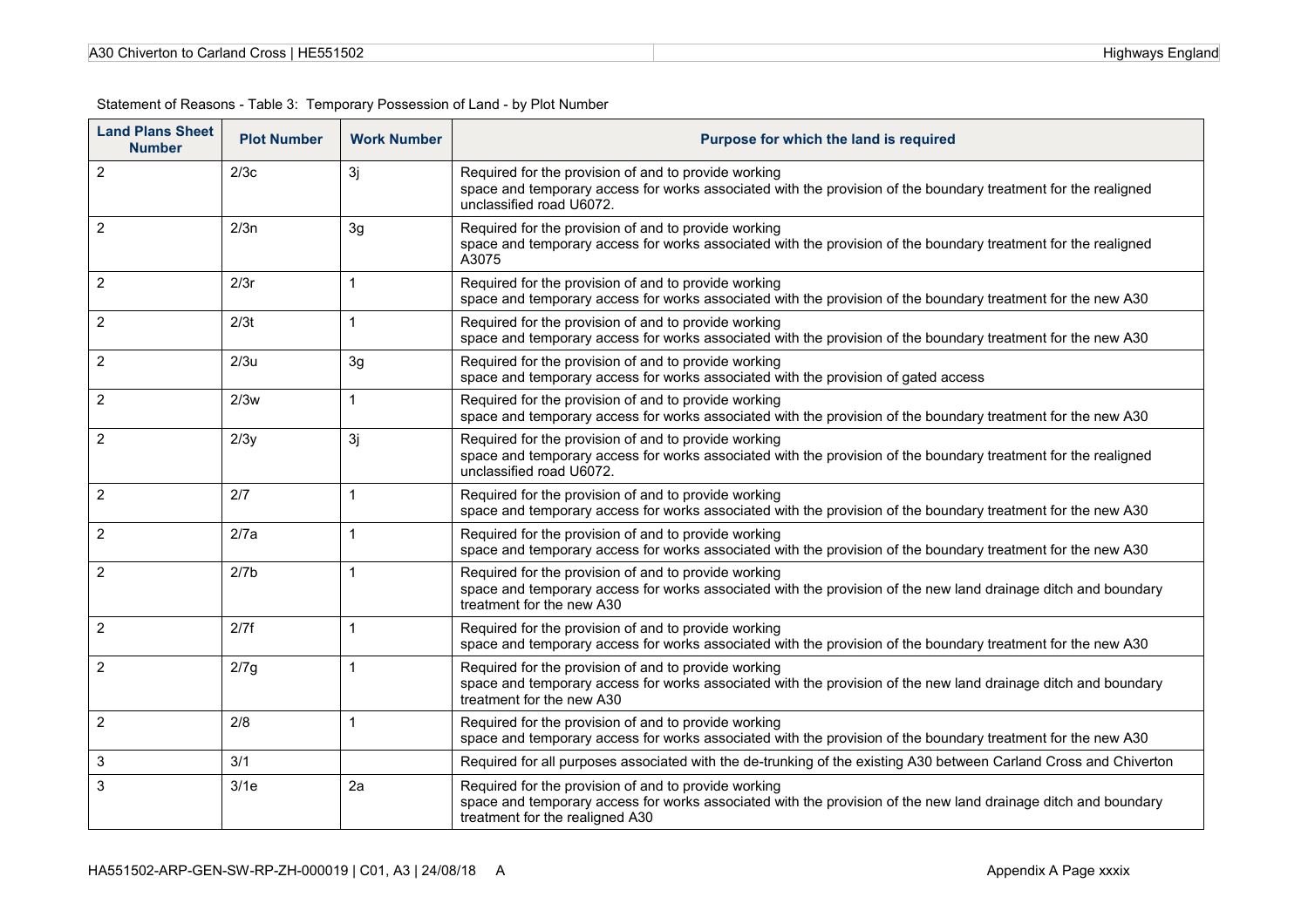| A30 Chiverton to Carland Cross   HE551502 | England<br>Highways, |
|-------------------------------------------|----------------------|
|-------------------------------------------|----------------------|

| <b>Land Plans Sheet</b><br><b>Number</b> | <b>Plot Number</b> | <b>Work Number</b> | Purpose for which the land is required                                                                                                                                                                                       |
|------------------------------------------|--------------------|--------------------|------------------------------------------------------------------------------------------------------------------------------------------------------------------------------------------------------------------------------|
| 3                                        | 3/1q               | 2a/1bb             | Required for the provision of and to provide working<br>space and temporary access for works associated with the provision of a new private means of access for Mr Willams<br>Required the construction of drainage culverts |
| 3                                        | 3/1 <sub>t</sub>   | 2a                 | Required for the provision of and to provide working<br>space and temporary access for works associated with the provision of the new land drainage ditch and boundary<br>treatment for the realigned A30                    |
| 3                                        | 3/2                | $\mathbf 1$        | Required for the provision of and to provide working<br>space and temporary access for works associated with the provision of the boundary treatment for the new A30                                                         |
| 3                                        | 3/2 <sub>b</sub>   | 2a                 | Required for the provision of and to provide working<br>space and temporary access for works associated with the provision of the new land drainage ditch and boundary<br>treatment for the realigned A30                    |
| 3                                        | 3/2c               | 2a/1bb             | Required for the provision of and to provide working<br>space and temporary access for works associated with the provision of a new private means of access for Mr Willams<br>Required the construction of drainage culverts |
| 3                                        | 3/2d               | 2a                 | Required for the provision of and to provide working<br>space and temporary access for works associated with the provision of the new land drainage ditch and boundary<br>treatment for the realigned A30                    |
| 3                                        | 3/2e               | 2a                 | Required for the provision of and to provide working<br>space and temporary access for works associated with the provision of the new land drainage ditch and boundary<br>treatment for the realigned A30                    |
| 3                                        | 3/2f               | 2a                 | Required for the provision of and to provide working<br>space and temporary access for works associated with the provision of the boundary treatment for the realigned A30                                                   |
| 3                                        | 3/2h               | $\overline{4}$     | Required for the construction of a new private means of access for the benefit of Mr Peter Gordon Keast, Freeholder,<br>Allet, Choon, Truro, Cornwall, TR4 9DL                                                               |
| 3                                        | 3/2k               | 4j                 | Required for the provision of and to provide working<br>space and temporary access for works associated with the provision of the boundary treatment for the realigned A30                                                   |
| 3                                        | 3/2m               | $\overline{4}$     | Required to provide temporary road for works<br>associated with the construction of the new grade separated dumbbell junction at Chybucca                                                                                    |
| 3                                        | 3/3                |                    | Required for the provision of and to provide working<br>space and temporary access for works associated with the provision of the boundary treatment for the new A30                                                         |
| 3                                        | 3/3n               | $\mathbf 1$        | Required for the provision of and to provide working<br>space and temporary access for works associated with the provision of the boundary treatment for the new A30                                                         |
| 3                                        | 3/4                | 2a                 | Required for the provision of and to provide working<br>space and temporary access for works associated with the provision of the new land drainage ditch and boundary<br>treatment for the realigned A30                    |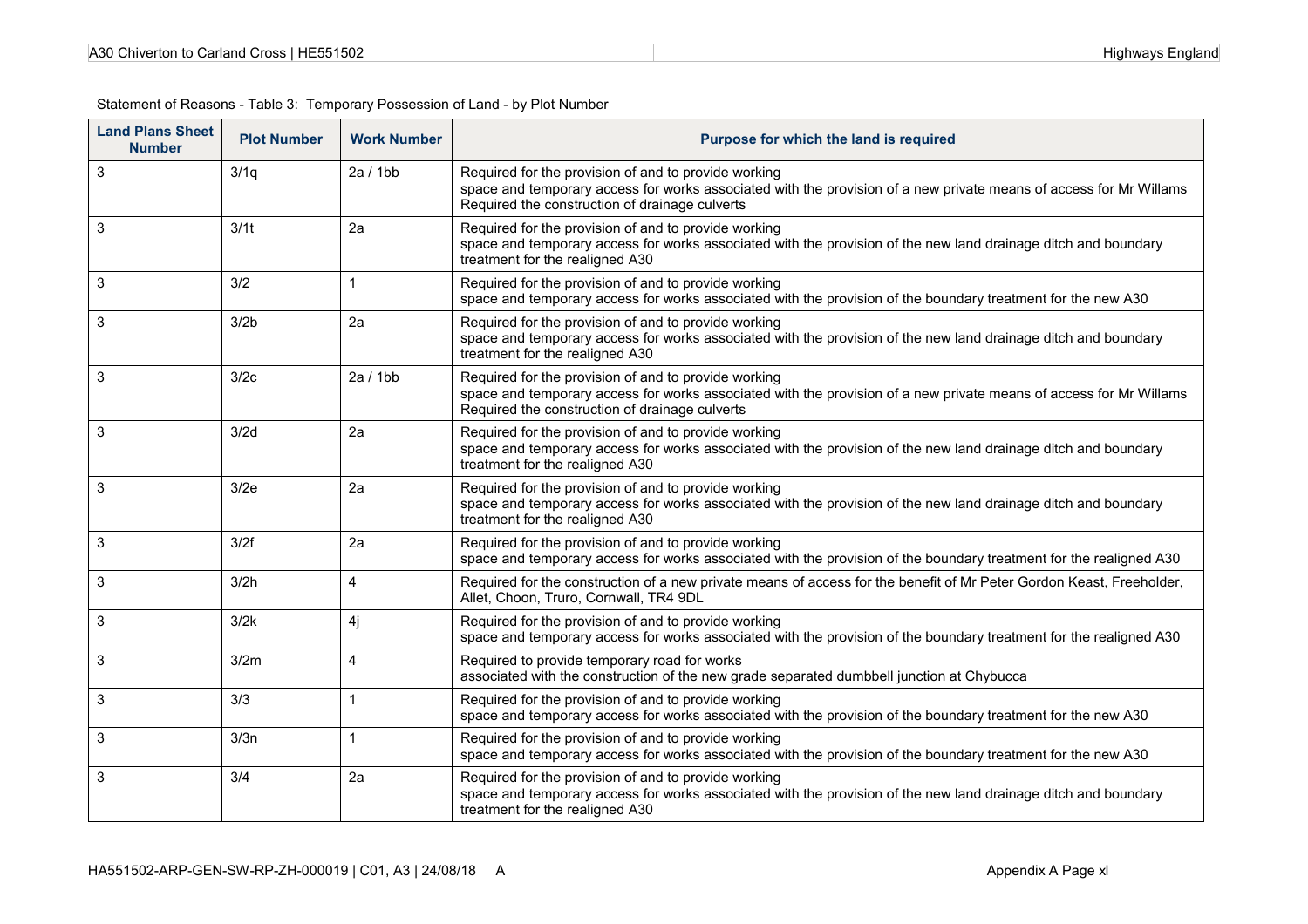| A30 Cr                                | Highwavs |
|---------------------------------------|----------|
| Chiverton to Carland Cross   HE551502 | =naland  |

| <b>Land Plans Sheet</b><br><b>Number</b> | <b>Plot Number</b> | <b>Work Number</b> | Purpose for which the land is required                                                                                                                                                                                       |
|------------------------------------------|--------------------|--------------------|------------------------------------------------------------------------------------------------------------------------------------------------------------------------------------------------------------------------------|
| 3                                        | 3/4e               | 2a                 | Required for the provision of and to provide working<br>space and temporary access for works associated with the provision of the new land drainage ditch and boundary<br>treatment for the realigned A30                    |
| 3                                        | 3/4g               | 2a                 | Required for the provision of and to provide working<br>space and temporary access for works associated with the provision of the new land drainage ditch and boundary<br>treatment for the realigned A30                    |
| 3                                        | 3/6a               | 2a                 | Required for the provision of and to provide working<br>space and temporary access for works associated with the provision of the boundary treatment for the realigned A30                                                   |
| 3                                        | 3/6 <sub>b</sub>   | 2a/1bb             | Required for the provision of and to provide working<br>space and temporary access for works associated with the provision of a new private means of access for Mr Willams<br>Required the construction of drainage culverts |
| 3                                        | 3/6d               | 2a                 | Required for the provision of and to provide working<br>space and temporary access for works associated with the provision of the new land drainage ditch and boundary<br>treatment for the realigned A30                    |
| 3                                        | 3/9 <sub>b</sub>   | 4j                 | Required for the provision of and to provide working<br>space and temporary access for works associated with the provision of the boundary treatment for the realigned A30                                                   |
| 3                                        | 3/9c               | $\overline{4}$     | Required to provide temporary road for works<br>associated with the construction of the new grade separated dumbbell junction at Chybucca                                                                                    |
| 4                                        | 4/1a               |                    | Required for all purposes associated with the de-trunking of the existing A30 between Carland Cross and Chiverton                                                                                                            |
| 4                                        | 4/1c               |                    | Required for all purposes associated with the de-trunking of the existing A30 between Carland Cross and Chiverton                                                                                                            |
| $\overline{4}$                           | 4/1d               |                    | Required for all purposes associated with the de-trunking of the existing A30 between Carland Cross and Chiverton                                                                                                            |
| 4                                        | 4/1e               | 6 <sub>b</sub>     | Required for the realignment of the Allet Road                                                                                                                                                                               |
| 4                                        | 4/1f               |                    | Required for all purposes associated with the de-trunking of the existing A30 between Carland Cross and Chiverton                                                                                                            |
| 4                                        | 4/1k               |                    | Required for all purposes associated with the de-trunking of the existing A30 between Carland Cross and Chiverton                                                                                                            |
| 4                                        | 4/1m               |                    | Required for all purposes associated with the de-trunking of the existing A30 between Carland Cross and Chiverton                                                                                                            |
| 4                                        | 4/1n               |                    | Required for all purposes associated with the de-trunking of the existing A30 between Carland Cross and Chiverton                                                                                                            |
| 4                                        | 4/2                | 4g                 | Required for the provision of and to provide working<br>space and temporary access for works associated with the provision of the boundary treatment for the realigned<br>B3284                                              |
| 4                                        | 4/3a               | $\overline{4}$     | Required for the construction of a new private means of access for the benefit of Mr Peter Gordon Keast, Freeholder,<br>Allet, Choon, Truro, Cornwall, TR4 9DL                                                               |
| 4                                        | 4/3 <sub>b</sub>   | $\overline{4}$     | Required for the construction of a new private means of access for the benefit of Mr Peter Gordon Keast, Freeholder,<br>Allet, Choon, Truro, Cornwall, TR4 9DL                                                               |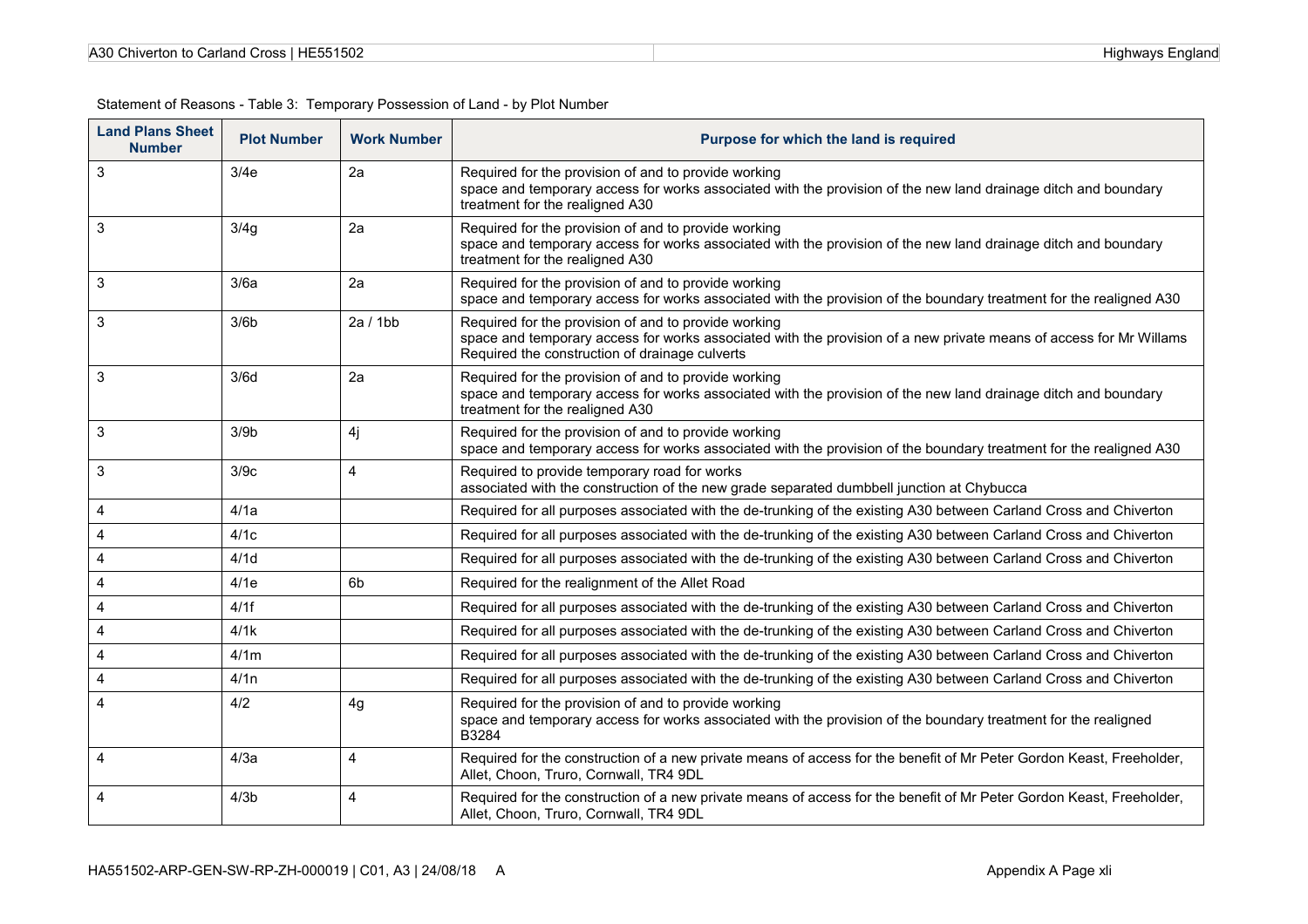| HE551502                       | land     |
|--------------------------------|----------|
| 0 Chiverton to Carland Cross I | Highways |
| A30                            | '−no     |

| <b>Land Plans Sheet</b><br><b>Number</b> | <b>Plot Number</b> | <b>Work Number</b> | Purpose for which the land is required                                                                                                                                                                                                                                                      |
|------------------------------------------|--------------------|--------------------|---------------------------------------------------------------------------------------------------------------------------------------------------------------------------------------------------------------------------------------------------------------------------------------------|
| 4                                        | 4/3c               | 4                  | Required to provide temporary road for works<br>associated with the construction of the new grade separated dumbbell junction at Chybucca                                                                                                                                                   |
| 4                                        | 4/4                | 4                  | Required for the construction of a new private means of access for the benefit of Mr Peter Gordon Keast, Freeholder,<br>Allet, Choon, Truro, Cornwall, TR4 9DL                                                                                                                              |
| 4                                        | 4/4c               | $\mathbf{1}$       | Required for the provision of and to provide working<br>space and temporary access for works associated with the provision of the boundary treatment for the new A30                                                                                                                        |
| 4                                        | 4/4d               | 1                  | Required for the provision of and to provide working<br>space and temporary access for works associated with the provision of the boundary treatment for the new A30                                                                                                                        |
| 4                                        | 4/4e               | $\mathbf{1}$       | Required for the provision of and to provide working<br>space and temporary access for works associated with the provision of gated access                                                                                                                                                  |
| 4                                        | 4/4g               | 4                  | Required to provide temporary road for works<br>associated with the construction of the new grade separated dumbbell junction at Chybucca                                                                                                                                                   |
| 4                                        | 4/4j               | 1                  | Required for the provision of and to provide working<br>space and temporary access for works associated with the provision of the boundary treatment for the new A30                                                                                                                        |
| 4                                        | 4/4n               | 1                  | Required for the provision of and to provide working<br>space and temporary access for works associated with the provision of the boundary treatment for the new A30                                                                                                                        |
| 4                                        | 4/4p               | 1                  | Required for the provision of and to provide working<br>space and temporary access for works associated with the provision of the boundary treatment for the new A30                                                                                                                        |
| 4                                        | 4/4r               | 1                  | Required for the provision of and to provide working space and temporary access for works associated with the<br>provision of the boundary treatment for the new A30<br>Required for the stopping up of northern section of existing Bridleway BR309/3/1 north of the proposed A30 mainline |
| 4                                        | 4/4s               |                    | Plot not used                                                                                                                                                                                                                                                                               |
| 4                                        | 4/4u               | 1                  | Required for the provision of and to provide working space and temporary access for works associated with the<br>provision of the boundary treatment for the new A30<br>Required for the stopping up of northern section of existing Bridleway BR309/3/1 south of the proposed A30 mainline |
| 4                                        | 4/4w               | 6e                 | Required for the stopping up of northern section of bridleway BR309/3/1 north of the proposed A30 mainline                                                                                                                                                                                  |
| 4                                        | 4/5a               | 4                  | Required to provide temporary road for works<br>associated with the construction of the new grade separated dumbbell junction at Chybucca                                                                                                                                                   |
| 4                                        | 4/6a               |                    | Required for all purposes associated with the de-trunking of the existing A30 between Carland Cross and Chiverton                                                                                                                                                                           |
| 4                                        | 4/6 <sub>b</sub>   |                    | Required for all purposes associated with the de-trunking of the existing A30 between Carland Cross and Chiverton                                                                                                                                                                           |
| 4                                        | 4/6c               |                    | Required for all purposes associated with the de-trunking of the existing A30 between Carland Cross and Chiverton                                                                                                                                                                           |
| 4                                        | 4/6e               |                    | Required for all purposes associated with the de-trunking of the existing A30 between Carland Cross and Chiverton                                                                                                                                                                           |
| 4                                        | $4/6$ j            |                    | Required for all purposes associated with the de-trunking of the existing A30 between Carland Cross and Chiverton                                                                                                                                                                           |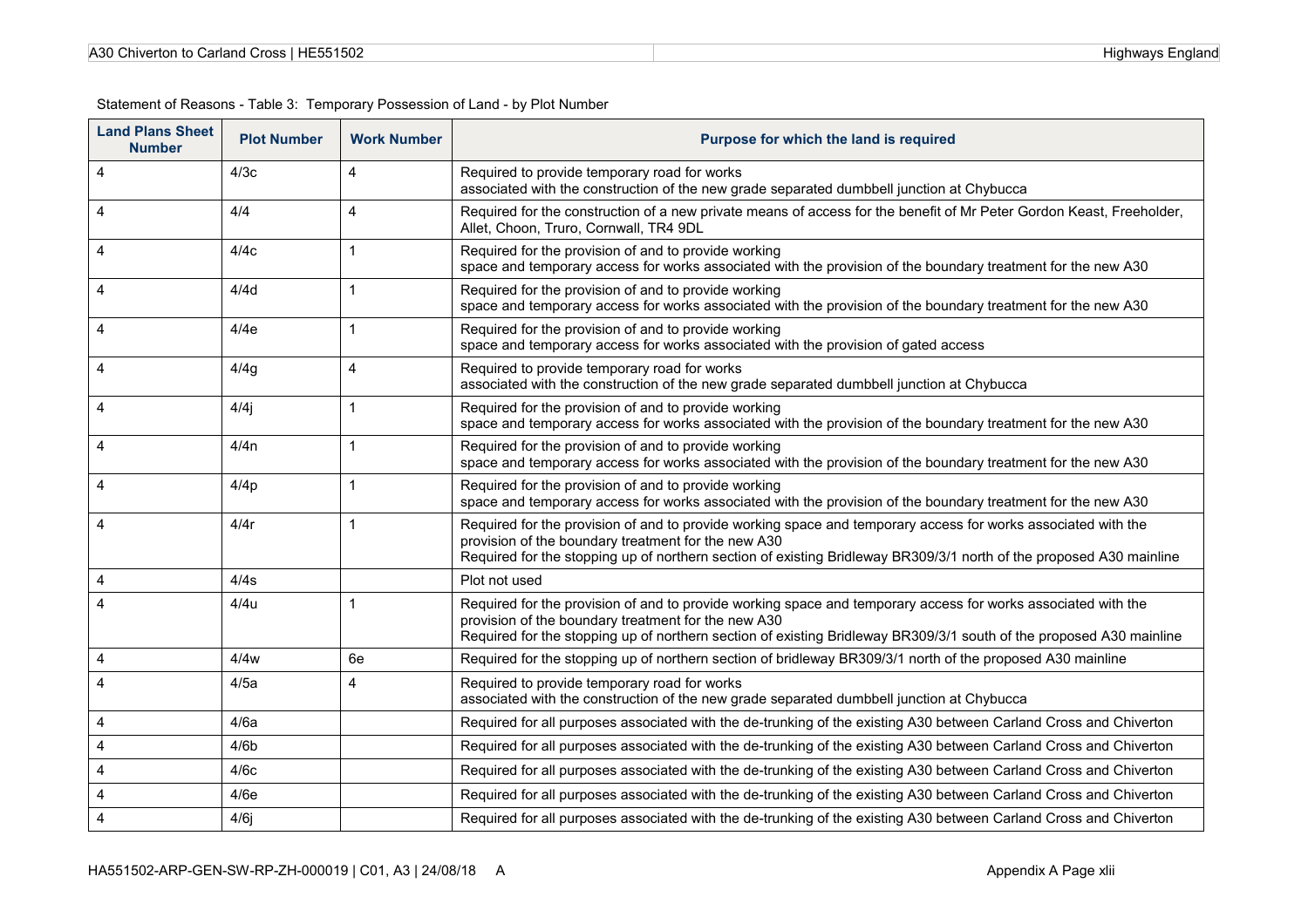| A30 Chiverton to Carland Cross I | Highwavs |
|----------------------------------|----------|
| l HE551502                       | =naland  |

| <b>Land Plans Sheet</b><br><b>Number</b> | <b>Plot Number</b> | <b>Work Number</b> | Purpose for which the land is required                                                                                                                                                                                                                                                        |
|------------------------------------------|--------------------|--------------------|-----------------------------------------------------------------------------------------------------------------------------------------------------------------------------------------------------------------------------------------------------------------------------------------------|
| 4                                        | 4/7                |                    | Plot not used                                                                                                                                                                                                                                                                                 |
| 4                                        | 4/7a               |                    | Plot not used                                                                                                                                                                                                                                                                                 |
| 4                                        | 4/8                |                    | Plot not used                                                                                                                                                                                                                                                                                 |
| 4                                        | 4/8a               | $\mathbf 1$        | Required for the provision of and to provide working space and temporary access for works associated with the<br>provision of the boundary treatment for the new A30.<br>Required for the stopping up of northern section of existing Bridleway BR309/3/1 north of the proposed A30 mainline  |
| 4                                        | 4/8c               | 1                  | Required for the provision of and to provide working space and temporary access for works associated with the<br>provision of the boundary treatment for the new A30.<br>Required for the stopping up of northern section of existing Bridleway BR309/3/1 south of the proposed A30 mainline. |
| 4                                        | 4/8e               | 6e                 | Required for the provision of a site compound, including but not limited<br>to site offices, welfare facilities, parking for workers' private vehicles<br>and work vehicles, storage of plant, materials and top soil and the<br>treatment of site-generated waste                            |
| 4                                        | 4/8f               | $\mathbf{1}$       | Required for the provision of and to provide working<br>space and temporary access for works associated with the provision of the boundary treatment for the new A30                                                                                                                          |
| 4                                        | 4/8h               | $\mathbf{1}$       | Required for the provision of and to provide working<br>space and temporary access for works associated with the provision of the boundary treatment for the new A30                                                                                                                          |
| 4                                        | 4/8k               | 6c                 | Required for the provision of and to provide working space and temporary access for works associated with the<br>provision of the new land drainage ditch and boundary treatment for the conversion of the Allet Road to an emergency<br>access track                                         |
| 4                                        | 4/8n               | 6e                 | Required for the stopping up of northern section of bridleway BR309/3/1 north of the proposed A30 mainline                                                                                                                                                                                    |
| 4                                        | 4/9a               | 6e                 | Required for the provision of a site compound, including but not limited to site offices, welfare facilities, parking for<br>workers' private vehicles and work vehicles, storage of plant, materials and top soil and the treatment of site-generated<br>waste                               |
| 4                                        | 4/9 <sub>b</sub>   | $\mathbf{1}$       | Required for the provision of and to provide working<br>space and temporary access for works associated with the provision of the boundary treatment for the new A30                                                                                                                          |
| 4                                        | 4/9d               | $\mathbf 1$        | Required for the provision of and to provide working<br>space and temporary access for works associated with the provision of the boundary treatment for the new A30                                                                                                                          |
| 4                                        | 4/9g               | 1                  | Required for the provision of and to provide working<br>space and temporary access for works associated with the provision of the boundary treatment for the new A30                                                                                                                          |
| 4                                        | 4/10c              |                    | Not Used                                                                                                                                                                                                                                                                                      |
| 5                                        | 5/1                |                    | Required for all purposes associated with the de-trunking of the existing A30 between Carland Cross and Chiverton                                                                                                                                                                             |
| 5                                        | 5/1a               |                    | Required for all purposes associated with the de-trunking of the existing A30 between Carland Cross and Chiverton                                                                                                                                                                             |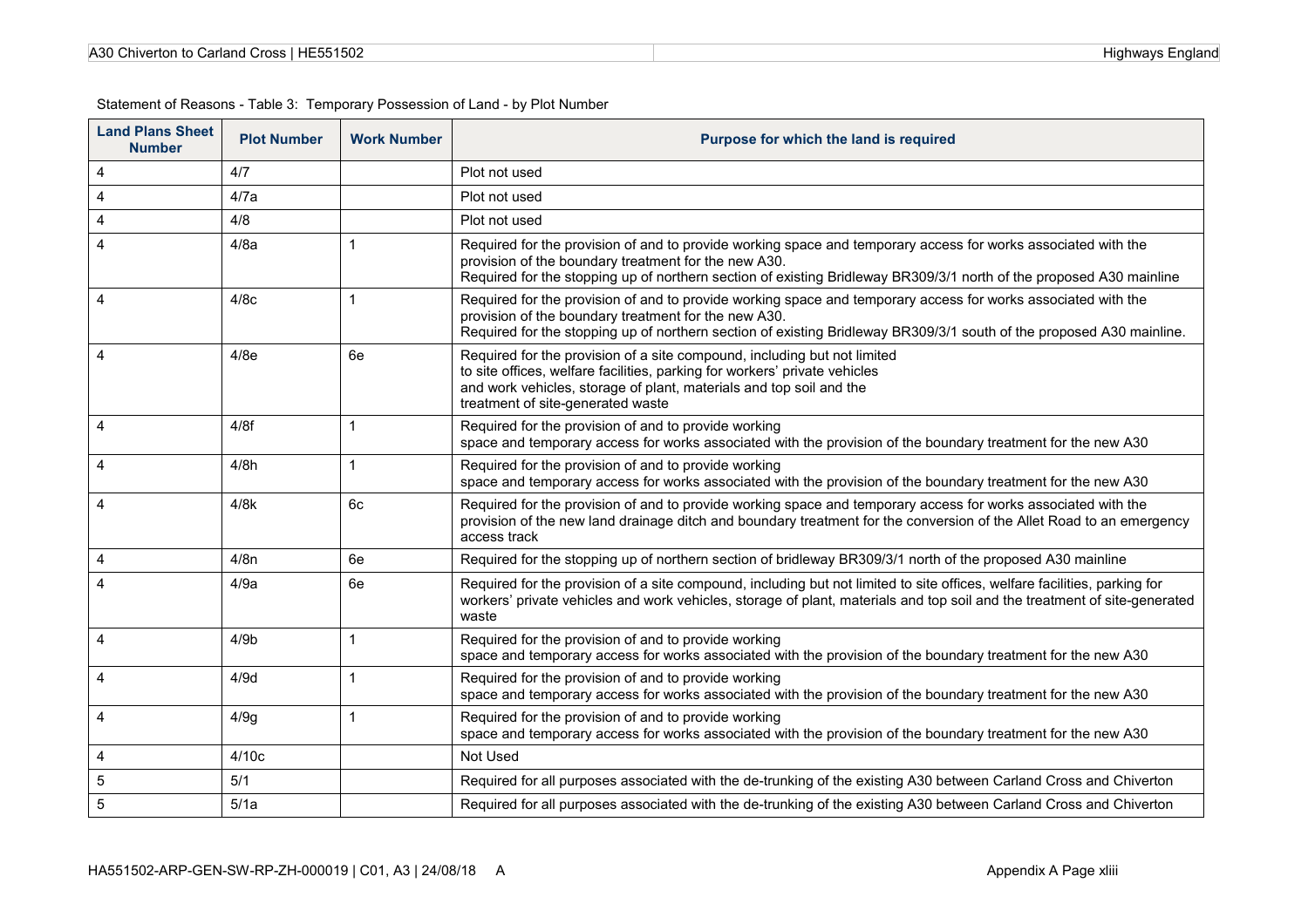| <b>Land Plans Sheet</b><br><b>Number</b> | <b>Plot Number</b> | <b>Work Number</b> | Purpose for which the land is required                                                                                                                                                                                                                           |
|------------------------------------------|--------------------|--------------------|------------------------------------------------------------------------------------------------------------------------------------------------------------------------------------------------------------------------------------------------------------------|
| $5\phantom{.0}$                          | 5/1 <sub>b</sub>   |                    | Required for all purposes associated with the de-trunking of the existing A30 between Carland Cross and Chiverton                                                                                                                                                |
| 5                                        | 5/1c               |                    | Required for all purposes associated with the de-trunking of the existing A30 between Carland Cross and Chiverton                                                                                                                                                |
| 5                                        | 5/1d               |                    | Required for all purposes associated with the de-trunking of the existing A30 between Carland Cross and Chiverton                                                                                                                                                |
| 5                                        | 5/1e               |                    | Required for all purposes associated with the de-trunking of the existing A30 between Carland Cross and Chiverton                                                                                                                                                |
| $\overline{5}$                           | 5/1f               |                    | Required for all purposes associated with the de-trunking of the existing A30 between Carland Cross and Chiverton                                                                                                                                                |
| $5\phantom{.0}$                          | 5/1g               |                    | Required for all purposes associated with the de-trunking of the existing A30 between Carland Cross and Chiverton                                                                                                                                                |
| 5                                        | 5/1h               |                    | Required for all purposes associated with the de-trunking of the existing A30 between Carland Cross and Chiverton                                                                                                                                                |
| 5                                        | $5/1$ j            |                    | Required for all purposes associated with the de-trunking of the existing A30 between Carland Cross and Chiverton                                                                                                                                                |
| 5                                        | 5/1k               |                    | Required for all purposes associated with the de-trunking of the existing A30 between Carland Cross and Chiverton                                                                                                                                                |
| $\sqrt{5}$                               | 5/1m               |                    | Required for all purposes associated with the de-trunking of the existing A30 between Carland Cross and Chiverton                                                                                                                                                |
| 5                                        | 5/1n               |                    | Required for all purposes associated with the de-trunking of the existing A30 between Carland Cross and Chiverton                                                                                                                                                |
| 5                                        | 5/1 <sub>p</sub>   |                    | Required for all purposes associated with the de-trunking of the existing A30 between Carland Cross and Chiverton                                                                                                                                                |
| $\overline{5}$                           | 5/1q               |                    | Required for all purposes associated with the de-trunking of the existing A30 between Carland Cross and Chiverton                                                                                                                                                |
| 5                                        | 5/1r               |                    | Required for all purposes associated with the de-trunking of the existing A30 between Carland Cross and Chiverton                                                                                                                                                |
| 5                                        | 5/1s               |                    | Required for all purposes associated with the de-trunking of the existing A30 between Carland Cross and Chiverton                                                                                                                                                |
| 5                                        | 5/1u               | 1 <sub>m</sub>     | Required for access and traffic management during construction                                                                                                                                                                                                   |
| $\sqrt{5}$                               | 5/2c               | $\mathbf{1}$       | Required for a new private access to Nanteague Farm                                                                                                                                                                                                              |
| 5                                        | 5/3a               | 1 <sub>y</sub>     | Required for the provision of a site compound, including but not limited to site offices, welfare facilities, parking for<br>workers' private vehicles and work vehicles, storage of plant, materials and top soil and the treatment of site-generated<br>waste. |
| 5                                        | 5/5                | 1 <sub>m</sub>     | Required for the provision of a site compound, including but not limited to site offices, welfare facilities, parking for<br>workers' private vehicles and work vehicles, storage of plant, materials and top soil and the treatment of site-generated<br>waste. |
| 5                                        | 5/5a               | 1 <sub>m</sub>     | Required for access and traffic management during construction                                                                                                                                                                                                   |
| 5                                        | 5/6                | 1m                 | Required for access and traffic management during construction                                                                                                                                                                                                   |
| 5                                        | 5/7d               | $\mathbf{1}$       | Required for the provision of and to provide working space and temporary access for works associated with the<br>provision of the boundary treatment for the new A30                                                                                             |
| 6                                        | 6/1h               | 9b                 | Required for the provision of a site compound, including but not limited to site offices, welfare facilities, parking for<br>workers' private vehicles and work vehicles, storage of plant, materials and top soil and the treatment of site-generated<br>waste  |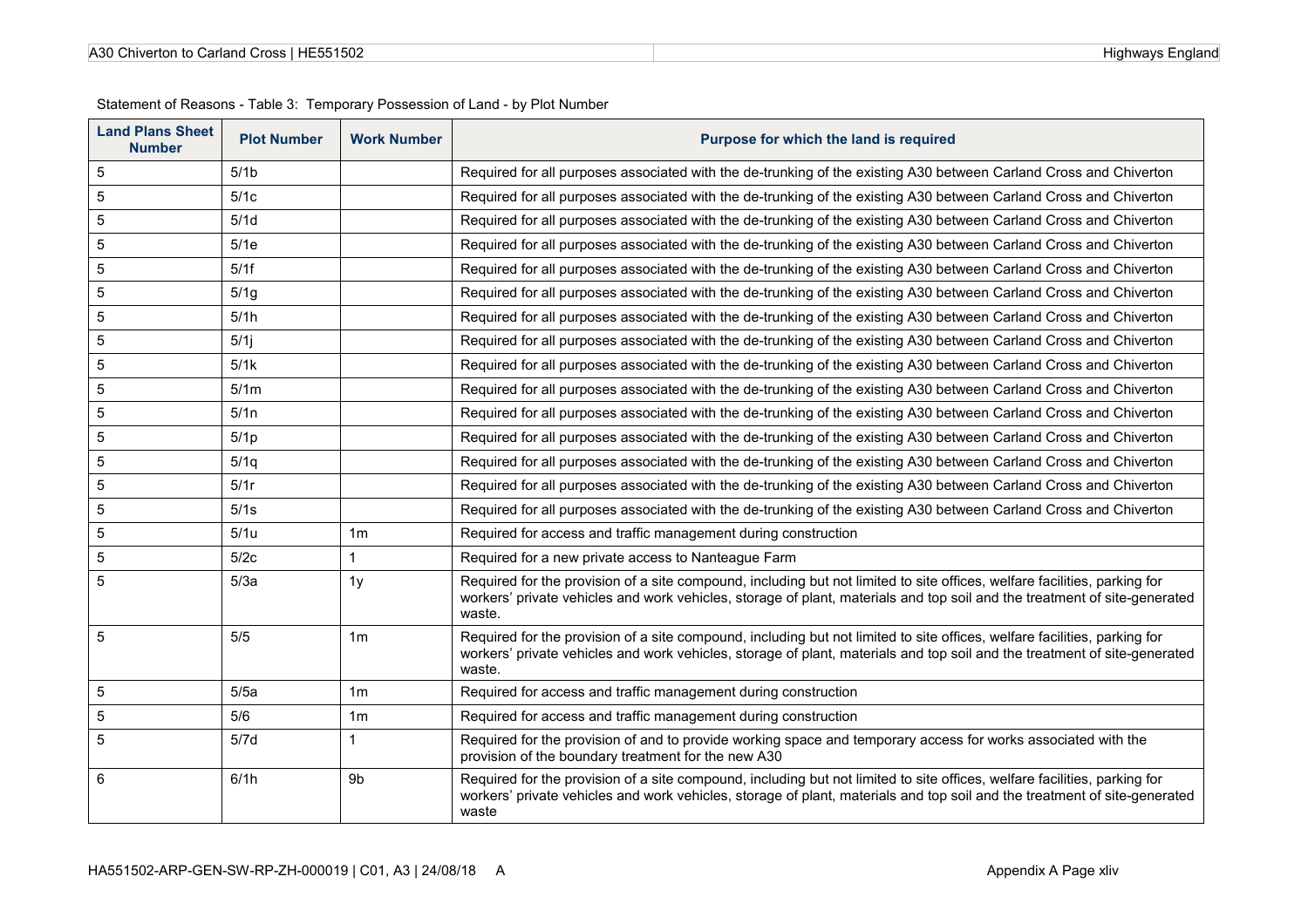| HE551502<br>A30 Chiverton to Carland Cross I |  |
|----------------------------------------------|--|
|----------------------------------------------|--|

| <b>Land Plans Sheet</b><br><b>Number</b> | <b>Plot Number</b> | <b>Work Number</b> | Purpose for which the land is required                                                                                                                                                                                                                           |
|------------------------------------------|--------------------|--------------------|------------------------------------------------------------------------------------------------------------------------------------------------------------------------------------------------------------------------------------------------------------------|
| 6                                        | 6/1                | 9 <sub>b</sub>     | Required for the provision of a site compound, including but not limited to site offices, welfare facilities, parking for<br>workers' private vehicles and work vehicles, storage of plant, materials and top soil and the treatment of site-generated<br>waste  |
| 6                                        | 6/1k               |                    | Required for all purposes associated with the detrunking of the existing A30 between Carland Cross and Chiverton                                                                                                                                                 |
| 6                                        | 6/1m               | $\mathbf{1}$       | Required for the new A30<br>Required for all purposes associated with the detrunking of the existing A30 between Carland Cross and Chiverton                                                                                                                     |
| 6                                        | 6/1n               |                    | Required for all purposes associated with the de-trunking of the existing A30 between Carland Cross and Chiverton                                                                                                                                                |
| 6                                        | 6/1q               | $\mathbf{1}$       | Required for the construction of a new private means of access to Trevalso Farm fields                                                                                                                                                                           |
| 6                                        | 6/1s               |                    | Required for all purposes associated with the de-trunking of the existing A30 between Carland Cross and Chiverton                                                                                                                                                |
| 6                                        | 6/1w               |                    | Required for all purposes associated with the de-trunking of the existing A30 between Carland Cross and Chiverton                                                                                                                                                |
| 6                                        | 6/2a               | 2 <sub>b</sub>     | Works associated with a length of new highway to unnamed road                                                                                                                                                                                                    |
| 6                                        | 6/2 <sub>b</sub>   |                    | Works associated with a length of new highway to unnamed road                                                                                                                                                                                                    |
| 6                                        | 6/3a               | 2 <sub>b</sub>     | Works associated with a length of new highway to unnamed road                                                                                                                                                                                                    |
| 6                                        | 6/4 <sub>b</sub>   | $\mathbf{1}$       | Required for the provision of and to provide working space and temporary access for works associated with the<br>provision of the boundary treatment for the new A30                                                                                             |
| 6                                        | 6/4c               | 2 <sub>b</sub>     | Works associated with a length of new highway to unnamed road                                                                                                                                                                                                    |
| 6                                        | 6/4e               |                    | Works associated with a length of new highway to unnamed road                                                                                                                                                                                                    |
| 6                                        | 6/4f               |                    | Works associated with a length of new highway to unnamed road                                                                                                                                                                                                    |
| 6                                        | 6/7 <sub>b</sub>   | 1z                 | Required for the provision of a site compound, including but not limited to site offices, welfare facilities, parking for<br>workers' private vehicles and work vehicles, storage of plant, materials and top soil and the treatment of site-generated<br>waste. |
| 6                                        | 6/7c               | $\mathbf{1}$       | Required for the provision of and to provide working space and temporary access for works associated with the<br>provision of the boundary treatment for the new A30                                                                                             |
| 6                                        | 6/7g               | $\mathbf{1}$       | Required for the provision of and to provide working space and temporary access for works associated with the<br>provision of the boundary treatment for the realigned bridleway and new private means of access                                                 |
| 6                                        | 6/10 <sub>b</sub>  | $\mathbf{1}$       | Required for the provision of and to provide working space and temporary access for works associated with the<br>provision of the boundary treatment for the realigned bridleway and new private means of access                                                 |
| 6                                        | 6/10c              | 9b                 | Required for the provision of a site compound, including but not limited to site offices, welfare facilities, parking for<br>workers' private vehicles and work vehicles, storage of plant, materials and top soil and the treatment of site-generated<br>waste. |
| 6                                        | 6/10e              | 1 <sub>bb</sub>    | Required to construct a new drainage ditch                                                                                                                                                                                                                       |
| 6                                        | 6/11a              | 1bb                | Required to construct a new drainage ditch to existing watercourse                                                                                                                                                                                               |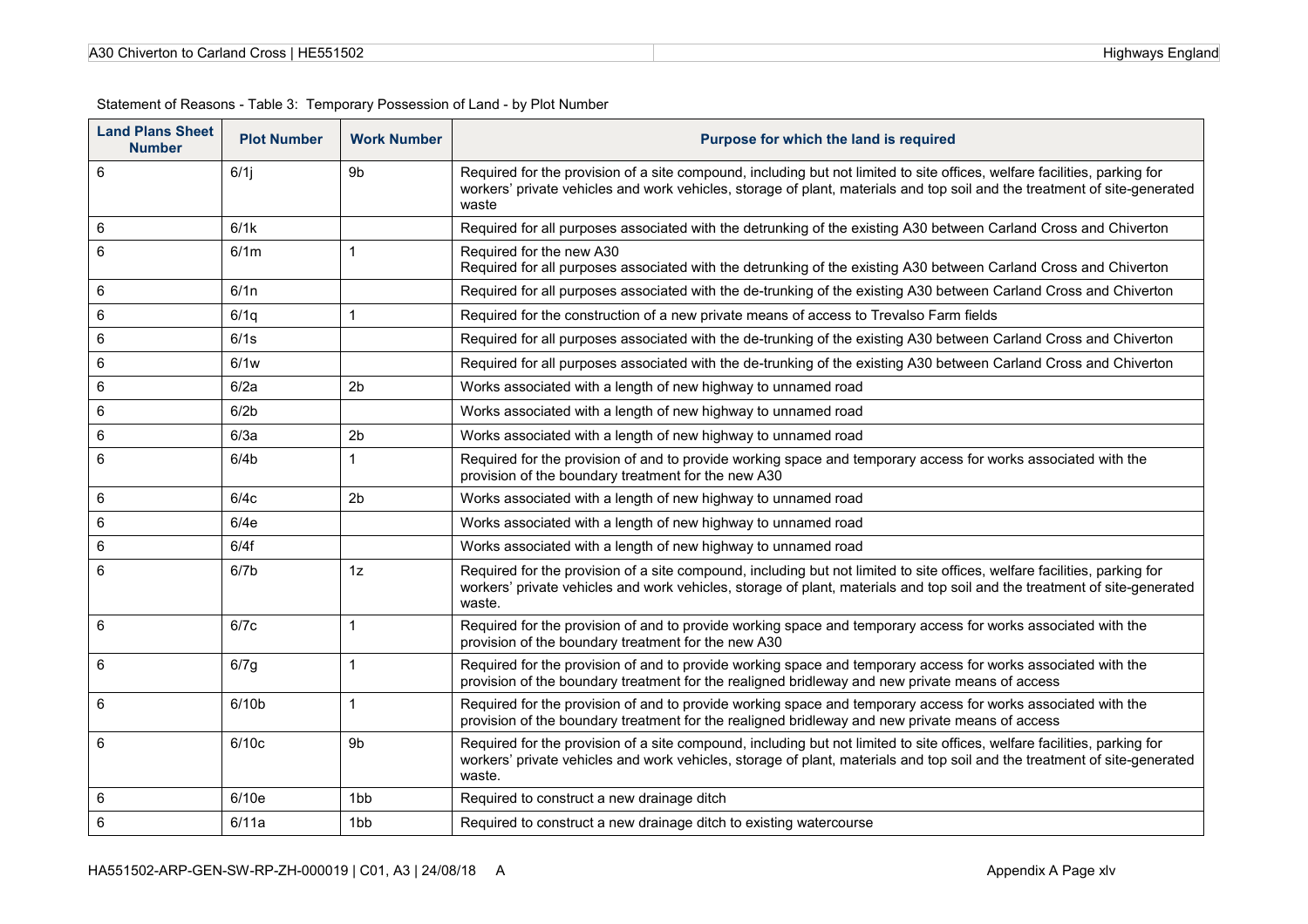| A30 Chiverton to Carland Cross   HE551502 |  |
|-------------------------------------------|--|
|-------------------------------------------|--|

| <b>Land Plans Sheet</b><br><b>Number</b> | <b>Plot Number</b> | <b>Work Number</b> | Purpose for which the land is required                                                                                                                                                                                                                          |
|------------------------------------------|--------------------|--------------------|-----------------------------------------------------------------------------------------------------------------------------------------------------------------------------------------------------------------------------------------------------------------|
| $6\phantom{1}6$                          | 6/11b              | 1                  | Required for the construction of a new private means of access to Trevalso Farm fields                                                                                                                                                                          |
| 6                                        | 6/11f              | 1                  | Required for the construction of a new private means of access to Trevalso Farm fields                                                                                                                                                                          |
| $\overline{7}$                           | 7/1                | $\mathbf{1}$       | Required for the new A30<br>Required for all purposes associated with the detrunking of the existing A30 between Carland Cross and Chiverton                                                                                                                    |
| $\overline{7}$                           | 7/1h               |                    | Required for all purposes associated with the de-trunking of the existing A30 between Carland Cross and Chiverton                                                                                                                                               |
| $\overline{7}$                           | $7/1$ j            |                    | Required for all purposes associated with the de-trunking of the existing A30 between Carland Cross and Chiverton                                                                                                                                               |
| $\overline{7}$                           | 7/1k               |                    | Required for all purposes associated with the de-trunking of the existing A30 between Carland Cross and Chiverton                                                                                                                                               |
| $\overline{7}$                           | 7/1m               |                    | Required for all purposes associated with the de-trunking of the existing A30 between Carland Cross and Chiverton                                                                                                                                               |
| $\overline{7}$                           | 7/1n               |                    | Required for all purposes associated with the de-trunking of the existing A30 between Carland Cross and Chiverton                                                                                                                                               |
| $\overline{7}$                           | 7/1p               |                    | Required for all purposes associated with the de-trunking of the existing A30 between Carland Cross and Chiverton                                                                                                                                               |
| $\overline{7}$                           | 7/1q               |                    | Required for all purposes associated with the de-trunking of the existing A30 between Carland Cross and Chiverton                                                                                                                                               |
| $\overline{7}$                           | 7/1r               |                    | Required for all purposes associated with the de-trunking of the existing A30 between Carland Cross and Chiverton                                                                                                                                               |
| $\overline{7}$                           | 7/1w               |                    | Required for all purposes associated with the de-trunking of the existing A30 between Carland Cross and Chiverton                                                                                                                                               |
| $\overline{7}$                           | 7/1x               |                    | Required for all purposes associated with the de-trunking of the existing A30 between Carland Cross and Chiverton                                                                                                                                               |
| $\overline{7}$                           | 7/3q               | 10d                | Required for the provision of a site compound, including but not limited to site offices, welfare facilities, parking for<br>workers' private vehicles and work vehicles, storage of plant, materials and top soil and the treatment of site-generated<br>waste |
| $\overline{7}$                           | 7/3ab              | 1                  | Required for the construction of a new private means of access to Trevalso Farm fields                                                                                                                                                                          |
| $\overline{7}$                           | 7/3ac              | 1                  | Required for the provision of and to provide working space and temporary access for works associated with the<br>provision of the boundary treatment for the new A30                                                                                            |
| $\overline{7}$                           | 7/8                |                    | Plot not used                                                                                                                                                                                                                                                   |
| $\overline{7}$                           | 7/9b               | $\mathbf 1$        | Required for the provision of and to provide working space and temporary access for works associated with the<br>provision of the boundary treatment for the new A30                                                                                            |
| $\overline{7}$                           | 7/9c               | 11                 | Required for the provision of and to provide working<br>space and temporary access for works associated with the provision of gated access                                                                                                                      |
| $\overline{7}$                           | 7/9d               | 11                 | Required for the provision of a site compound, including but not limited to site offices, welfare facilities, parking for<br>workers' private vehicles and work vehicles, storage of plant, materials and top soil and the treatment of site-generated<br>waste |
| $\overline{7}$                           | 7/9f               | 1ff                | Required for works to cap mineshafts                                                                                                                                                                                                                            |
| $\overline{7}$                           | 7/9g               | 1ff                | Required for works to cap mineshafts                                                                                                                                                                                                                            |

 $\overline{\phantom{a}}$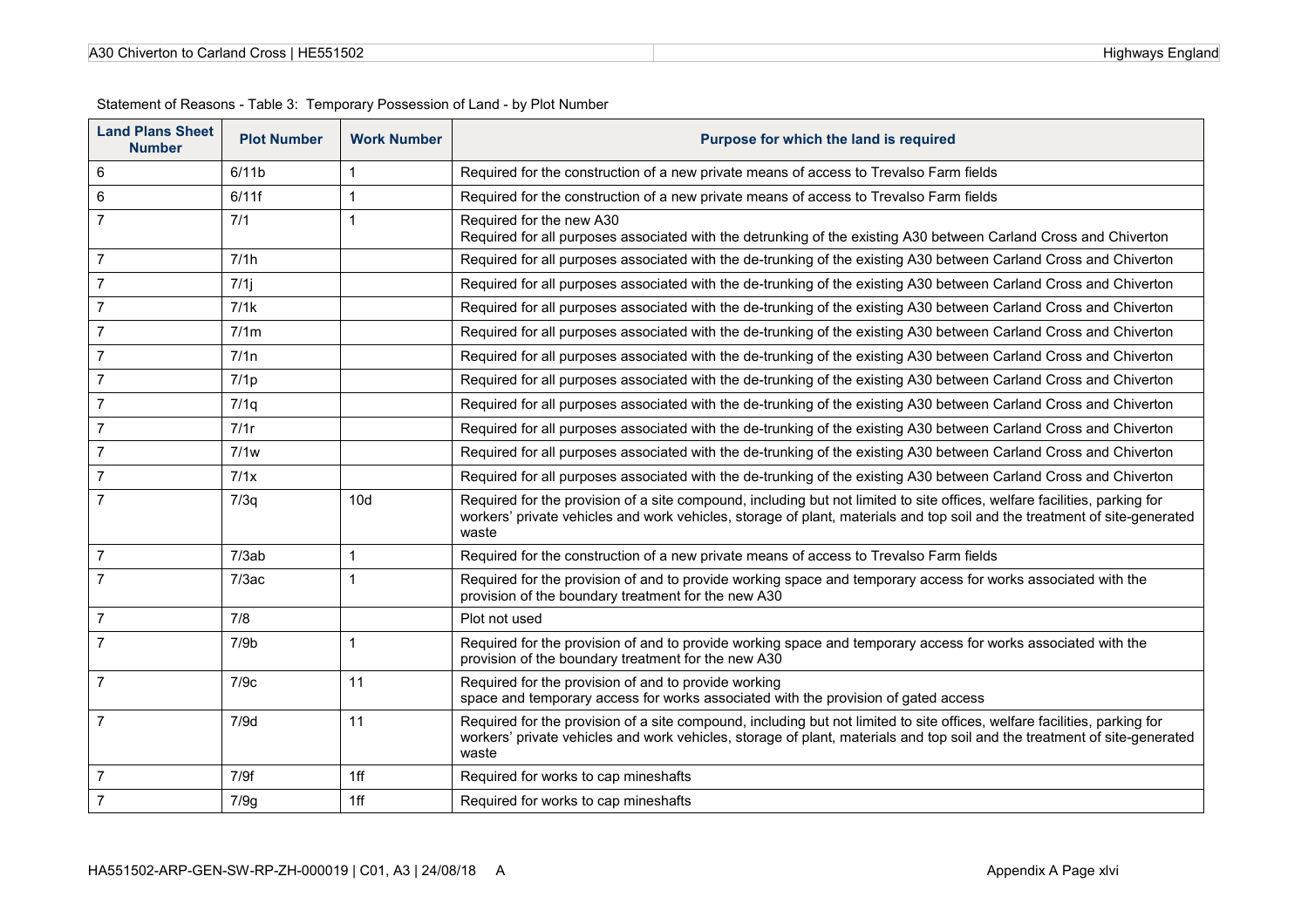| <b>Land Plans Sheet</b><br><b>Number</b> | <b>Plot Number</b> | <b>Work Number</b> | Purpose for which the land is required                                                                                                                                                |
|------------------------------------------|--------------------|--------------------|---------------------------------------------------------------------------------------------------------------------------------------------------------------------------------------|
| $\overline{7}$                           | 7/10a              | 1ff                | Required for works to cap mineshafts                                                                                                                                                  |
| $\overline{7}$                           | 7/11               | 1ff                | Required for works to cap mineshafts                                                                                                                                                  |
| 8                                        | 8/1                |                    | Required for all purposes associated with the de-trunking of the existing A30 between Carland Cross and Chiverton                                                                     |
| 8                                        | 8/1a               |                    | Required for all purposes associated with the de-trunking of the existing A30 between Carland Cross and Chiverton                                                                     |
| 8                                        | 8/1 <sub>b</sub>   |                    | Required for all purposes associated with the de-trunking of the existing A30 between Carland Cross and Chiverton                                                                     |
| 8                                        | 8/2d               | 11a                | Required for the construction of a new private means of access to Pennycomequick                                                                                                      |
| 8                                        | 8/2e               | 11a                | Required for the construction of a new private means of access to Pennycomequick                                                                                                      |
| 8                                        | 8/2f               | 11a                | Required for the construction of a new private means of access to Pennycomequick                                                                                                      |
| 8                                        | 8/3a               | 1                  | Required to provide working space and temporary access for works associated with the provision of ecological<br>mitigation                                                            |
| 8                                        | 8/3 <sub>b</sub>   | $\overline{1}$     | Required to provide working space and temporary access for works associated with the provision of ecological<br>mitigation                                                            |
| 8                                        | 8/6d               | 1ff                | Required for works to cap mineshafts                                                                                                                                                  |
| 8                                        | 8/6q               | $\overline{1}$     | Required for the provision of and to provide working space and temporary access for works associated with the<br>provision of the boundary treatment for the new A30                  |
| 9                                        | 9/1                |                    | Required for all purposes associated with the de-trunking of the existing A30 between Carland Cross and Chiverton                                                                     |
| 9                                        | 9/1a               |                    | Required for all purposes associated with the de-trunking of the existing A30 between Carland Cross and Chiverton                                                                     |
| 9                                        | 9/1q               | 5                  | Required for the construction of advance direction sign associated with the re-configuration of the existing Carland<br>Cross roundabout south of the main carriageway of the new A30 |
| 9                                        | 9/1 <sub>t</sub>   | $\overline{1}$     | Required for the reinstatement of the private means of access for Treventon Farm                                                                                                      |
| 9                                        | 9/1w               | $\overline{1}$     | Required for the reinstatement of the private means of access for Treventon Farm                                                                                                      |
| 9                                        | 9/1y               | $\overline{1}$     | Required for the reinstatement of the private means of access for Treventon Farm                                                                                                      |
| 9                                        | 9/2a               | $\mathbf 1$        | Required for the provision of and to provide working space and temporary access for works associated with the<br>provision of the boundary treatment for the new A30                  |
| 9                                        | 9/3                | 1ee                | Required for the construction of a stabilised earthworks slope adjacent to the quarry pond                                                                                            |
| 9                                        | 9/4                | $\overline{1}$     | Required for the enhancement of heathland corridor at Carland Cross                                                                                                                   |
| 9                                        | 9/4a               | $\overline{1}$     | Required for the enhancement of heathland corridor at Carland Cross                                                                                                                   |
| 9                                        | 9/4g               | $\overline{1}$     | Required for a new spring chamber to be constructed                                                                                                                                   |
| 9                                        | 9/5a               | $\overline{1}$     | Required for a new spring chamber to be constructed                                                                                                                                   |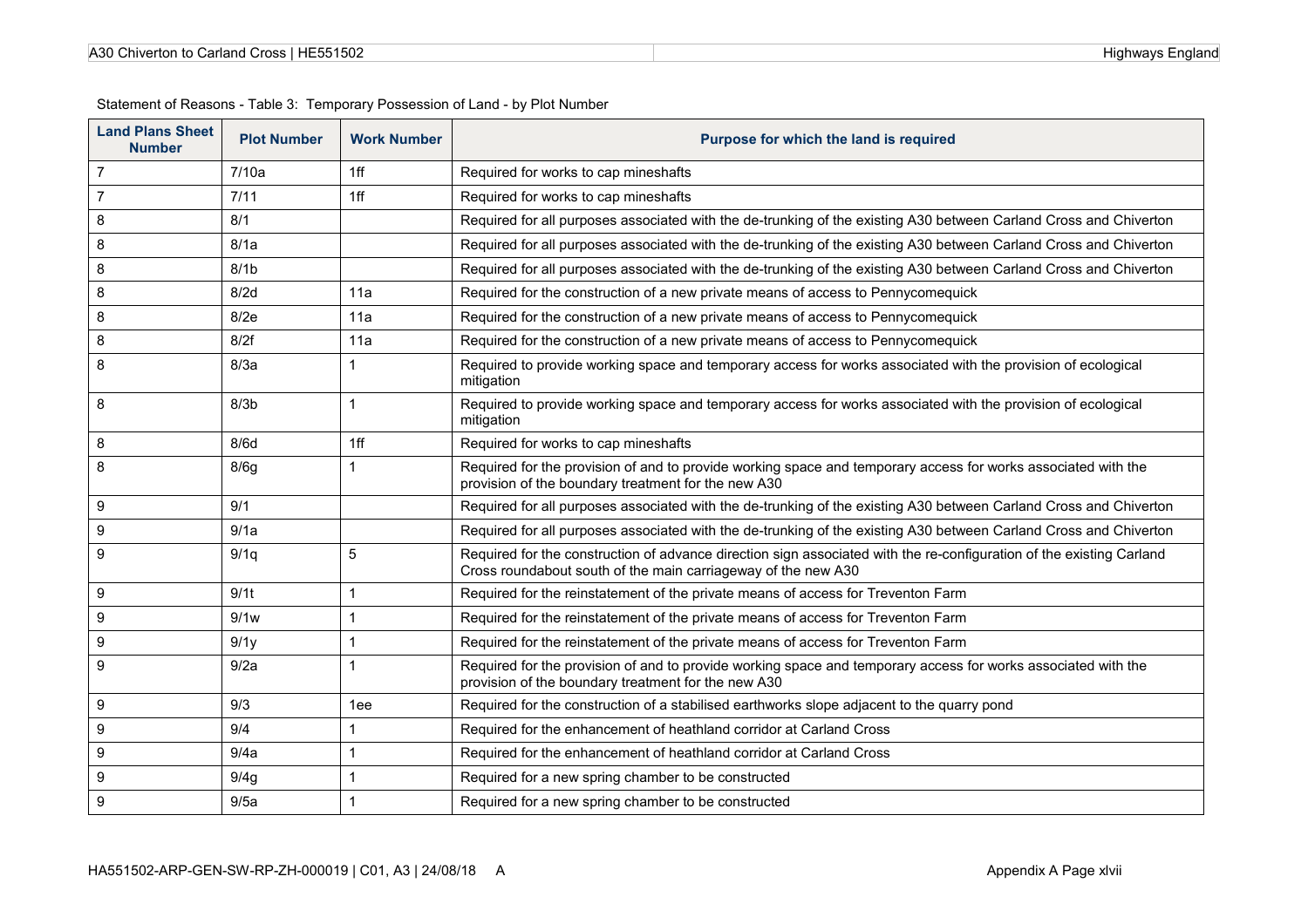| A30 Chiverton to Carland Cross   HE551502 |  |
|-------------------------------------------|--|
|-------------------------------------------|--|

| <b>Land Plans Sheet</b><br><b>Number</b> | <b>Plot Number</b> | <b>Work Number</b> | Purpose for which the land is required                                                                                                                                                                                                                           |
|------------------------------------------|--------------------|--------------------|------------------------------------------------------------------------------------------------------------------------------------------------------------------------------------------------------------------------------------------------------------------|
| 9                                        | 9/6                | 5                  | Required for the construction of advance direction sign associated with the re-configuration of the existing Carland<br>Cross roundabout south of the main carriageway of the new A30                                                                            |
| 9                                        | 9/6a               | 5                  | Required for the construction of advance direction sign associated with the re-configuration of the existing Carland<br>Cross roundabout south of the main carriageway of the new A30                                                                            |
| 9                                        | 9/7                | 1aa                | Required for the provision of a site compound, including but not limited to site offices, welfare facilities, parking for<br>workers' private vehicles and work vehicles, storage of plant, materials and top soil and the treatment of site-generated<br>waste. |
| 9                                        | 9/7a               |                    | Required for the reinstatement of the private means of access for Treventon Farm                                                                                                                                                                                 |
| 10                                       | 10/1               |                    | Required for the reinstatement of the private means of access for Treventon Farm                                                                                                                                                                                 |
| 10                                       | 10/1k              |                    | Required for the reinstatement of the private means of access for Treventon Farm                                                                                                                                                                                 |
| 10                                       | 10/1r              |                    | Required for the reinstatement of the private means of access for Treventon Farm                                                                                                                                                                                 |
| 10                                       | 10/1s              |                    | Required for the reinstatement of the private means of access for Treventon Farm                                                                                                                                                                                 |
| 10                                       | 10/4               | 1aa                | Required for the provision of a site compound, including but not limited to site offices, welfare facilities, parking for<br>workers' private vehicles and work vehicles, storage of plant, materials and top soil and the treatment of site-generated<br>waste  |
| 10                                       | 10/4 <sub>b</sub>  |                    | Required for the reinstatement of the private means of access for Treventon Farm                                                                                                                                                                                 |